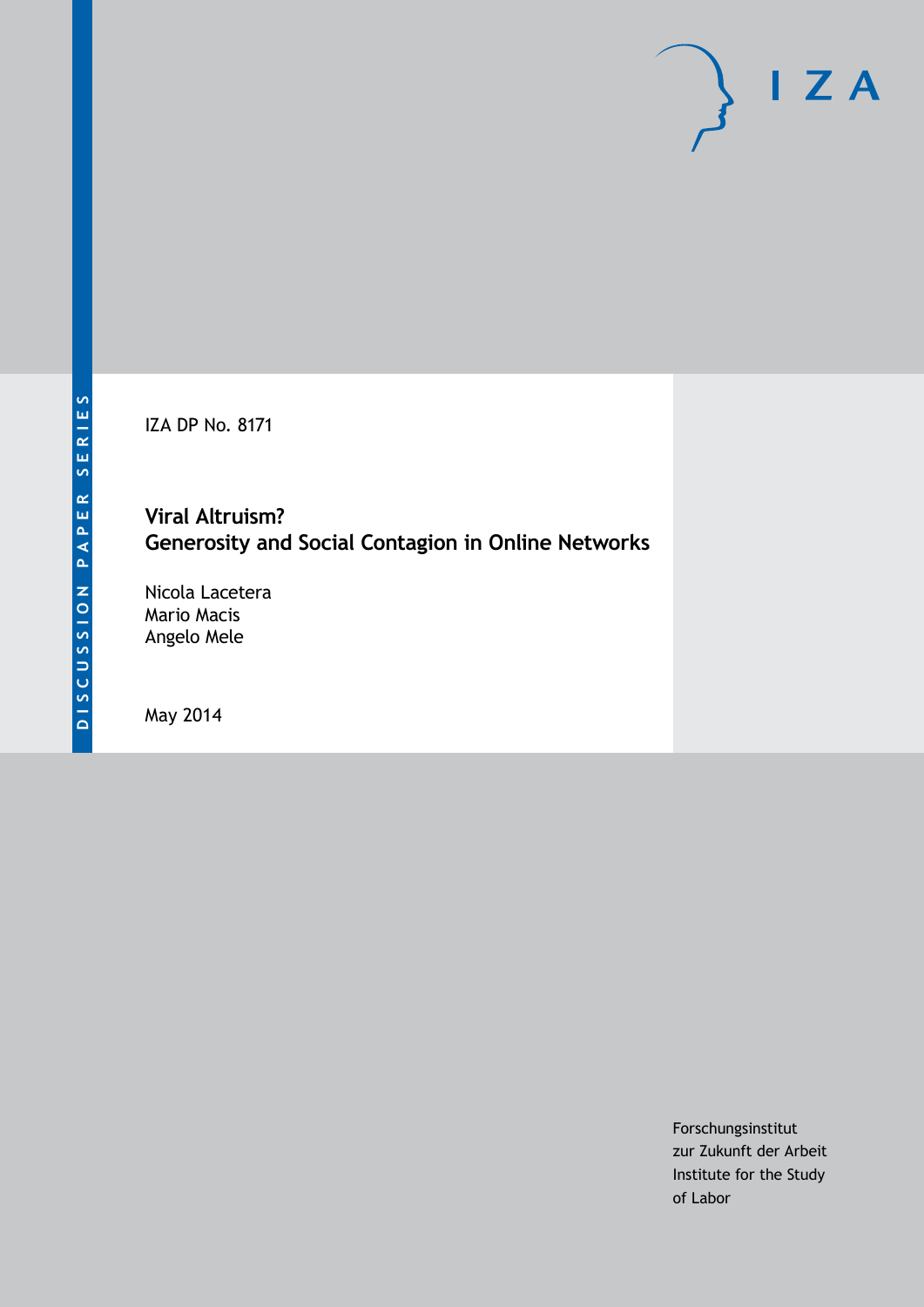# **Viral Altruism? Generosity and Social Contagion in Online Networks**

# **Nicola Lacetera**

*University of Toronto*

# **Mario Macis**

*Johns Hopkins University - Carey Business School and IZA*

# **Angelo Mele**

*Johns Hopkins University - Carey Business School*

# Discussion Paper No. 8171 May 2014

IZA

P.O. Box 7240 53072 Bonn Germany

Phone: +49-228-3894-0 Fax: +49-228-3894-180 E-mail: [iza@iza.org](mailto:iza@iza.org)

Any opinions expressed here are those of the author(s) and not those of IZA. Research published in this series may include views on policy, but the institute itself takes no institutional policy positions. The IZA research network is committed to the IZA Guiding Principles of Research Integrity.

The Institute for the Study of Labor (IZA) in Bonn is a local and virtual international research center and a place of communication between science, politics and business. IZA is an independent nonprofit organization supported by Deutsche Post Foundation. The center is associated with the University of Bonn and offers a stimulating research environment through its international network, workshops and conferences, data service, project support, research visits and doctoral program. IZA engages in (i) original and internationally competitive research in all fields of labor economics, (ii) development of policy concepts, and (iii) dissemination of research results and concepts to the interested public.

<span id="page-1-0"></span>IZA Discussion Papers often represent preliminary work and are circulated to encourage discussion. Citation of such a paper should account for its provisional character. A revised version may be available directly from the author.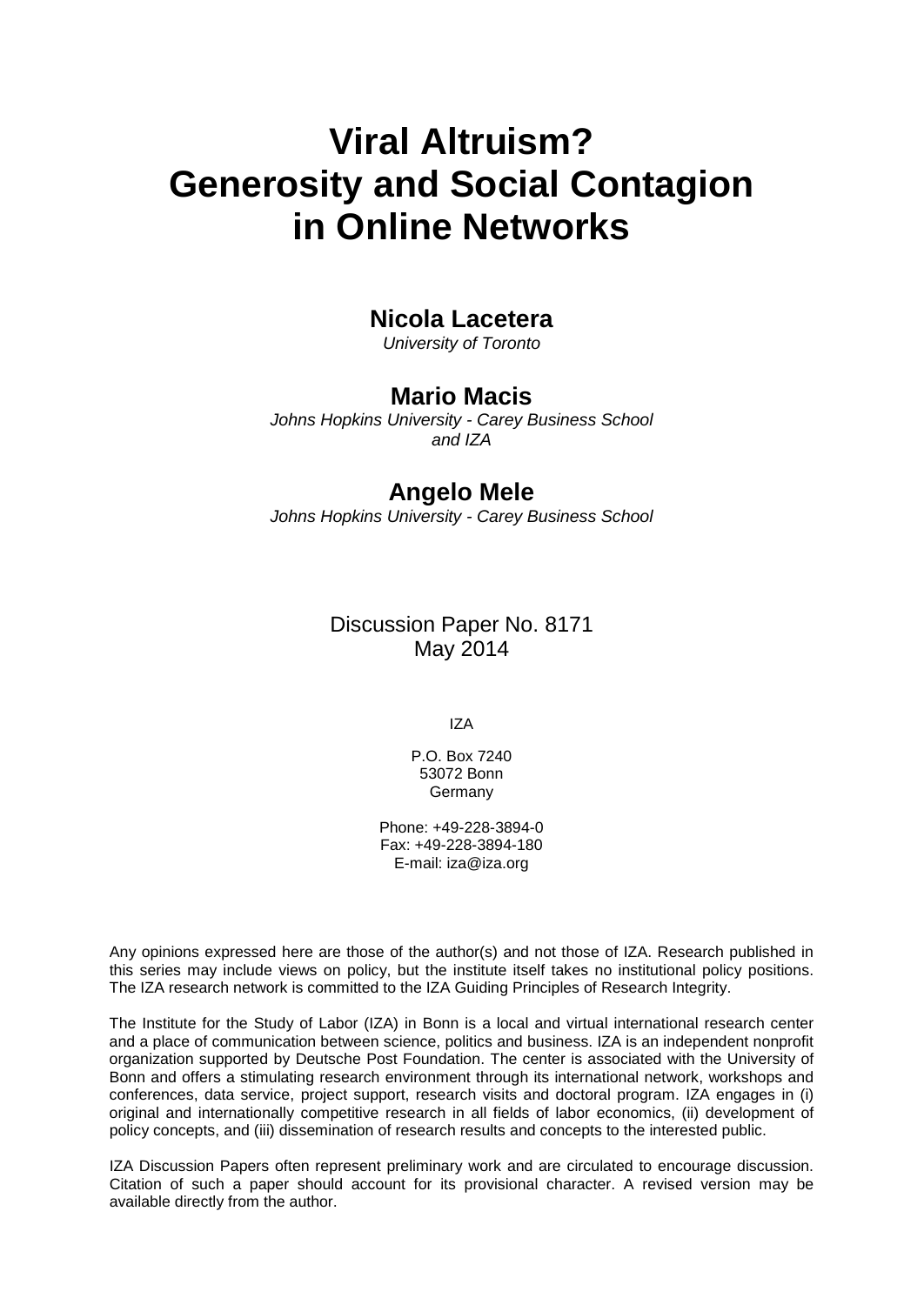IZA Discussion Paper No. 8171 May 2014

# **ABSTRACT**

# **Viral Altruism? Generosity and Social Contagion in Online Networks[\\*](#page-1-0)**

How do the social media affect the success of charitable promotional campaigns? We use individual-level longitudinal data and experimental data from a social-media application that facilitates donations while broadcasting donors' activities to their contacts. We find that broadcasting is positively associated with donations, although some individuals appear to opportunistically broadcast a pledge, and then delete it. Furthermore, broadcasting a pledge is associated with more pledges by a user's contacts. However, results from a field experiment where broadcasting of the initial pledges was randomized suggest that the observational findings were likely due to homophily rather than genuine social contagion effects. The experiment also shows that, although our campaigns generated considerable attention in the forms of clicks and "likes," only a small number of donations (30 out of 6.4 million users reached) were made. Finally, an online survey experiment showed that both the presence of an intermediary and a fee contributed to the low donation rate. Our findings suggest that online platforms for charitable giving may stimulate costless forms of involvement, but have a smaller impact on actual donations, and that network effects might be limited when it comes to contributing real money to charities.

JEL Classification: D64, C93

Keywords: altruism, fundraising, social media, network effects, field experiments

Corresponding author:

Mario Macis Johns Hopkins University Carey Business School 100 International Dr. Baltimore, MD 21202 USA E-mail: [mmacis@jhu.edu](mailto:mmacis@jhu.edu)

We thank Ehren Foss and Vanessa Swesnik at HelpAttack!, and Casey Neese at Heifer International for their help and collaboration. We also thank Michael Price and participants at the ASSA Meetings in Philadelphia for useful comments. Financial support from the NET Institute [\(www.NETinst.org\)](http://www.netinst.org/) and the Johns Hopkins Carey Business School Small Grants Program is acknowledged. The study was conducted with approval from the HIRB at Johns Hopkins University and the Office for Research Ethics at the University of Toronto.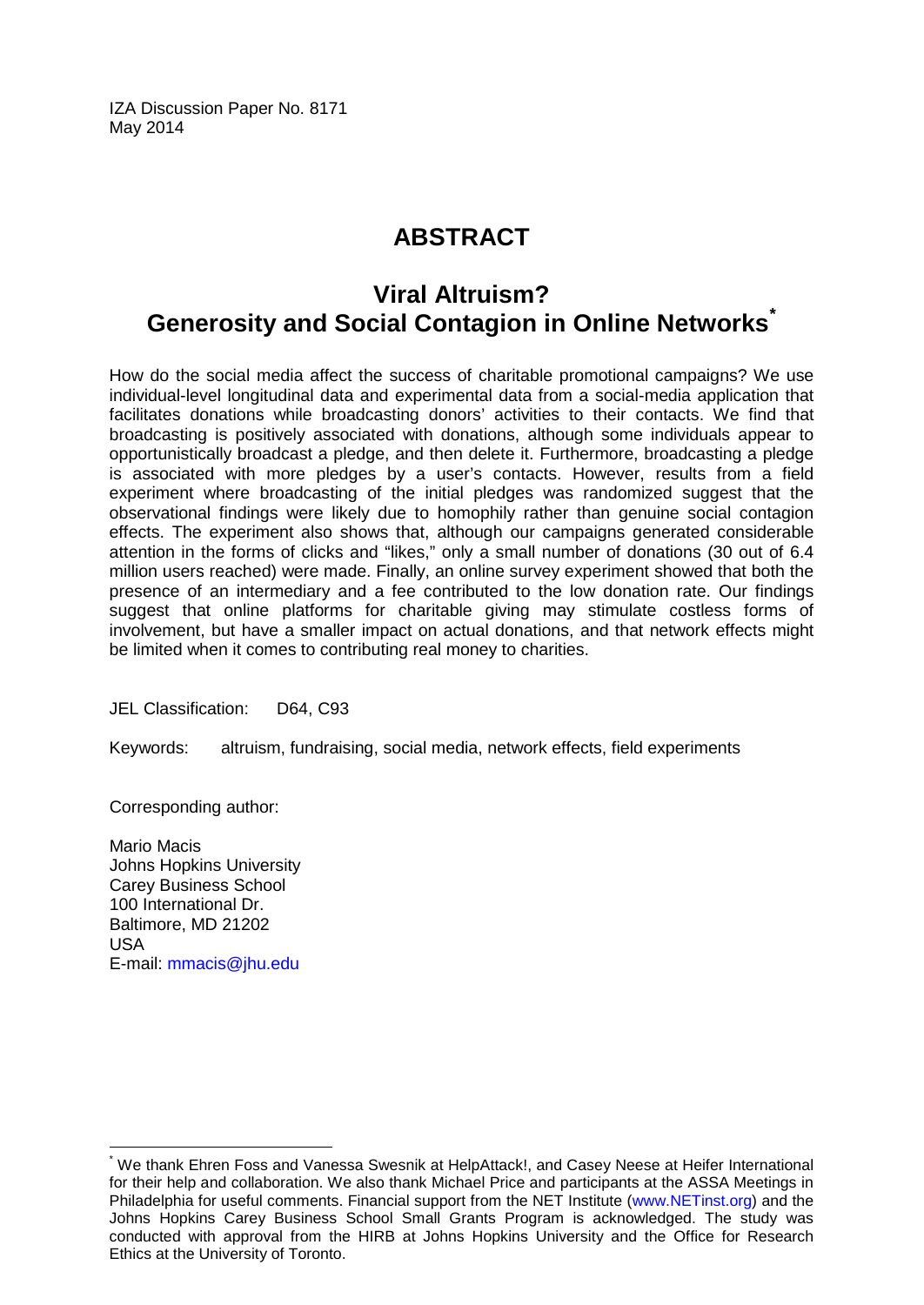### **1. Introduction**

Firms are increasingly relying on the Internet for their marketing strategies. In the U.S. only, marketers are estimated to spend over \$30 billion annually in online advertising (an amount similar to the expenses for advertising on broadcast TV and about 50% larger than newspaper advertising), with an ever positive trend anticipated in the future years (Coady Diemar 2012). Advertising-based business models characterize many Internet-based companies, including the largest ones like Google or Facebook. Moreover, e-commerce sales currently surpass \$1 trillion, and also many traditional "brick-and-mortar" stores are increasing their online presence (eMarketer 2013, Jopson 2013). The Internet, in principle, allows companies to reach a large number of customers at virtually zero marginal costs. In addition social media may compound the reach of promotional campaigns through social contagion and network effects.<sup>[1](#page-3-0)</sup>

The optimism about the potential of the Internet, and social media in particular, to expand the consumer base has spread from for-profit companies to charitable and other non-profit organizations. In this paper we study, with both observational and field-experimental data, the performance of online fundraising campaigns, and the existence of network effects for donations to charities in this context.

In principle, the Web offers charities an opportunity to efficiently reach a large number of individuals in a short time, and network effects can further boost donations. Peer effects and social pressure have been identified as affecting pro-social behavior, and a few recent studies found similar correlations for online charitable giving.<sup>[2](#page-3-1)</sup> These advantages could especially benefit smaller, less known organizations that cannot afford the high fixed costs of more standard, offline promotional campaigns. Charitable organizations, therefore, increasingly use online channels to encourage new and existing donors to give (Blackbaud 2013). Examples of pro-social causes that went "viral" include the Kony2012 and the "Bullied Bus Monitor" campaigns, as well as the Facebook feature that allows broadcasting one's status as an organ donor (Cameron et al. 2013).

In spite of this potential, online fundraising currently only accounts for 7% of the total (Blackbaud 2013). This amount is bound to increase given the current trends; however, the small incidence of online fundraising might also be due to some limitations of the online environment, and, in particular, to some features of the social media that make it difficult, or costly, for charities to raise funds. Expressions such as "slacktivism" or "illusion of activism," for example, indicate that, although many people express support for a cause by, for example "liking" or "favoring" a post on Facebook or Twitter, most of them do

<span id="page-3-0"></span><sup>&</sup>lt;sup>1</sup> Studies on how social networks and processes such as word-of-mouth communication allow firms to reach a disproportionately large number of potential customers at low costs include Aral and Walker (2011), Bapna and Umyarov (2014), Manchanda et al. (2008), Moretti (2011), and Nam et al. (2010).<br><sup>2</sup> See for example Ashraf et al. (2012); DellaVigna et al. (2012); Lacetera and Macis (2010); Meer (2011); Shang

<span id="page-3-1"></span>and Croson (2009); and Smith et al. (2013). Castillo et al. (2014) perform an experiment on peer-to-peer effects in online fundraising.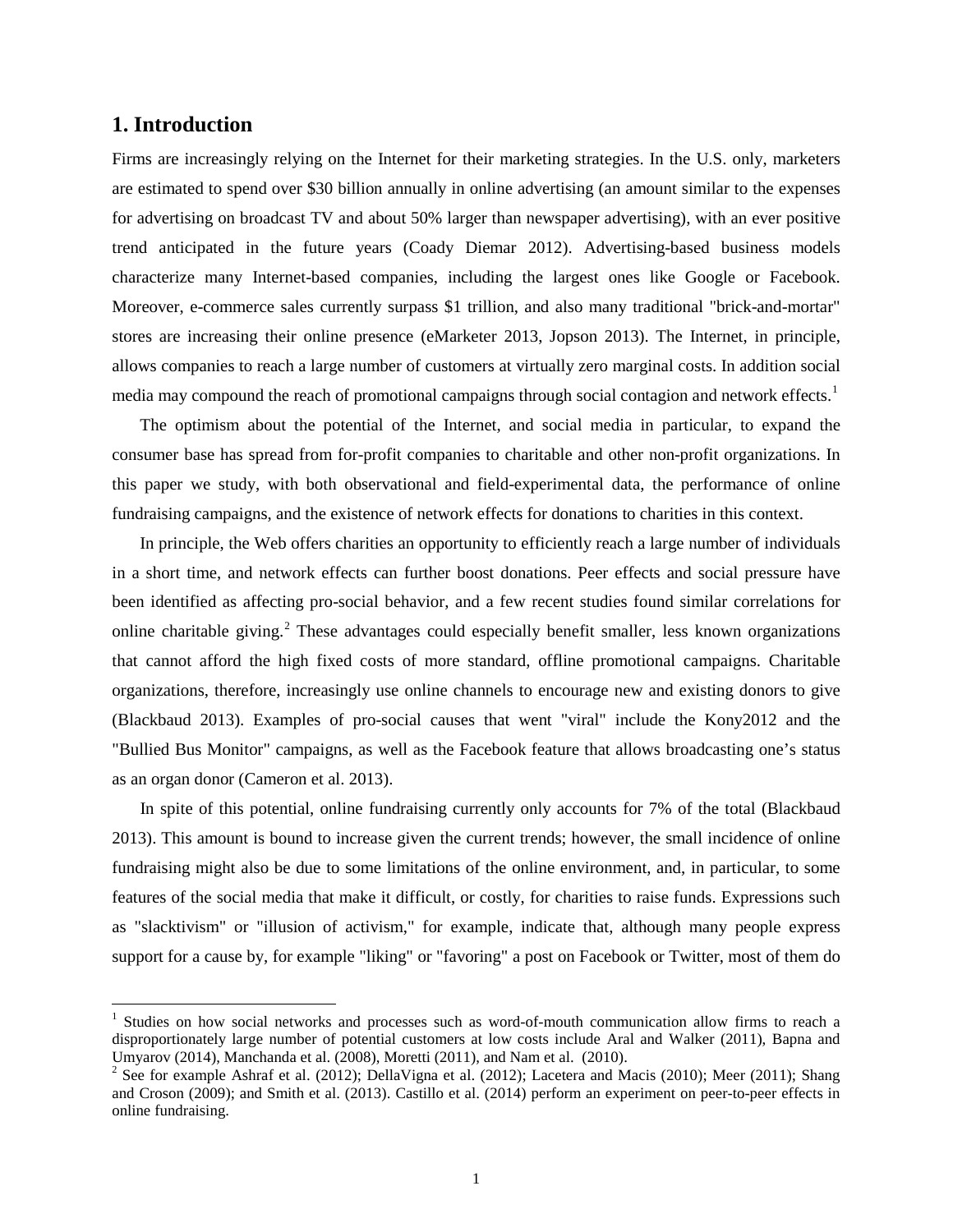not follow up with an actual donation or active engagement (Kristofferson et al. forthcoming; Lewis et al. 2014). If social-image concerns motivate pro-social behavior, then the possibility provided by social media to costlessly express support for a cause and display it in public might satisfy the individuals' desire to "look good" without them having to actually engage in costly activities such as donating money or volunteering (Kristofferson et al., forthcoming). Similarly, individuals might obtain some personal utility or "warm glow" from costless activities on social media, thus substituting more costly alternatives such as actual contributions. Collective action problems are likely to characterize the online environment. Given the large number of individuals potentially involved, incentives to participate actively are low (Lewis et al. 2014). Also, as implied by Tucker (2012), an explicit reference to the pro-social behavior (or lack thereof) of one's contacts on social media might generate a sense of intrusiveness and lead to less pro-social behavior by peers. Finally, ad click-through rates on social media sites are notoriously very low (Kim 2012), implying that a very large number of users need to be reached for any meaningful effects to be obtained. One implication is that the impact of online campaigns, if any, might be short-lived, thus further increasing fundraising costs. After the immediate increase in organ donor registrations following the introduction of the donor status on Facebook, for example, registrations rates rapidly reverted to baseline levels (Cameron et al. 2013); and the Kony2012 "Cover the Night" campaign was no as successful as expected, despite the viral success of the online video.<sup>[3](#page-4-0)</sup> High competition for consumer attention has also been indicated as a major obstacle for online advertising activities of for-profit companies, and for advertising-based business models (Teixeira 2014).

Thus, because of some peculiarities of online interactions and of charitable activities, it is challenging to apply theories and findings from offline charitable activities, and to extrapolate insights from studies of online dynamics such as contagion and network effects as they apply to other contexts, such as product adoption and sales. The relatively scant literature on online charitable giving, and the importance of nonprofit organizations and charities in supplying essential goods and services (e.g., disaster relief, food to people in need, blood to hospitals, etc.) thus call for more empirical analyses. Fortunately for researchers, the use of online channels by charities offers new possibilities to exploit these platforms as laboratories to better understand online donation behavior and the effects of certain fundraising strategies.

For our study, we collaborated with HelpAttack! (HA henceforth), the developer of an application that allows users to donate to charities through Facebook status updates and Twitter tweets. The HA application allows users to broadcast their initial pledge and subsequent donations to some or all of their

<span id="page-4-0"></span><sup>&</sup>lt;sup>3</sup> "While the [London event](https://www.facebook.com/kony2012london) has almost 3,000 'likes' and 1,300 people say they will [attend in Reading,](https://www.facebook.com/events/399146340112044/) Birmingham has [mustered the support of just 35 people,](https://www.facebook.com/pages/Cover-The-Night-Birmingham-Kony-2012/351514501559703) with a mere [14 in Norwich.](https://www.facebook.com/events/333491723370054/) Organisation seems even more patchy. A day before the planned protest the Reading page said locations and events 'are yet to be finalized'." [\(http://www.theguardian.com/world/blog/2012/apr/20/kony-2012-cover-the-night\)](http://www.theguardian.com/world/blog/2012/apr/20/kony-2012-cover-the-night).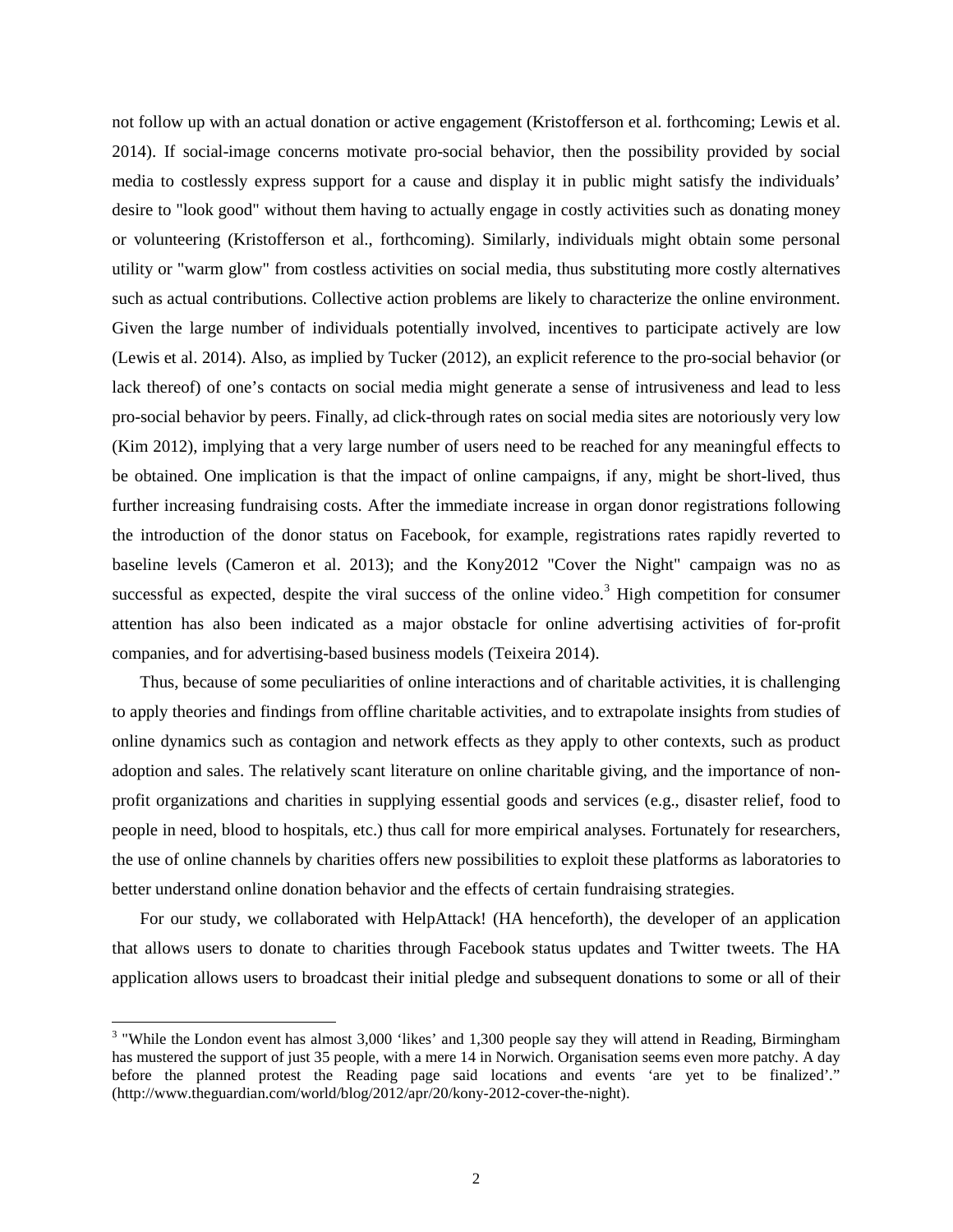contacts. We begin by analyzing the full historical HA dataset consisting of 3,460 pledges made by 820 unique Twitter or Facebook users in the period 8/2010-12/2012. First, we assess the role of broadcasting one's pledge on the actually fulfillment of the pledge. On the one hand, broadcasting one's involvement can increase the probability of going through with the donation. This could happen, for instance, if broadcasting acts as a form of "soft commitment" (Bryan et al. 2010). In fact, even though deleting a pledge made through HA does not carry any actual economic or reputational cost, doing so might cause a psychological cost to the user (e.g., disappointment, or loss of self-esteem from breaking a promise). On the other hand, making one's involvement public might also substitute for donating higher amounts. Because HA broadcasts the initial pledge, a users' social image is immediately affected at the time the pledge is made, irrespective of whether any payment is ultimately made to the charity. About 16% of pledges made through HA were subsequently deleted, and the proportion of deleted pledges was higher for users who broadcasted their initial pledge. Regression analyses that control for individual heterogeneity show that broadcasting is positively correlated with the share of a pledge that is actually fulfilled, and negatively associated with the probability of deleting a pledge. The difference between the raw correlations and the regression results indicates that individuals who are more likely to delete a pledge also choose to broadcast their pledges, on average. This is consistent with a subset of users displaying some opportunism in their use of the HA app.

Second, we explore the existence of network effects. About 5% of initial pledges resulted in additional pledges by contacts (friends or followers) of the original donors, and most of these additional pledges were from contacts of users who broadcasted their activity. However, the occurrence of additional pledges by contacts of the original donors is hard to interpret as evidence of the existence of a network effect when relying on observational data (Shalizi and Thomas 2011). These pledges may be driven by homophily, i.e. that fact that individuals tend to interact with similar people.<sup>[4](#page-5-0)</sup> Also, users in the same circles are exposed to similar events and influences that make them behave similarly -- for example, the temporal profile of pledges through HA shows spikes, some of which correspond to natural disasters (e.g., the March 2011 Tsunami in Japan), and others, presumably, to local events or fundraising efforts by specific charities. Further, donors might choose to broadcast their activity only to contacts who are more likely to also behave pro-socially.

To overcome these issues, we conducted a field experiment during June-August 2012. We used a combination of Facebook ads and sponsored stories that invited users to make donations through HA to Heifer International, a non-profit organization aimed at fighting poverty in developing countries. The experimental manipulation consisted of randomly turning off (control) and on (treatment) the broadcasting feature of the application for each individual adopter. Thus, for users in the control group,

<span id="page-5-0"></span> $4$  Evidence of homophily in friendship patterns on Facebook has been shown by Lewis et al. (2011).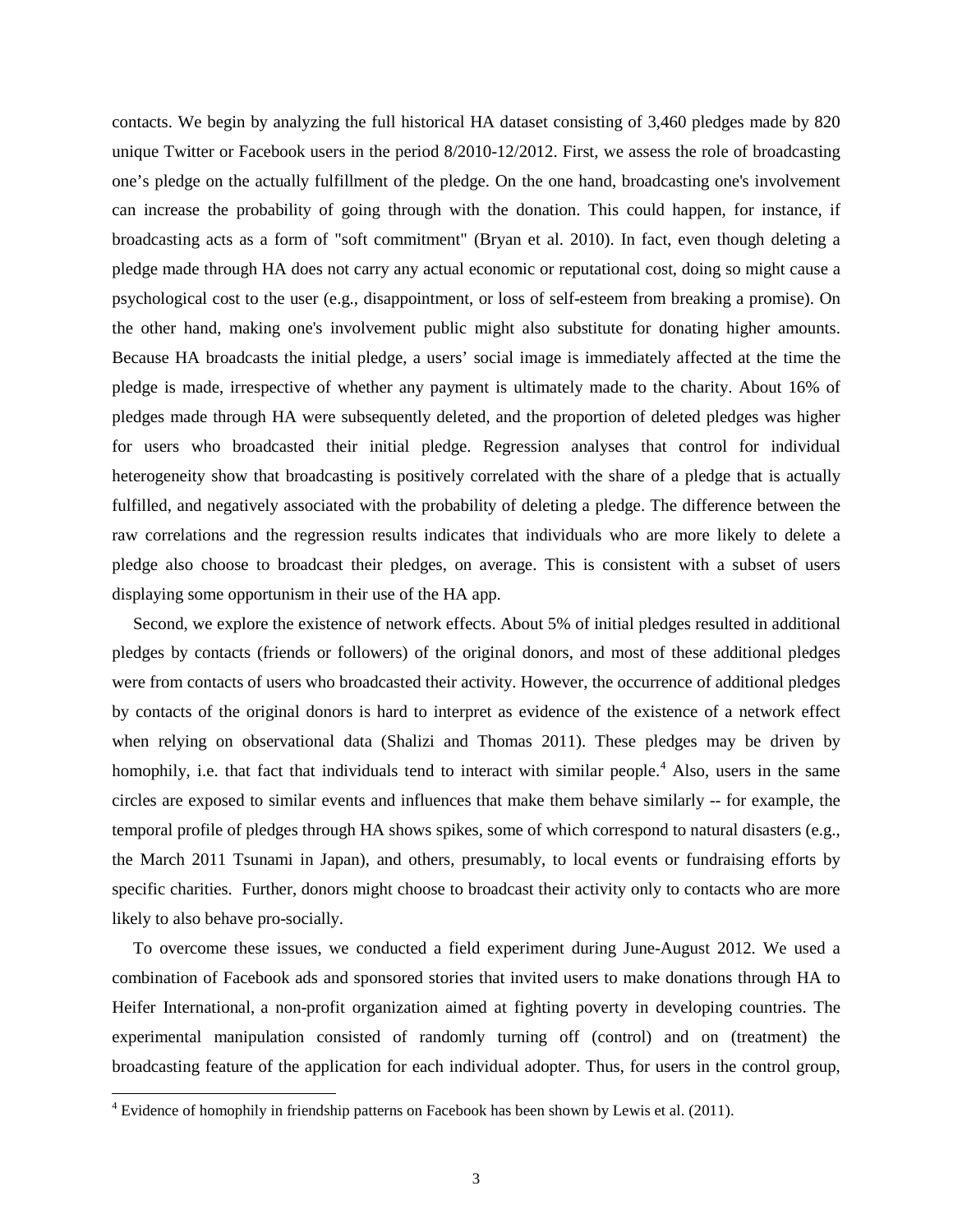any donation activity was private to the individual, whereas for users in the treatment group, any donation activity was automatically notified to their contacts. This strategy enabled us to causally identify and quantify the social multiplier or network effect, in the number of pledges and donations, and amounts pledged and donated, and to determine whether the size of the multiplier was associated with the initial user's characteristics (e.g., number of contacts, number of followers, etc.). Our campaigns reached a total of about 6.4 million Facebook users.

We first find, consistent with the historical data, that actual donations were very limited. Almost 6,000 users clicked on the ads (roughly in line with Facebook click-through rates for non-profit ads [Kim 2012]); support was expressed through "likes" (2,008), "shares" (303), and comments (213), whereas only 30 users (16 in the treatment and 14 in the control group) installed the application and pledged some money. Second, we do not find evidence, in this controlled setting, of network effects. Of the treatment group's 2,275 contacts, none made further pledges.

Our marketing campaigns were on a large scale, but it can be argued that an even bigger intervention would have generated more initial pledges, thus increasing the likelihood of network effects. However, conducting these campaigns on Facebook is costly. In our study, for each dollar raised for the charity we spent \$13.5 to pay for the Facebook ads. There is little value in estimating an effect that is economically very small, especially when the cost of statistical precision is so high.<sup>[5](#page-6-0)</sup>

Thus, although there is evidence of the success of online promotional campaigns and of peer influence in other online contexts, as in the case of applications to write and share movie recommendations (Aral and Walker 2011) or to install premium versions of music services (Bapna and Umyarov 2014), in our study, where users were invited to make monetary donations to a charity, both the direct and indirect or network responses were very limited, if existent at all.

We complemented our analysis based on HA with a computerized survey experiment to further investigate the potential reasons for the very small donation rates. About 1,600 US respondents on Amazon Mechanical Turk were asked about their willingness to donate \$5 out of a hypothetical endowment of \$10 to a charity. The survey used the "Item Count Technique" to allay concerns for social desirability bias (Coffman et al. 2013; Miller 1984), and respondents were randomly assigned different versions of the questions, where the manipulations were meant to capture the key features of the HA app and of our experiment: the target charity (Red Cross, Heifer, charity of choice), the presence of a fee, and the presence of a third party (an intermediary) to collect the fee. The presence of a fee, the mention of an intermediary, and the focus on a specific charity with lower salience (i.e., Heifer), all concurred to depress the stated donation rates significantly.

<span id="page-6-0"></span> $<sup>5</sup>$  Blake et al. (2014) provide evidence of the very low effectiveness of online ads.</sup>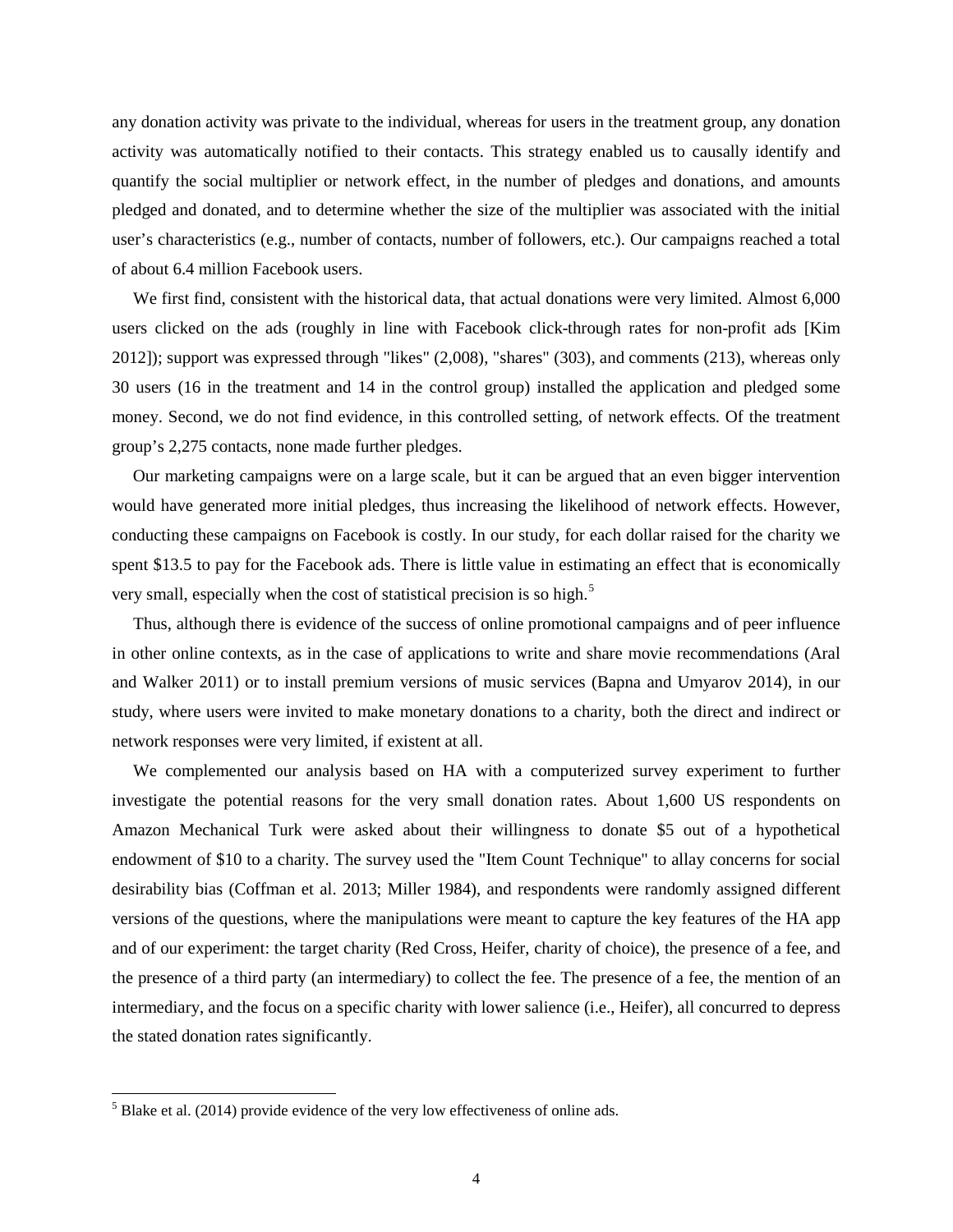Overall, our study highlights a number of peculiar challenges for charitable organizations that aim to leverage the potential power of online promotional campaigns to generate more contributions both directly and through social multiplier effects. In particular, charitable organizations might need to be explicit in asking for actual monetary support online that cannot be substituted with "costless" activities (such as a "like" or "share"), and opt for business models that limit the reliance on administrative fees as well as the involvement of third parties. Moreover, although in principle online campaigns and reliance on contagion effects might substitute for large, traditional offline campaigns and thus favor smaller and less recognizable charities, in fact offline recognition appears as a necessary complement to the success of online initiatives. The results also suggest that much of what might seem network effects in charitable giving from the observational data are due to confounding factors. More generally, our findings may offer further insights to the literature on the relationship between online and offline advertising and targeting (Athey and Gans 2010; Bergemann and Bonatti 2011; Goldfarb and Tucker 2011).

The paper proceeds as follows. In Section 2, we provide some background on Helpattack!. Section 3 describes the historical data and illustrates the patterns that emerge from their analysis. Our field experiment is reported in Section 4, and the survey is described in Section 5. Section 6 concludes.

### **2. Helpattack!**

HelpAttack! (HA henceforth) is a company that developed an application through which Facebook and Twitter users can donate to a charity of their choice via Facebook updates, tweets, or blog posts. The user pledges an amount of money (e.g. \$20), and decides the rate per update (e.g. 20c per Facebook update). Each time the user updates her Facebook status, the application records a donation to the charity. The HA application allows users to broadcast their initial pledge and subsequent donations to their Facebook friends or Twitter followers. The default is that the "broadcasting" feature of the application is turned on, unless the user decides to turn it off (by checking a box). Pledges can be either fulfilled or deleted by the user without penalty. Once a pledge has been completed, users are requested to enter their credit card information.[6](#page-7-0) The application automatically sends several broadcasting messages of the donation activity to the users' friends: one at the moment of the initial pledge, one after a few days, one after the user reached half of the total amount pledged, and one at the end of the period. Once users install the HA application and make a pledge to a charity, they also give permission to the app to monitor their donation activity and download information from their public profile. The company keeps 8.25% of each donation

<span id="page-7-0"></span><sup>6</sup> Payments are handled by an external company, FirstGiving. HelpAttack! does not store any financial or credit card information from the users.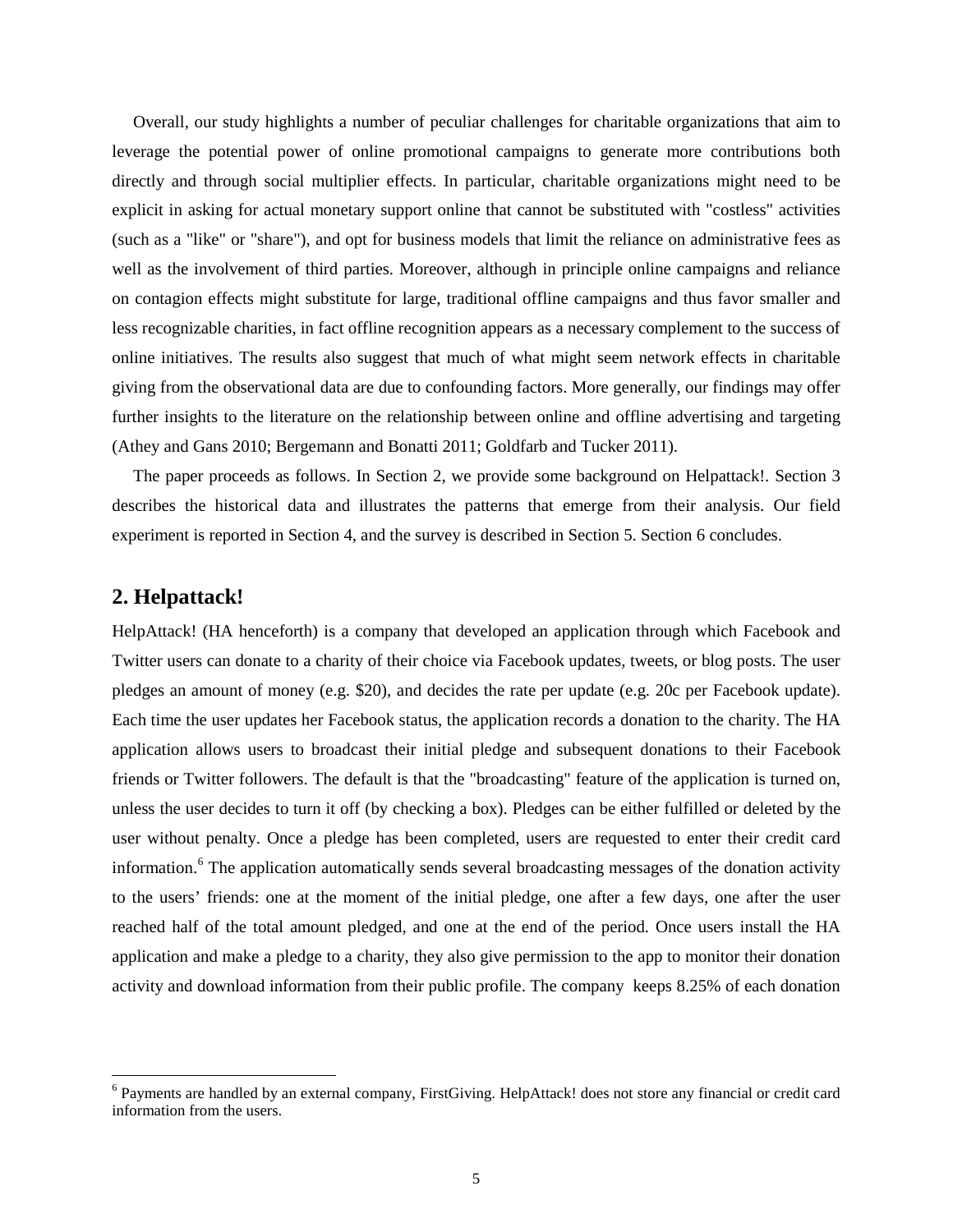(also to cover credit cards fees and administrative costs). HA began their operations in August 2010, and closed in December 2012 when it was acquired by we-care.com.[7](#page-8-0)

We have access to HA's (anonymized) database of pledges and donors, and we used the application to implement the randomization for our field experiment. Figure 1A shows an example of HA's pledge page, Figure 1B the pledge page where the user can customize the viral features of the HA broadcast, and Figure 1C shows some examples of broadcasted messages as they appear on the user's Facebook timeline.

#### **3. Analysis of the observational data**

#### **3.1 Descriptive statistics**

The historical data contains the entire database of pledges for 820 unique users in the period August 2010 – December 2012. There are 3,460 pledges in total, almost \$200,000 pledged, and donations of about \$81,000. The most popular charities (i.e., those with at least 50 pledges) are shown in Table 1. More than half of the pledges were concentrated in ten charities, with the American Red Cross being the most popular organization with 714 pledges (20.63% of the total), followed by Best Friend Animal Society with  $357$  pledges. $8$ 

As shown in Table 2, about 43% of pledges were made through Facebook, and 57% via Twitter. The average amount pledged on Facebook is slightly larger than that pledged on Twitter (\$66 vs. \$57), although the median amounts are the same (\$40). As for actual donations, both the average and median amounts are larger for Facebook than for Twitter (\$35 vs. \$27 for the mean, and \$31 vs. \$20 for the median).<sup>[9](#page-8-2)</sup> The rate-per-update/tweet (i.e., the amount of money that goes toward the goal of the pledge every time the user updates her Facebook status or makes a tweet on Twitter) are larger on Facebook than on Twitter (about \$1 vs. \$0.50 on average, and \$0.50 vs. \$0.10 for the median). Table 3 shows mean and median amounts pledged and donated, as well as the rates-per-update separately for each of the most popular charities on HA. There is substantial heterogeneity across charities along all dimensions.

When we examine the timeline of donations, overall and by charity, we observe spikes in new pledges at certain dates, some of which coincide with catastrophic events and, presumably, fundraising campaigns. For example, Figure 4 shows the new pledges for the American Red Cross, by starting date. In 2011 there are several spikes, which coincide with the Japanese Earthquake/Tsunami in March 2011, and the Tornado outbreak in the US culminated with the EF5 tornado in Joplin (May 2011).

<span id="page-8-0"></span><sup>&</sup>lt;sup>7</sup> Se[e http://www.we-care.com/blog/2013/prhelpattack.](http://www.we-care.com/blog/2013/prhelpattack) HA's original webpage wa[s https://www.helpattack.com/.](https://www.helpattack.com/) <sup>8</sup> The website of HA contains 7,373 charities, 343 of which received at least one pledge.

<span id="page-8-1"></span>

<span id="page-8-2"></span><sup>&</sup>lt;sup>9</sup> Some charities almost entirely rely on Facebook for their HA donations (e.g., Homes for our Troops Inc., Autism Society of America), whereas others have a higher number of pledges from Twitter (e.g., Mobile, Loaves and Fishes, NTEN). These details are not shown in the tables to save space but can be provided upon request.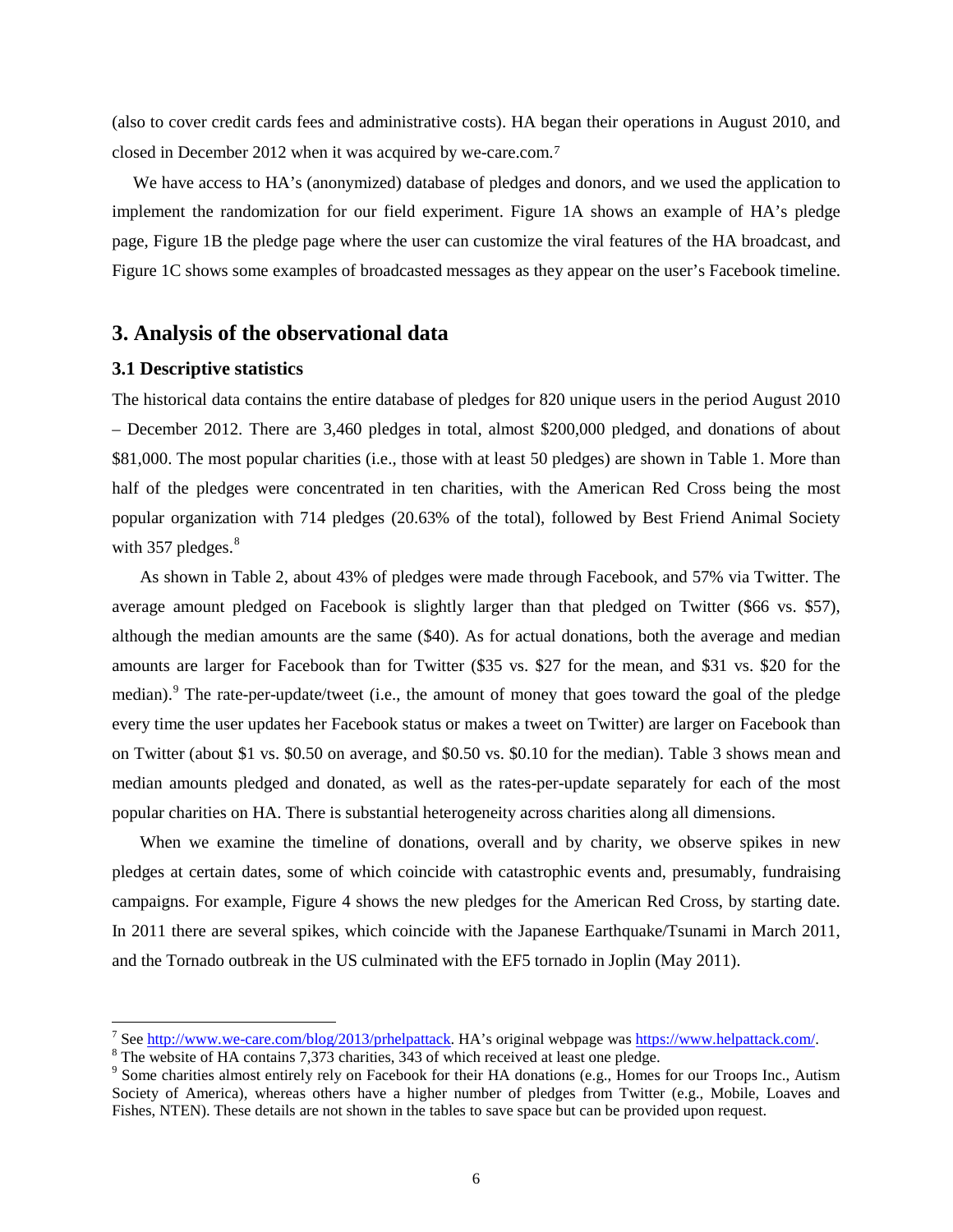#### **3.2 Analysis of donation activities on HA**

It is difficult to establish if a total of 3,460 pledges and \$81,000 collected are large or small amounts. We do analyze, however, *how much* of the activity and traffic on HA's webpage was generated by actual engagement through pledges and donations. During the period August 2010 – December 2012, the HA website had stable traffic of about 2,500 unique visitors per month. Thus, the 820 users who made at least one pledge correspond to approximately 1% of the total number of users who accessed the website.

Table 1 shows that 64% of pledges were fulfilled (i.e., they were honored with a payment to the selected charity of at least the amount pledged), and 12.5% were partially fulfilled (i.e., a payment was made for an amount smaller than the amount pledged).<sup>[10](#page-9-0)</sup> In about 16% of cases, pledges were deleted before being paid, and therefore did not result in an actual donation.<sup>[11](#page-9-1)</sup> The fact that a substantial share of pledges are deleted clearly reduces the proceeds generated though the HA application and, as such, warrants some attention. There is also substantial heterogeneity across charities in the share of pledges fulfilled (totally or partially) and deleted. For example, Habitat for Humanity International received 39 pledges, but only 1 of those was processed and paid to the organization, whereas Mobile Loaves and Fishes received a total of 114 pledges, and 97 of them were processed and paid.

Whether a pledge is fulfilled or not presents additional elements of interest in this context. First, this can be informative about different motivations for pro-social behavior. In particular, HA users can, in principle, behave opportunistically by pledging to donate some money, broadcasting their pledge to their contacts, and subsequently deleting the donation, without any repercussions on their reputation. It is also possible, however, that broadcasting a pledge could act as a form of "soft commitment" (Bryan et al. 2010) that might make it more likely for the user to go through with the donation. Second, it is important to consider the deleted pledges when estimating network effects, because the HA application posts a message on the Facebook (or Twitter) timeline when a pledge is started. Even when the pledge is deleted later on, this initial message may be sufficient to trigger a network effect, attracting new donors.

The regression analyses reported in Table 4 examine the relationship between whether a users' activity was broadcasted and two outcome variables, namely the share of a pledge that is fulfilled, and the likelihood of a pledge being deleted. We performed linear regressions that control for the characteristics of the pledge (its amount and time duration), as well as past pledging and donation behavior of the user (the total number of pledges made in the past, and the total amount of money actually donated to charities

<span id="page-9-0"></span> $10$  1.4% of pledges were inactive (i.e., the user did not have any activity for several weeks), and 6.2% were still active (i.e., they did not reach the end of the pledge period). We removed active and inactive pledges in all of our analyses below.

<span id="page-9-1"></span> $11$  No payment is due until the pledge period is over. The user can delete the pledge at any time before the end of the period. However, she may partially fulfill the pledge or pay in full before the end of the pledge period.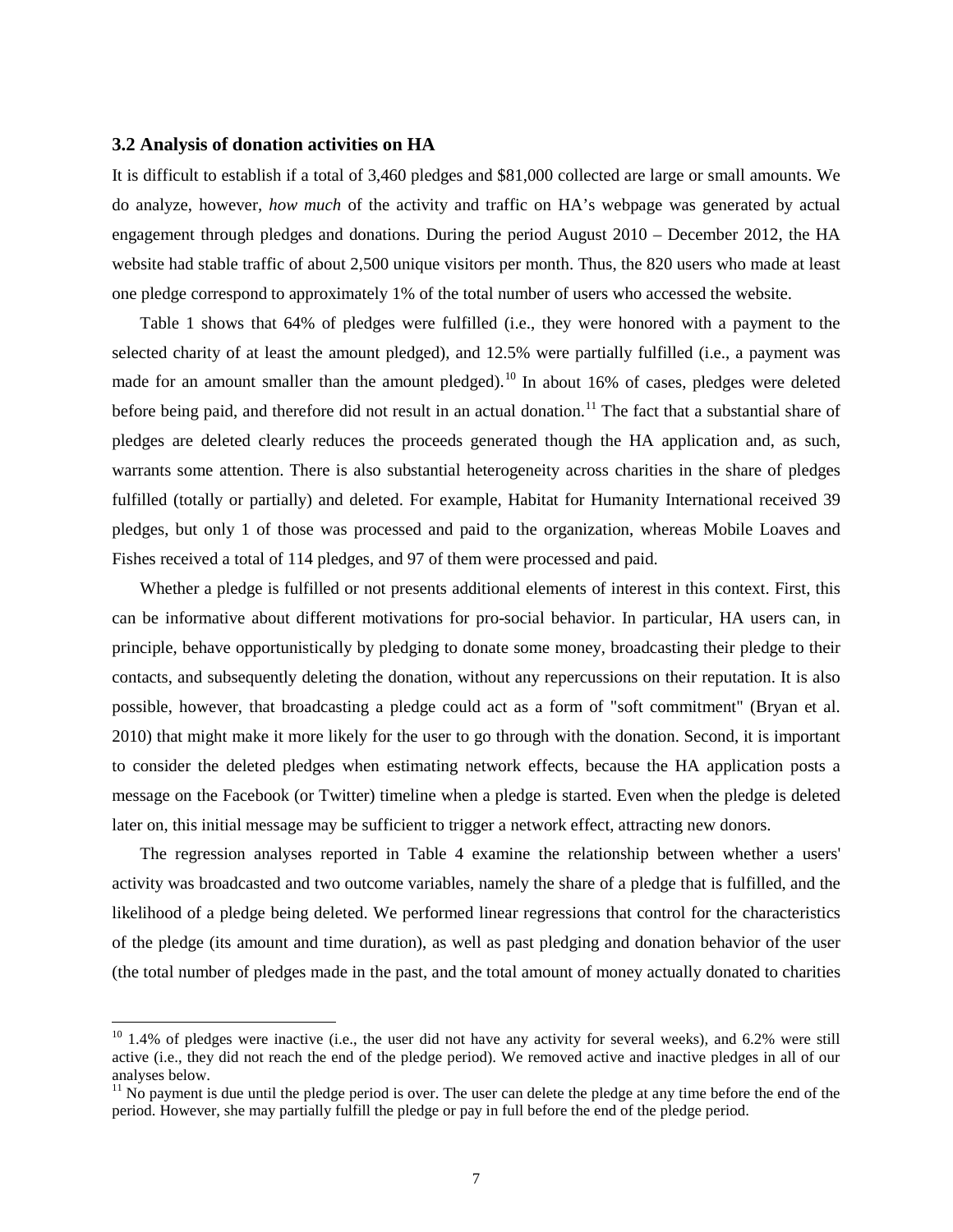through HA up to the date of the current pledge).<sup>[12](#page-10-0)</sup> We then added charity and individual fixed effects in order to control for unobserved heterogeneity.<sup>[13](#page-10-1)</sup> When individual fixed effects are included, we estimate a positive association between broadcasting and the share of pledges actually fulfilled. As shown in Panel A of Table 4 (Column 4), broadcasting a pledge leads to a 9 percentage-point increase in the share of the pledge that is fulfilled, or 14.5% of the baseline fulfillment rate of 62%.

Controlling for charity and individual unobserved heterogeneity is even more crucial for the interpretation of the results when we analyze the correlates of the likelihood of deleting a pledge (Table 4, Panel B). Regressions that do not include charity and individual fixed effects (column 1) estimate a positive and statistically significant association between broadcasting a pledge and deleting it. The association between broadcasting and deleting a pledge could be due to broadcasting the pledge *causing* users to subsequently delete it (Kristofferson et al., forthcoming), but could also be driven by omitted variables and, more generally, unobservable individual heterogeneity. For instance, if users who are intrinsically opportunistic choose to use the HA app to satisfy their desire to "look good" by making a pledge, broadcast it, and subsequently delete it (with no penalty or negative publicity), this might create a positive correlation in the data between broadcasting and deleting. Also, in Table 1 we noted that different charities varied considerably in the share of pledges that were subsequently deleted, suggesting potential heterogeneity among charities potentially related to the association between broadcasting and deleting. The addition of charity and individual fixed effects leads to negative and significant estimates on the coefficient of interest, larger when individual fixed effects are included. This indicates that individuallevel heterogeneity also exists among users who give to the same charity. Our fully specified model (Column 4) implies that broadcasting one's pledge is associated with a 14.3 percentage-point reduction in the probability of subsequently deleting it. Essentially, once charity and user heterogeneity are accounted for, the probability of deleting a pledge is almost entirely removed. One interpretation of this effect is that broadcasting acts as form of "soft commitment," whereby failure to comply with the promise made carries a psychological cost (e.g. loss of self-esteem) which induces users to follow through with the donation they publicly pledged to make (Bryan et al. 2010).

<span id="page-10-0"></span> $12$  For the analyses using whether a pledge was deleted as the outcome variable, we used linear models instead of nonlinear, binary-outcome specifications because we could conveniently include charity and user fixed effects without running into incidental-parameter problems (Angrist and Pischke 2009).

<span id="page-10-1"></span> $^{13}$  Almost 15% of users donate to more than one charity. The activity of these users corresponds to about 38% of all the pledges. The average charity has 3.31 users and 37% of the charities have pledges from at least two users.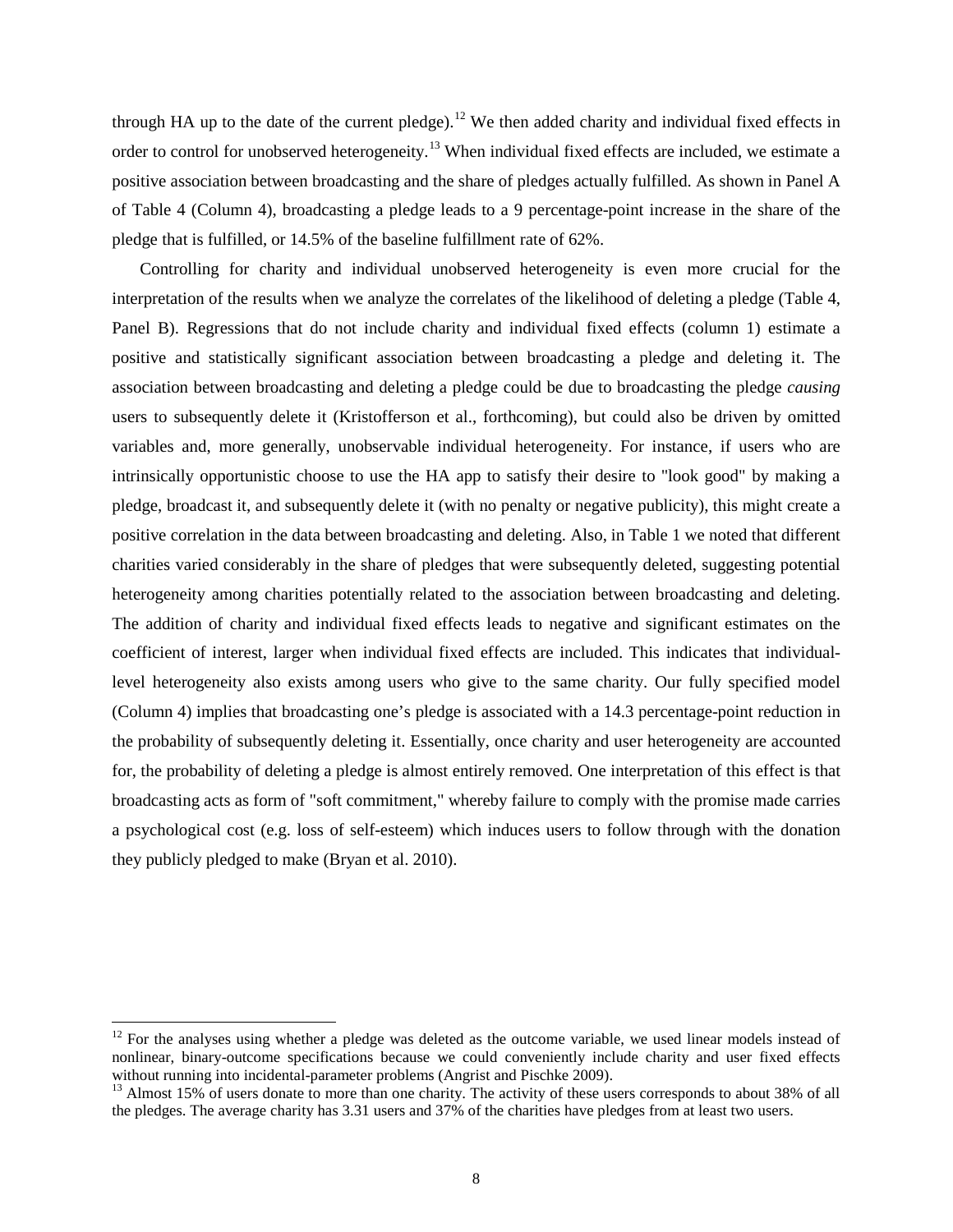#### **3.3 Exploring Network Effects**

The broadcasting feature of HA can potentially trigger additional donations for the charitable organizations. If a Facebook or Twitter contact of a user starts a pledge by clicking on the notification, the application records the user's identification number, and we are able to track this donation. We can then distinguish the *direct pledges* of the original adopters and the *network pledges* by their contacts. A simple way to compute the network effect is thus given by:

Network 
$$
\text{effect} = \frac{\text{Network pledges}}{\text{Direct pledges}}
$$
. (1)

Out of a total of 3,461 pledges, the direct pledges were 3,287, the estimated network effect  $\frac{3,461-3,287}{3287} = \frac{174}{3287} = 5.3\%$ . If we only consider the pledges that were processed and paid to the charitable organizations, the network effect is 5.1%. These figures are shown in Table 5, overall and by charity. There is, again, heterogeneity across charities. For example, the American Red Cross has a network effect of 3.3%, while PETA's pledges imply a network effect of 13.6%.

The magnitudes of the network effects are similar for pledges broadcasted in Facebook and Twitter.<sup>[14](#page-11-0)</sup> On average, regular pledges and donations are higher than network-generated ones, although the median values are closer to each other. We also measured the network effects in terms of amount pledged and donated (Table 6). The users pledged a total of \$197,333, and \$9,059 were generated through the broadcasting feature (Panel A). This implies a network effect of 4.8% for the amount pledged. There is heterogeneity across the charitable organizations: while 1736 Family Crisis Center obtains has a network effect of 21.6%, the pledges for American Red Cross consist of a 2.7% network effect. In Panel B of Table 6 we consider the amount actually donated by the users. The total amount donated through the network is \$2,956, over a total of \$80,913, implying a 3.8% network effect, again with substantial heterogeneity across charities.

In Table 7, we report results from linear regression analyses of the relationship between broadcasting one's pledge and network pledges. The unit of observation is a pledge, and the outcome variable is equal to 1 if the pledge generated a network pledge (i.e., a pledge by one of the original user's Facebook friends or Twitter followers), and 0 otherwise. There is a positive and statistically significant correlation between broadcasting and network pledges being generated, and the magnitude and statistical significance of the estimated coefficient are robust to inclusion of charity and user fixed effects.

Although these findings are consistent with the presence of a network effect in charitable giving, we worry about several identification challenges that may affect the estimates and their interpretation. In

<span id="page-11-0"></span><sup>&</sup>lt;sup>14</sup>The raw network effects were 16% for pledges made through *Twitter Proxy* (i.e., pledges to donate through the Twitter updates of another person), and 30% for those through *Twitter Tags* (i.e., pledges to donate through a specific "hashtag"). However, there were only 204 pledges made through these channels. Therefore, we do not focus on them in this paper.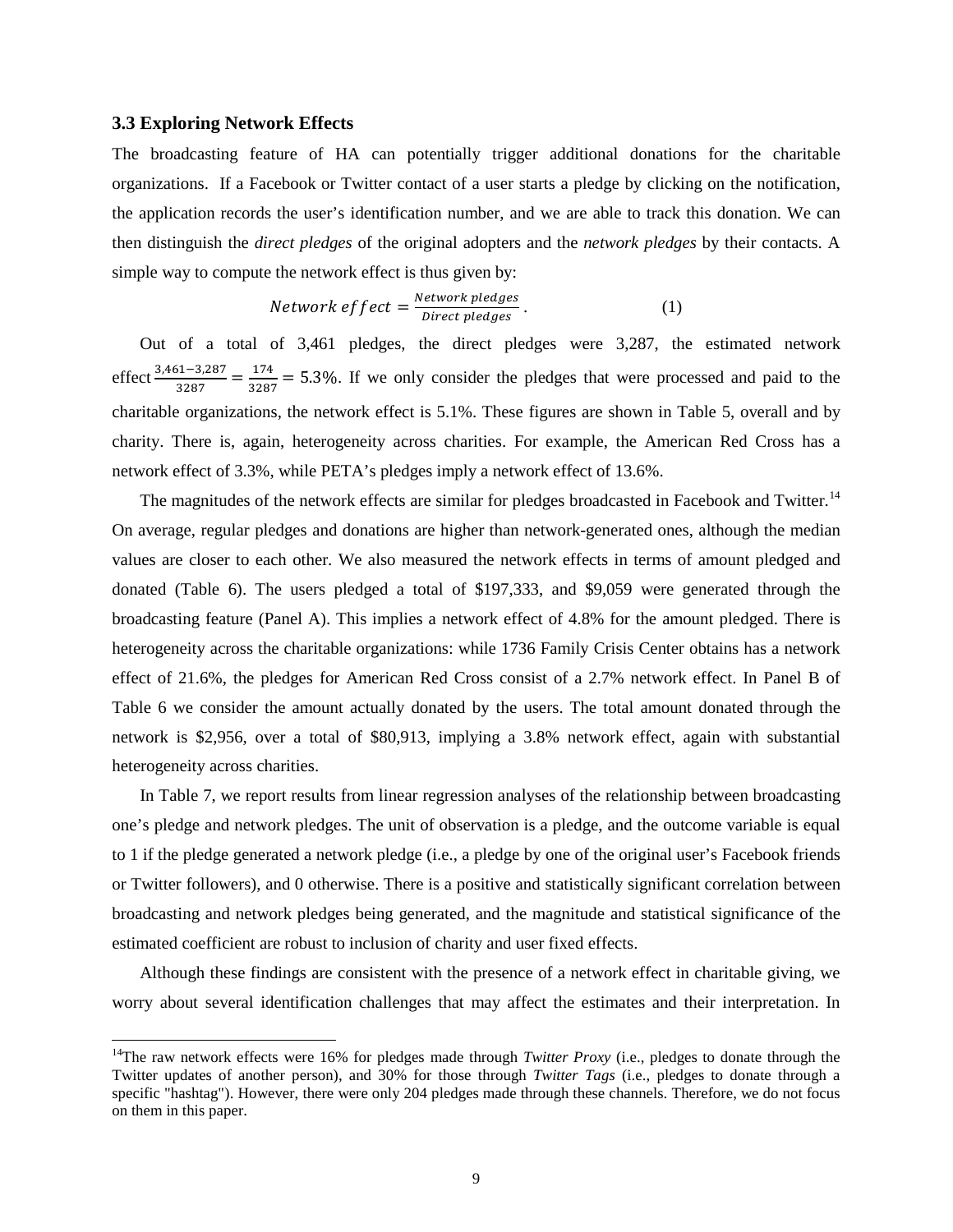particular, the broadcast feature of the application is a decision variable of the user. To the extent that social networks in Facebook and Twitter display homophily, user who broadcast their activity might be those with contacts who are more responsive, or they may even decide to broadcast to a selected group of individuals, e.g. the ones that are more likely to donate.<sup>[15](#page-12-0)</sup> This would confound the interpretation of the social multiplier effect. In addition to the endogeneity of the broadcast, users in the same social circles are exposed to similar events and influences that make them behave similarly; for example, fundraising campaigns and natural disasters may influence the volume of new pledges, and could change the magnitude of network effects in either direction. These empirical challenges cannot be addressed using the HA database. For this reason, we turn to an experimental design where we have clean control and treatment groups: the treated users will have the broadcast feature turned on, automatically broadcasting to all of their Facebook friends; the control group will not have any broadcasting opportunity. By randomizing this feature, we generate exogenous variation among users, and we can thus limit the identification problems discussed above.

# **4. Field Experiment**

In collaboration with HA, we conducted a field experiment where users were invited to donate to Heifer International [\(http://www.heifer.org/\)](http://www.heifer.org/), a charity whose mission is "to end poverty and hunger."<sup>[16](#page-12-1)</sup> We chose to work with only one charity to decrease the costs of coordination. Heifer is a relatively small charity with fast decision-making processes, which allowed us to obtain immediate feedback on the marketing campaign, and flexibly change it so we could experiment with different strategies. In addition, allowing the users to choose the charity would make the identification of social contagion more challenging even within a randomized controlled framework.<sup>[17](#page-12-2)</sup>

#### **4.1. Design**

Figure 3 shows the HA Pledge page for Heifer International as seen by the users in our experiment. The experiment started with a marketing campaign on Facebook, with a mix of sponsored stories and ads that

<span id="page-12-0"></span><sup>&</sup>lt;sup>15</sup> The application allows a general broadcast, to all Facebook friends, or a selected broadcast, where the users may indicate some of his friends as recipients of the initial broadcast and the follow-up messages during t

<span id="page-12-1"></span><sup>&</sup>lt;sup>16</sup> Heifer provides domesticated animals and training to families, to improve their nutrition and generate income in a sustainable way. The family that receives the gift agrees to donate the offspring of the animal to another family in need. The animals are a source of both food and income. Milk from cows and goats, eggs from chicken, and honey from bees can be shared in the community or sold in the marketplace. The additional income and the training promote new opportunities for the creation of entrepreneurial activities, co-ops, or community savings groups.

<span id="page-12-2"></span><sup>&</sup>lt;sup>17</sup> Testing whether the identity and the mission of the charity influence the initial recruitment and the viral diffusion of the donations is, of course, also an interesting research question. However, this test would require a more sophisticated design to enable the researchers to control for the charity quality and user base. We plan to explore these issues in future research.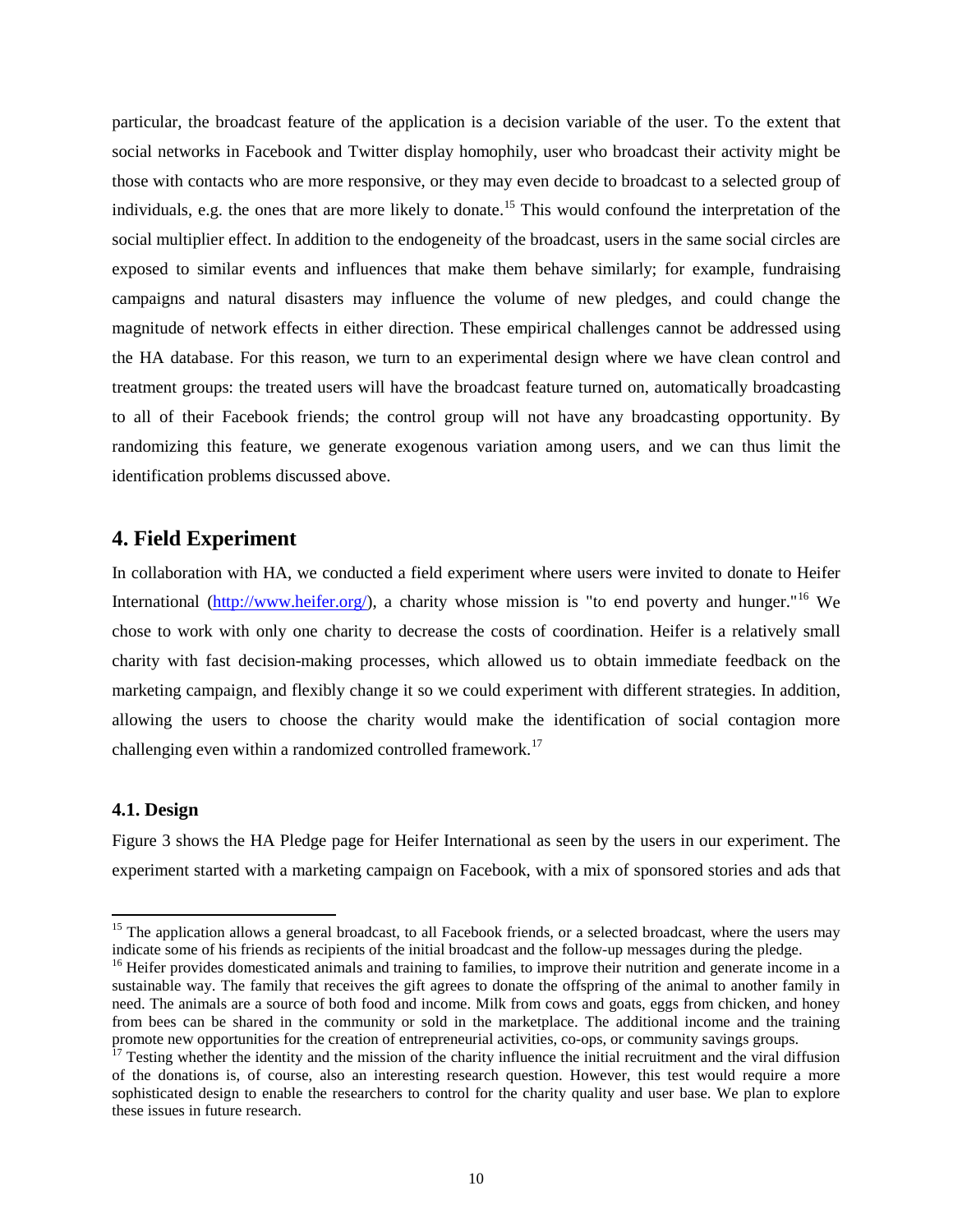asked users to donate to Heifer International using the HA application. If a user clicked on the ad or sponsored story, she was re-directed to the webpage of Heifer International on the HA website.

The design consisted of randomly turning on and off the broadcasting feature of the application (in Figure 1B, the checkbox "Spread the word!"). Thus we have two conditions:

- C1: Broadcasting "off." Any donation activity is private to the individual user.
- C2: Broadcasting "on." Any donation activity is automatically notified to all of the user's contacts.

Figure 1B shows the details of the HA viral features on the pledge webpage. Our intervention randomized the availability of the "Spread the word!" option at the time of pledging. Treated users automatically broadcasted their donation activity, while control users did not have that option. We then tracked the donation activity of the user and the donation activity of her contacts, if any. If a contact of the initial user started a new pledge with HA, we were able to track her activity, and link it to the initial user's activity. The comparison of the donation activity for the list of contacts in the two experimental conditions allows us to determine the presence, if any, of a causal link from the broadcasting feature of the application being turned on, to the number of donors and the amount pledged to Heifer International.

The major advantage of our design is that it allows us to track the diffusion starting from a set of seeding nodes, i.e. the initial users. The randomization provides the exogenous variation necessary to estimate causal effects of the broadcasting feature of the application. The use of the application is crucial to track the diffusion; we would not be able to track the social contagion without the initial users' friends lists, which is something that HA does, whereas the charities do not normally do this A limitation of our setting is that we cannot obtain data on individuals who do not install the application and pledge some money to the charity. So, for example, we cannot observe users' friends' characteristics until they become users of the HA application. This is due to the legal requirements of the application, which cannot collect data from the users' Facebook profiles without the users' permission (see also Aral and Walker 2011). As a consequence, we cannot track those friends' "likes," "shares," etc. An alternative design would collect the entire network and individual characteristics before the randomization, and follow the behavior of all the potential users (Banerjee et al. 2012). However, in online social networks, we would need to collect the entire universe of users.

#### **4.2 Implementation and Results**

The initial recruitment of the participants is crucial and proved to be challenging in our experiment. We relied on a mix of Facebook ads and sponsored stories, in collaboration and coordination with HA and Heifer International. The campaign was executed in three stages. The first stage started on June 7, 2012 with the sponsored story showed in Figure 5A, and a Facebook ad which mimicked the sponsored story. Our target audience for the campaign was the U.S. population 18-65 years old.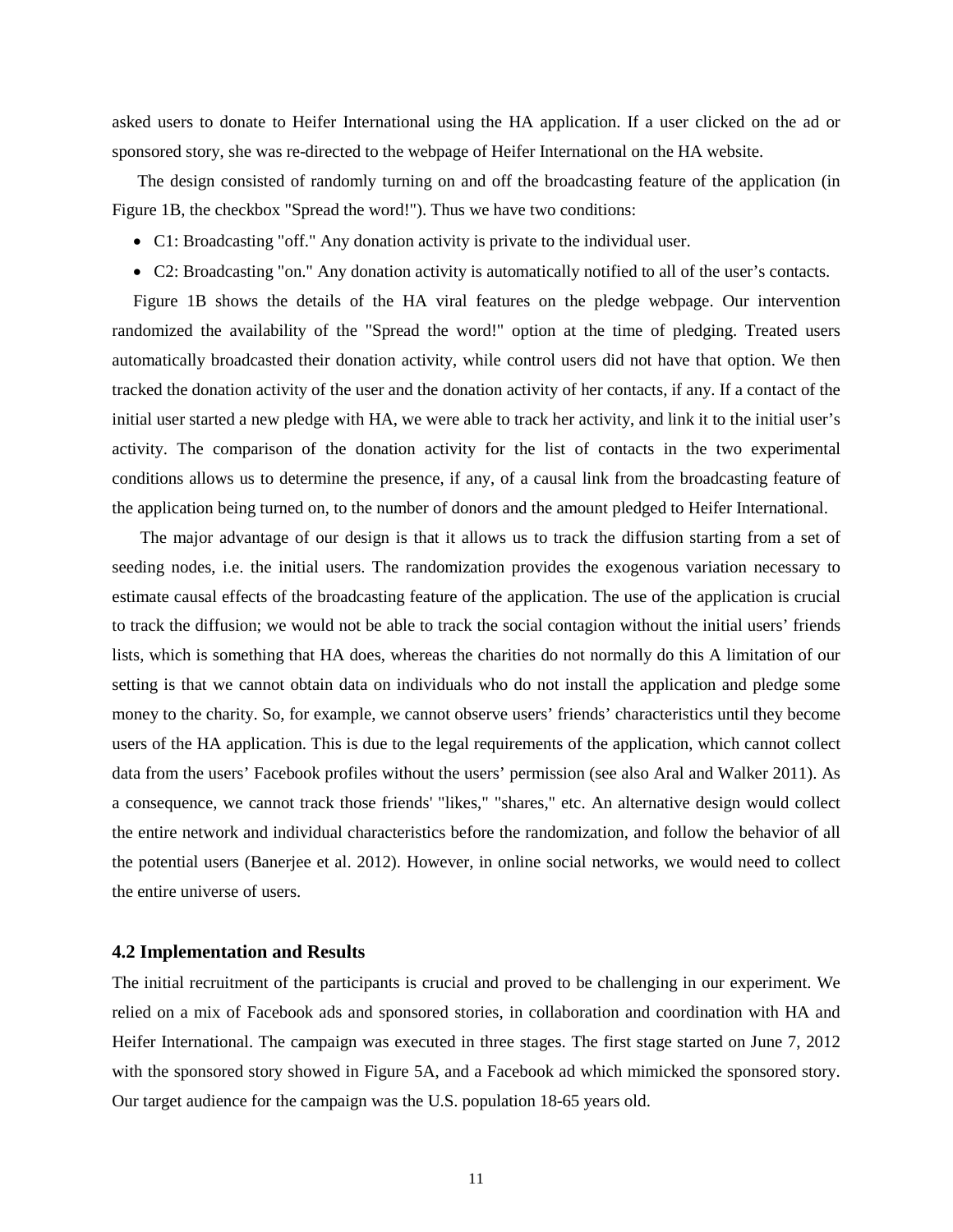During the first week (6/7-6/13), the sponsored story, which reached more than 484,000 Facebook users, was "liked" by 254 people, "shared" by 34, and prompted 42 comments on the Heifer Facebook page. 611 users clicked on the link, to be re-directed to the HA page. The ads were ineffective in terms of number of installations and pledges: with a total reach of 2,860 and 1,354 respectively, they generated only one click. This first campaign thus generated only three new Facebook pledges. In the second stage, started on June 22, 2012, we used a similar sponsored story and ads (Figure 5B), but increased the bid per click, which would give the ads greater visibility. The second campaign reached a significantly higher number of Facebook users: the total reach for the sponsored story was 3,742,000, with a total of more than 9 million impressions in 10 days. The story received 1,512 "likes," generated 164 comments, and was shared by 236 Facebook users. The total number of clicks was 4,859. Yet the ads generated in total only 235 clicks, even though the number of impressions was beyond 1 million. Overall, the second campaign generated an additional 19 pledges: 15 Facebook pledges, and 4 Twitter pledges. Thus, the first two stages of the campaign generated a total of 18 usable Facebook pledges (and 4 Twitter pledges). In the third stage, started on July 27, 2012, we offered to match the pledge of initial users with a \$5 donation (Figure 5C). This is a common scheme, used by many charitable organizations to promote donations, and has been found to increase not only the revenue per solicitation, but also the response rate (Karlan and List, 2007). Specifically, for each user's pledge, an extra \$5 would be given to Heifer by an anonymous "generous donor." The third campaign lasted two weeks, and only 7 additional Facebook pledges were made. The time series of likes, shares, and comments are shown in Figure 6 for the period that includes our marketing activity (February-November 2012). The red vertical dashed lines represent the dates of the sponsored story publications: we observe several spikes of activity that correspond to our campaign's initial dates, especially during the second wave. Descriptive details on the outcomes of our three promotional campaigns are displayed in Table 8.

Overall, our campaigns generated 30 pledges. However, some of these users deleted their pledge after a few days, or were inactive, and some were Twitter users. We focus here on the 25 "usable" Facebook pledges. These were the initial users from whom we tracked the diffusion: 13 initial users were randomly assigned to treatment group – broadcasting "on,", and 12 were assigned to the control group – broadcasting "off." The former group had a total of 2,275 friends, and the latter 1,897 friends. Table 9A reports descriptive statistics for the 25 Facebook users, and the results of the experiment.<sup>[18](#page-14-0)</sup> Of these 25 users, 22 were females and only 3 males. Most pledges were based on the default HA pledge (maximum

<span id="page-14-0"></span> $18$  Some profiles are not entirely public, because users do not make their profile information publicly available, and the application can legally collect data from public profiles only. For some users, we have hometown, location, and several other controls.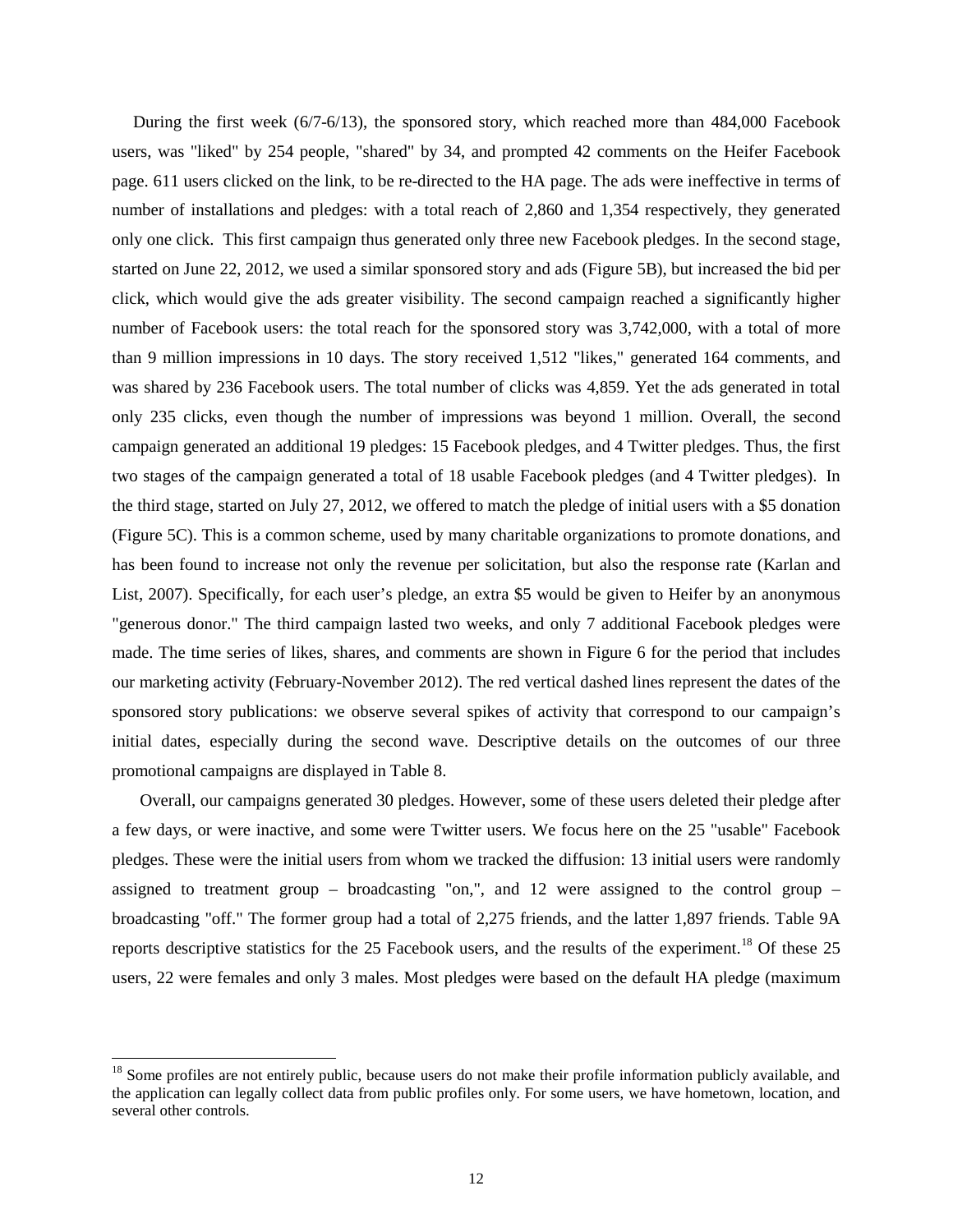amount \$20, 1-month period). The rate per Facebook update was quite variable. There are no substantial differences between the control and treatment group in terms of observable actions and characteristics.

The campaigns, therefore, generated interest and attention, as can be inferred by the fact that the stories were liked, shared, and commented upon by a non-negligible share of users (see Figure 7 and Table 8). However, most of the attention is expressed in the least costly way, i.e. simply by liking a story, followed by sharing, and then by commenting, which is a little more costly in terms of time and effort. However, but somewhat consistently with the decline of expressions of interest as they become more costly, the actual donation rates were very low. In addition, social contagion did not take place; of the 4,172 friends of our initial users, none pledged to Heifer International. Recall that the HA application automatically sends several broadcasting messages of the donation activity to the friends of the treated group (one at the moment of the initial pledge, one after few days, one after the user reached half of the total amount pledged, and one at the end of the period). Even though this reinforcement mechanism was in place, there were no additional pledges generated through the network of the treated users. One might be concerned that donors could have donated to the charity directly, i.e. without going through the HA app. However, communications with Heifer International revealed that the charity did not experience higher donation rates in the weeks after our promotional campaigns were launched, which indicates that the lack of an effect of our campaigns on donations through HA is genuine.

# **5. Survey Experiment**

Our field experiment and, to some extent, the historical HA data, shows that actually making a donation on this platform is relatively rare and, it can be inferred, considered more costly than other forms of less active engagement, such as "likes" and comments. To further investigate the potential sources of the small donation rates that we found, we ran a computerized, online survey experiment where respondents were asked about their willingness to make a small donation to a charity. We asked 1,605 U.S.-based participants on Amazon Mechanical Turk (MTurk) to state their willingness to donate \$5 to charity if they were given \$10. We manipulated the question to study the impact on the willingness to donate of the identity of the charity, the presence of processing fees, and the presence of an intermediary between the donor and the charity. The presence of a fee and an intermediary were prominent features of HA's business model, whereas specifying a charity was somewhat specific to our field experiment (HA allowed donors to choose from a variety of charities).

#### **5.1 Design**

We presented the key survey questions to the respondents using the Item Count Technique (ITC) to our survey. The ITC is based on not asking a question directly (e.g., "If you were given \$10, would you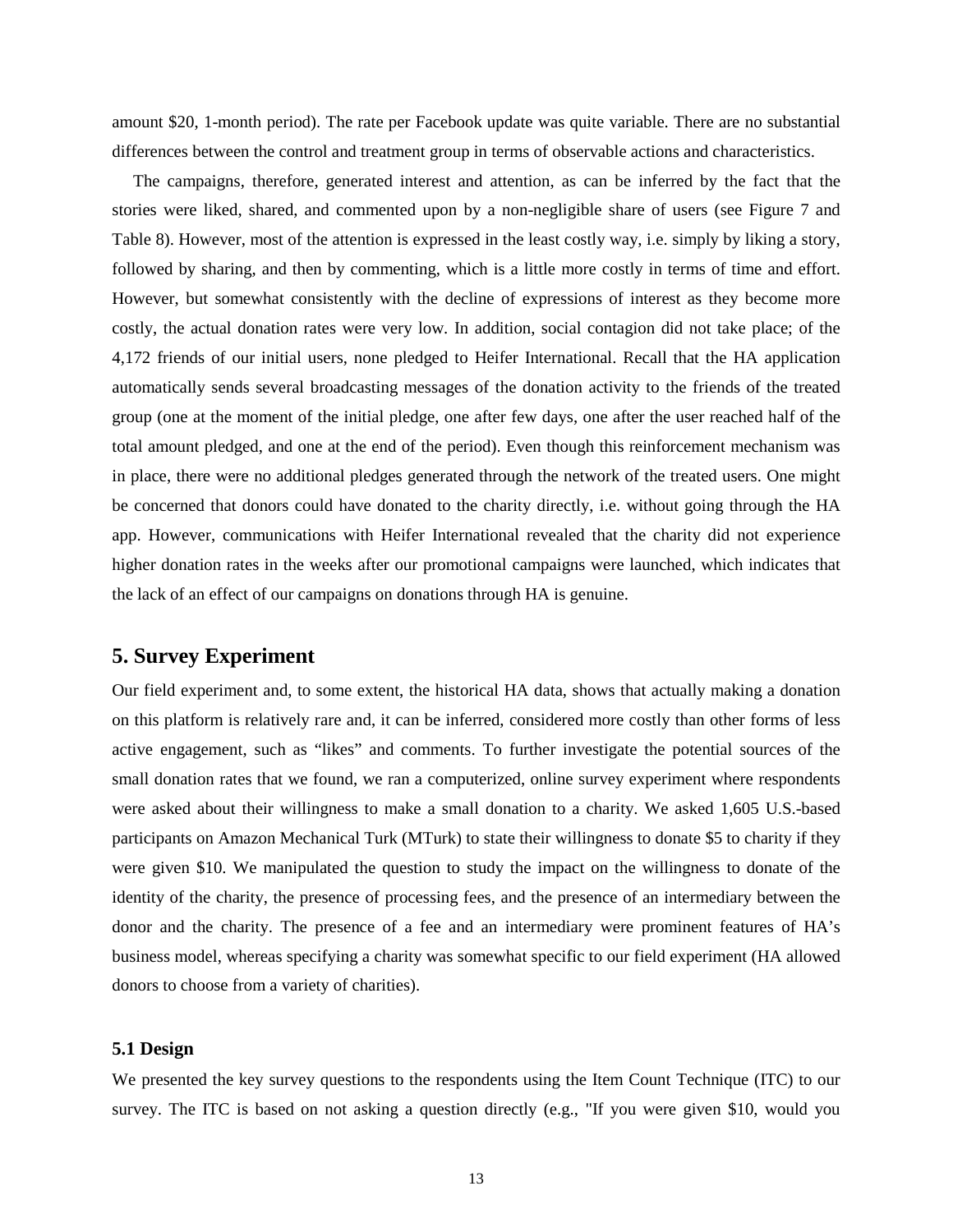donate \$5 to charity?"); instead, respondents report the number of descriptive phrases, from a list that they are given, which they believe apply to themselves. A control group is given a list of N "neutral" phrases (i.e., non-sensitive in nature), whereas the treatment group is given N+1 sentences, of which N are the same as for the control, and the additional item is the one of main interest. Thus the researcher cannot infer if a given respondent answered positively or negatively to a given item; only the total number of items that apply to an individual is identified. This preserves the privacy of the respondents and, together with the anonymity of the online survey, allays the concern that they might give what they perceive to be the "socially correct" answer.<sup>[19,](#page-16-0)[20](#page-16-1)</sup> In our case, the hypothetical framework might lead to an upward bias if most respondents believe that donating \$5 is more socially acceptable and is what the researchers expect. With subjects assigned randomly to various experimental conditions, and a large enough sample size, the difference in the average counts between treatment and control gives an estimate of the share of individuals in the treatment group to which the phrase of interest applies (Coffman et al. 2013, Miller 1984). The key question in our survey asked the respondents to indicate how many of the listed statements applied to them. In the control condition, four statements were reported, and in the various treatment conditions, the fifth statement was a sentence indicating that, if the respondent was to receive \$10, he or she would make a \$5 charitable donation.

The treatment conditions were defined by the presence and the wording of the fifth sentence assigned to the subjects (Table 10), with the aim of identifying potential determinants of the donation rates, and in particular, given the findings from the experiment, to identify factors that drive donation rates down.

- **Presence of a fee**. First, the presence of a processing fee might inhibit donations, regardless of the identity of the receiving organizations. Some studies and the popular press alike, for example, point to "overhead" costs as driving potential donors away from supporting a given cause or organization, as opposed to when the entire amount donated is believed to be fully used for the cause (Ellis 2013; Roderick Williams 2007; Rooney and Frederick 2007). We set out to test for this possibility by providing three additional versions of the main sentence on donating \$5, where we indicated, for each of the three charity options described above, that a processing fee would be applied. We set the fee to be 8.25% of the donated amount, to match the fee actually charged by HA.

<span id="page-16-0"></span><sup>&</sup>lt;sup>19</sup> Hypothetical questions, especially on topics for which respondents may be concerned about social desirability, might not be a good proxy for actual behavior. Researchers have been particularly aware of this issue in areas such as discrimination (Ayres and Siegelman 1995; Bertrand and Mullainathan 2004; Milkman et al. 2012), sexual orientation (Chandra et al. 2011; Coffman et al. 2013), and, more directly related to our topic, altruistic behavior (Lacetera et al. 2013).

<span id="page-16-1"></span> $\frac{20}{20}$  A further condition for assuring that single answers cannot be identified and attributed to a respondent is that the listed items are such that not everybody believes that they apply or do not apply to them. This is achieved, for example, by choosing items that are somewhat "negatively correlated" among each other, such that if a respondent believes that one or two of them apply to her, then it is likely that the others do not. This is the case in our survey, where very few respondents had a count of zero or 4 (in the control) or 5 (in the treatment conditions).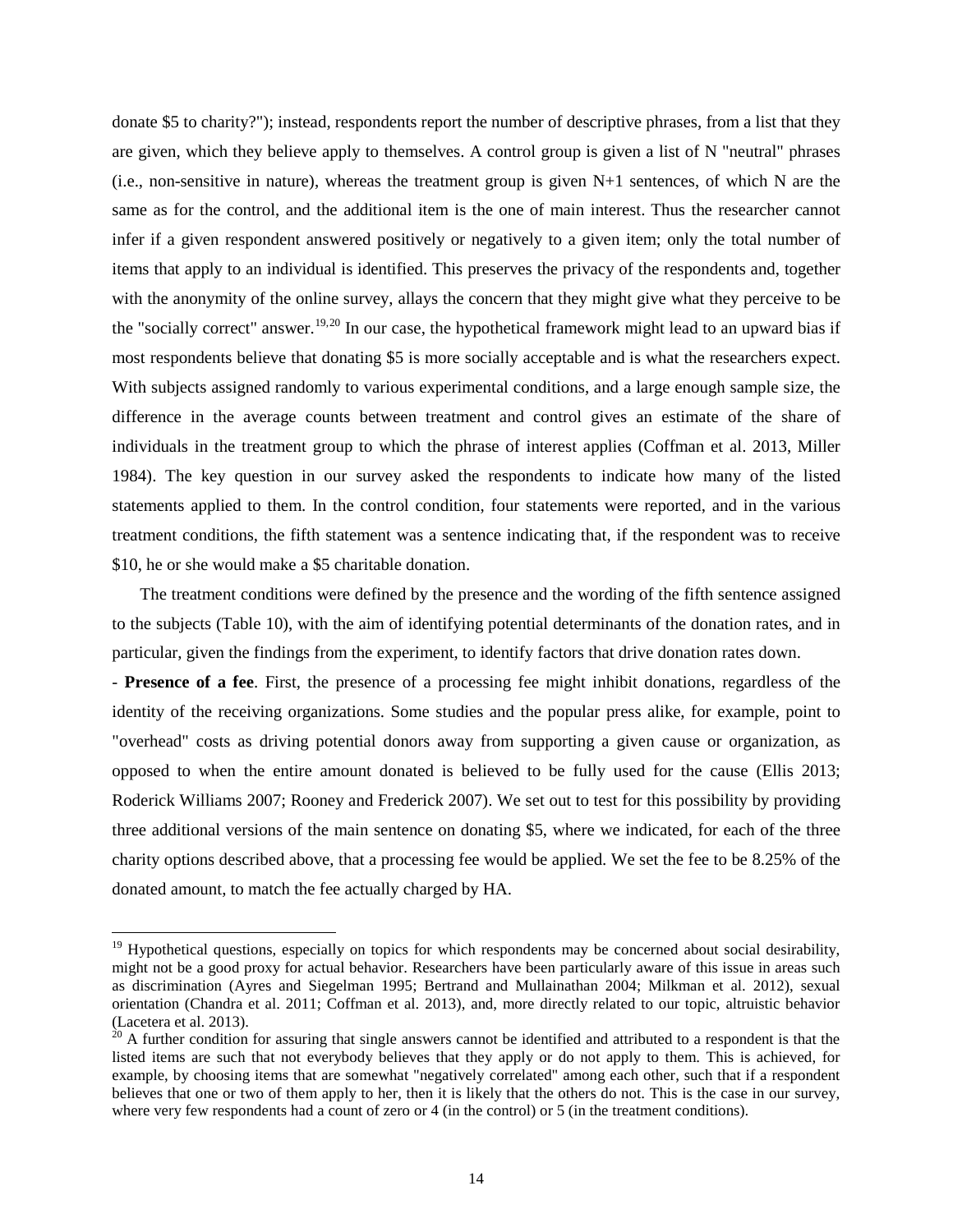**- Presence of an intermediary**. Second, a fee might have a negative effect on the willingness to donate if it is collected and used by a third, intermediary organization, as in the business model of HA. Potential donors might be discouraged from contributing if they perceived an increased "distance" between their action and the ultimate receiver. Coffman (2013), on the other hand, finds that the presence of an intermediary reduces differences across charities by making donations less dependent on the quality of the charity. To test the impact of involving an intermediary, we included a condition that specified that the 8.25% fee associated with donating \$5 to the charity would go to an (unspecified) intermediary.

**- Identity and salience of the charity.** Third, we wanted to investigate whether donation rates were affected by the salience of the receiver. Especially in an environment where information is added at a fast pace (such as Facebook), it is plausible that the attention of a user to each single piece of information is limited. Low salience may be due to the type of message<sup>[21](#page-17-0)</sup> or the identity of the receiver. This latter case might occur, as for example is the case for Heifer International, if the charitable organization is not widely known (Heifer had received only a few pledges in HA prior to our field experiment). In the key treatment sentence, we therefore assigned, as the organization that would hypothetically receive \$5 from the respondent, one between Heifer International, the American Red Cross (ARC), or a generic "charity of choice." We chose the ARC because of its wide popularity (including among HA donors, as seen in Table 1), in contrast to the more limited popularity of Heifer (in general and also in terms of donation activity via HA, as discussed above), and we also added a "choice" option to test whether the indication itself of a precise charity would have an impact (HA does in fact offer a wide range of charities for users to support).<sup>[22](#page-17-1)</sup> Table 9 reports the nine versions of the sentence that constitute our treatment conditions.<sup>[23](#page-17-2)</sup>

#### **5.2 Data and findings**

Of the 2,244 responses, 219 were incomplete and thus discarded. Moreover, 250 individuals took the survey twice, and we excluded these cases too. This left us with 1,605 unique respondents. Summary statistics on the demographic and attitudinal questions included in our survey (and common to all treatments) are reported in Tables 11 and 12. The sample was well-balanced by conditions, and therefore the randomization was successful. Moreover, the characteristics of our sample are comparable to those in Coffman et al. (2013). This reassures us that our respondents are not an unusual sample of MTurk respondents. The median respondent is male, under 30 years old, white, is not married and has no

<span id="page-17-0"></span> $21$  Tucker (2011), for example, shows that the virality and persuasiveness of an online video may be negatively correlated.

<span id="page-17-1"></span> $^{22}$  Respondents in the "charity of choice" condition were not asked to actually indicate one specific recipient, but could just think of the donation going to their hypothetical choice.

<span id="page-17-2"></span><sup>&</sup>lt;sup>23</sup> Within each condition, a subject was randomly assigned to two different orderings of the four or five items, in order to mitigate any effect that the position of a particular item, and especially the one of our interest, might have on responses.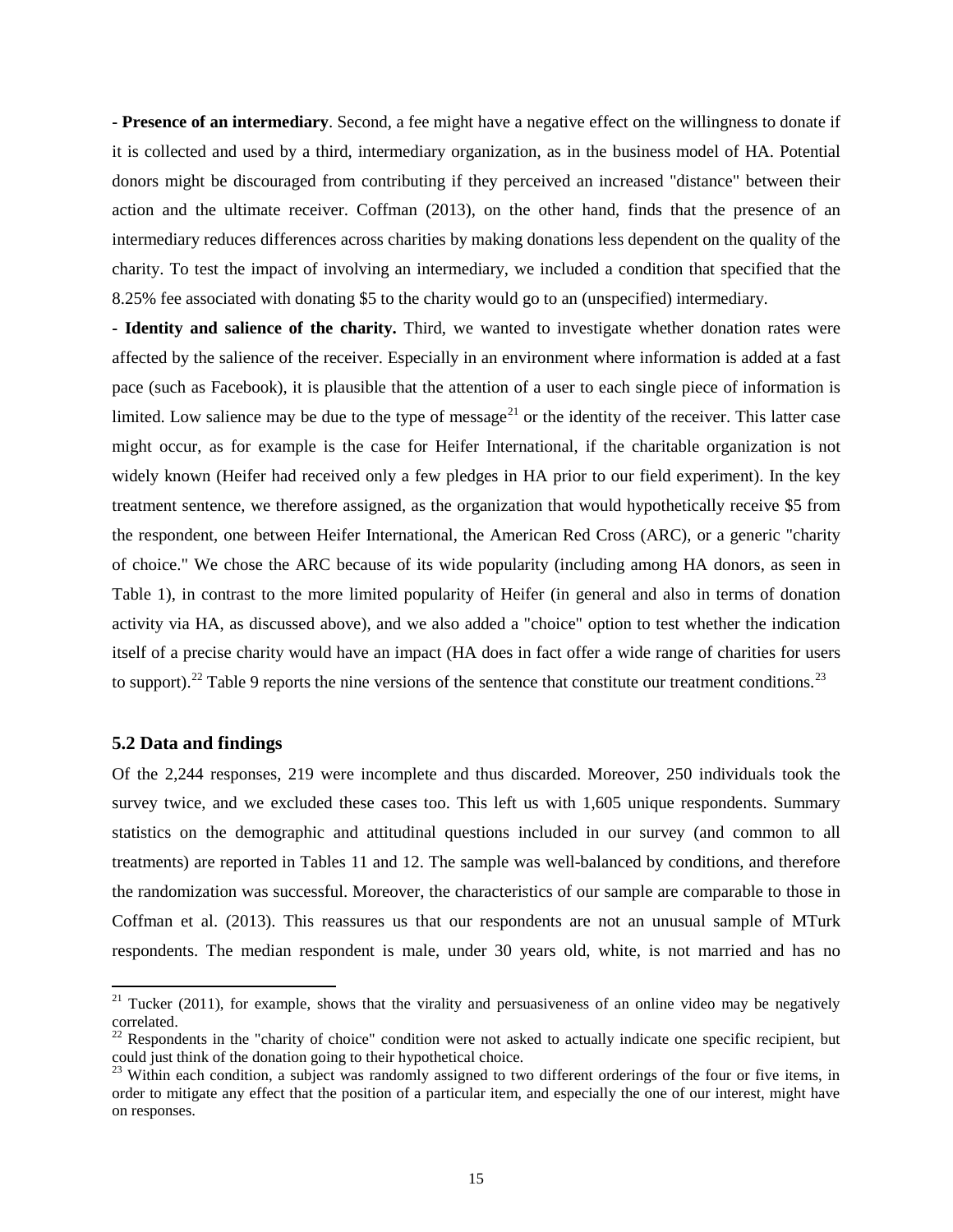children, has a monthly income of \$1,500 or less, has volunteered over the previous two years, and has some college education. About 50% of the respondents are employees, 15% are self-employed, and 15% are students. Most are atheist or agnostic and have liberal political views.

We estimate the share of individuals who would be willing to donate \$5 through the following model:

$$
Y_i = \alpha + \sum_{j=1}^T \beta_j \tau_j + \gamma X_i + \varepsilon_i,\tag{2}
$$

where  $Y_i$ , the outcome variable, is the count of statements that subject i indicated to apply to him or her; thus the variables takes integer values between 0 and 4 in the control condition, and between 0 and 5 in each of the treatment conditions. The average count for the control condition is expressed by the OLS estimate of the parameter  $\alpha$ . The indicators  $\tau_i$  assume a value of one if a subject *i* is assigned to treatment *j*, and zero otherwise. The estimates of the parameters  $\beta_i$  represent the differences in average response counts between the control and a given treatment condition *j*. We define the treatments at different levels of aggregation. First, we combine the nine conditions into three groups as given by the indication of the three different charities: ARC, Heifer, and a charity of choice. Second, we distinguish between versions of the treatment sentence indicating or not indicating the presence of a fee (with or without the indication of an intermediary). Third, limited to the cases where a fee was indicated, we separate the cases where the presence of an intermediary was not indicated and the cases where it was indicated. Finally, we also run the regression with the full set of disaggregated conditions (equivalently, we can think of these as interactions among the more aggregated conditions). The vector  $X_i$  includes the control variables from the other responses to the survey.

The estimated donation rate in all conditions is significantly greater than zero: on average, mean response counts over all treatment conditions are 2.48 over 2.13 for the controls, implying an average donation rate of 35%. This overall willingness to donate may be due to the structure of the experiment, despite our attempt to mitigate the social desirability (upward) bias. For the objective of this study, however, the interesting margins are the differences among the various treatments.<sup>[24](#page-18-0)</sup> Evidence of these differences is reported graphically in Figure 8, whereas the regression results are in Table 13.

A first finding is that the presence of a fee inhibits donations by about 15 percentage points (or about 33% of the effect with no fees), as can be seen in panel A of Figure 12 and Columns 1 and 2 of table 12. $^{25}$  $^{25}$  $^{25}$ 

<span id="page-18-0"></span> $^{24}$  A focus on the differences among conditions also alleviates concerns about the external validity of the survey because the sample characteristics may vary from those of a broader population.

<span id="page-18-1"></span><sup>&</sup>lt;sup>25</sup> In column 2 (as well as in columns 4, 6, and 8) the reported estimates come from a model that includes the full set of control variables (entered as categorical dummies) as derived from the survey. Because these variables were balanced across conditions thanks to the randomization and the relatively large sample size per condition, the inclusion of these variables in the regressions never affects the main estimates of interest.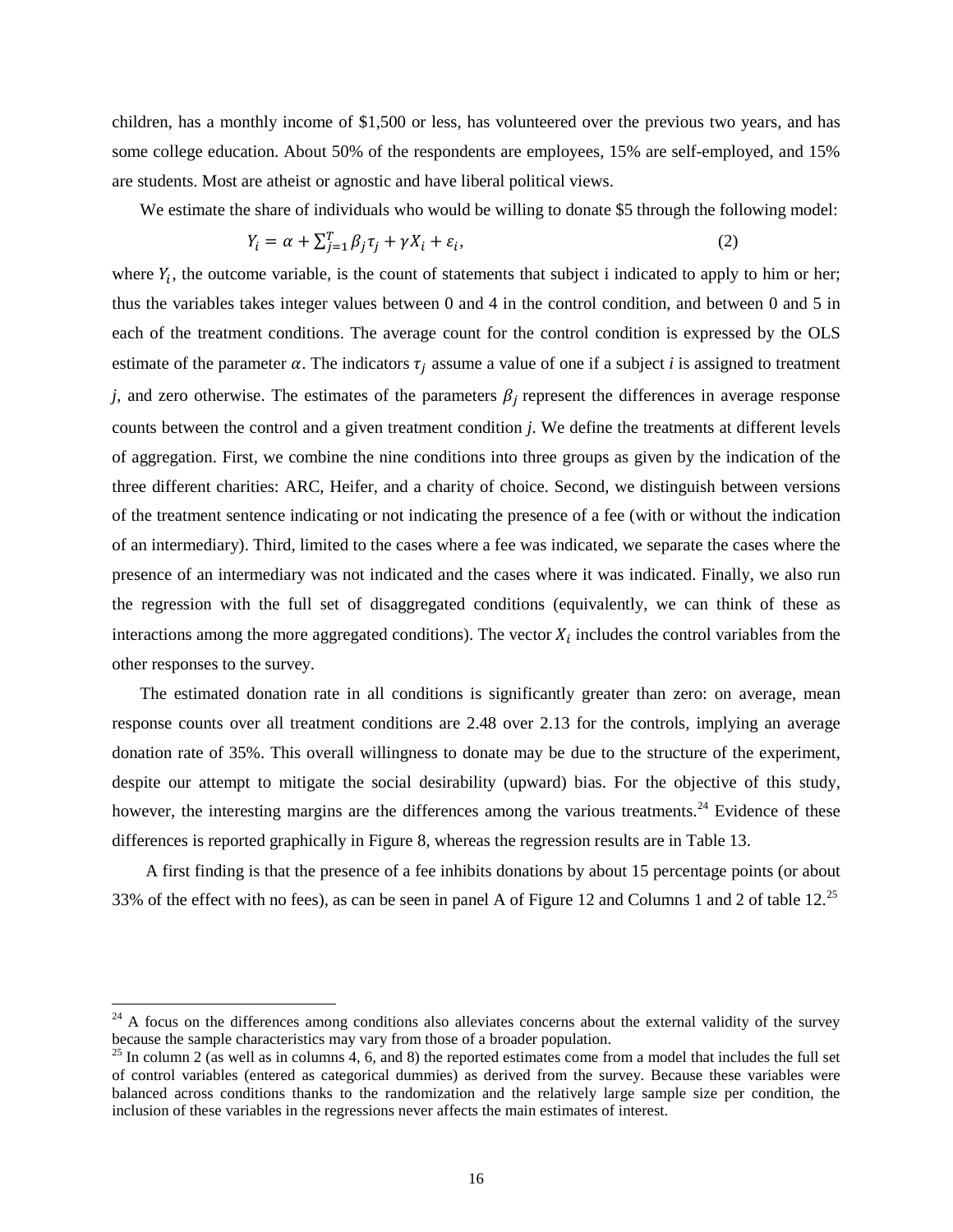Second, a further negative effect on donation rates arises when the fee is presented to pertain to an intermediary organization; we observe a decline of 11 percentage points as compared to a scenario with a fee, but where there is no mention of an intermediary (Figure 8 Panel B, and columns 3-4 of Table 13).

Third, the identity of the charity does affect donation rates; in particular, the fact that naming the ARC leads to almost twice a high stated donation rates as mentioning Heifer (40% vs. 23%; Panel A of Figure 8 and columns 1 and 2 of Table 13) is consistent with lower recognizability of the charity limiting the subjects' willingness to contribute to it. Interestingly, leaving the charity choice open led about 38% of respondents to express willingness to donate, very similar to the level for ARC.

Columns 7-8 of Table 13 show that the presence of a fee, and, in addition, the presence of an intermediary, depresses the willingness to donate, and especially so when the charity mentioned is Heifer. Patterns are slightly different for the charity of choice, with the presence of a fee and an intermediary depressing donations significantly, but the presence of a fee per se actually leading to higher donation rates compared to when the fee is absent, although the difference is not statistically significant.

Overall, the findings are consistent with the various hypotheses that we stated above: the salience or recognizability of a charity or cause, the presence of a fee, and the involvement of the intermediary all contribute to affect donation rates; in particular, the limited recognizability of a charity, and the fact that a fee is charged through the involvement of a third party, all play against obtaining high donation rates.

# **6. Conclusion**

The observational and experimental data that we collected and analyzed showed a limited engagement of users through actual donations. In addition, although the historical data from application adoption and donation activities for HA were consistent with the presence of social contagion and network effects in charitable giving, our field experiment generated very few pledges that, in turn, did not lead to any further donations by the user's contacts. The survey experiment, finally, implies that the presence of fees, especially if administered through an intermediary, as well as the limited salience of a charity, may all contribute to inhibit the willingness to donate.

Overall, our findings are consistent with the presence of behaviors and phenomena such as "slacktivism" or "illusion of activism" (Kristofferson et al. forthcoming; Lewis et al. 2014). At least for now, therefore, people may see social networks as essentially free platforms for personal exchanges, and much less as vehicles for costly activities. Moreover, although social contagion through online social networks may occur when free activities are concerned, even relatively small costs may discourage individuals or shield them from peer pressure.

An implication of our findings for charitable organizations is that they might need to be direct when asking for actual monetary support online so as to limit the perception that individuals can be active with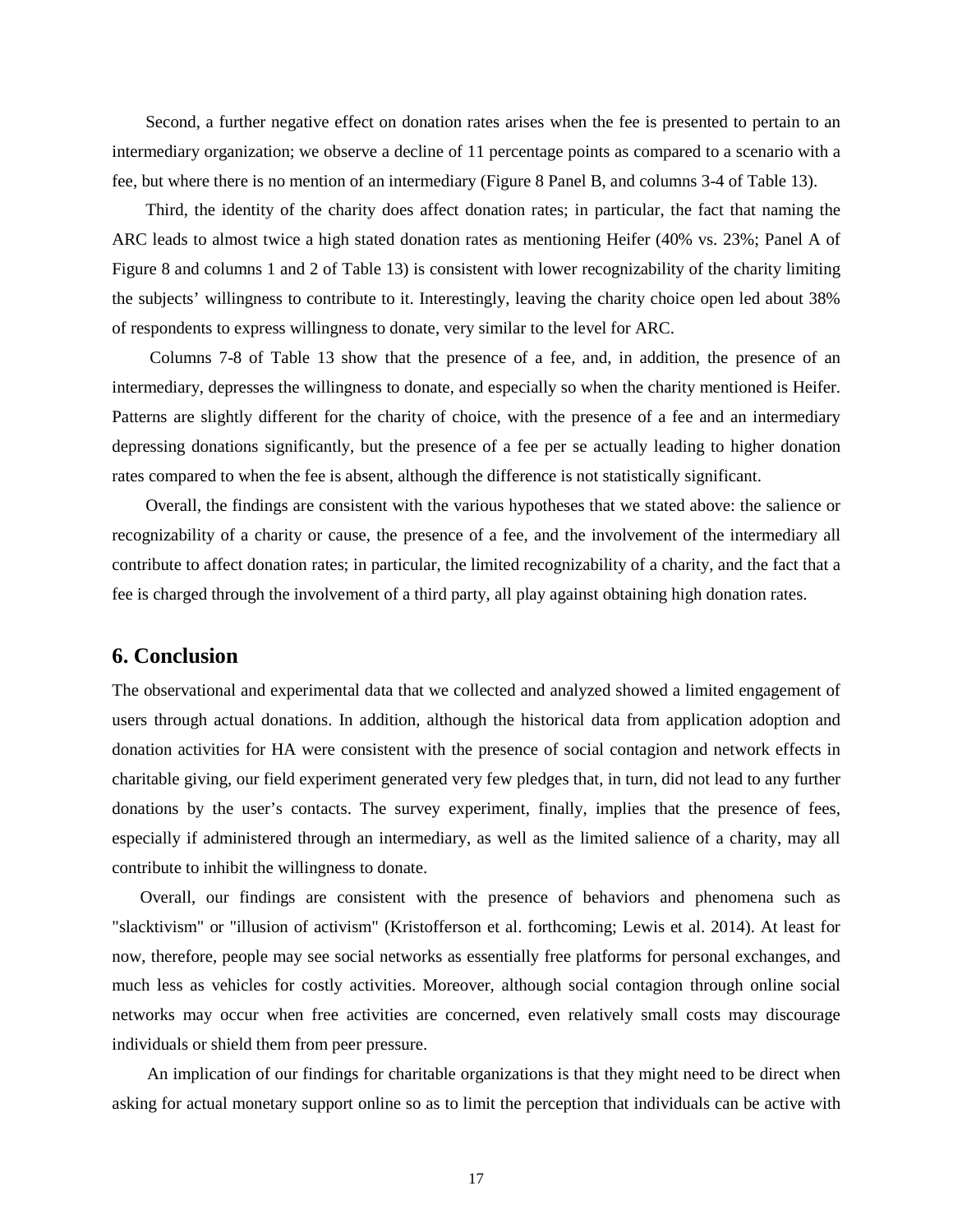substitute, "costless" activities (such as a "like" or "share").<sup>[26](#page-20-0)</sup> Limiting the reliance on administrative fees as well as the involvement of third parties may also boost the willingness to contribute; for example, some charitable organizations with a Facebook page are opting for receiving donations directly on their Facebook account, by introducing a "Donate" button on their page. The charity receives 100% of the donation, without overheads or fees, and Facebook guarantees the transaction.<sup>[27](#page-20-1)</sup> In addition, limited visibility is hard to overcome with online campaigns, which appear to favor large, established organizations. Consistent with previous studies showing that networks on social media are largely based on homophily (Lewis et al. 2011), the different estimates of network effects (or lack thereof) in the observational and controlled experimental analyses imply that social contagion in online charitable giving may be limited or require additional effort by organizations.

More broadly, the results here provide some insights as of the motivations for charitable giving. In particular, the fact that, when cheaper but visible alternative form of support are present, individuals do use them much more frequently than offering actual monetary donations, is consistent with self or socialimage concerns being a factor that motivates giving.

A further contribution of our study, together with others that rely on increasingly available data from online platforms, is the use of multiple research methodologies, and in particular the combination of observational and experimental data. Empirical strategies that combine the richness and detail of historical data with the potential for clean identification of experiments will hopefully be employed in future studies to enhance our understanding of the phenomena described here and related ones. For example, Angrist (2013) stresses the importance of complementing observational evidence with randomized trials to assess the causal impact of peer and social spillover effects. Our exercise is in this spirit and in fact, consistent with Angrist's conclusion, we find very little, if any, causal evidence of genuine online social contagion in charitable giving.

# **References**

Angrist, J., 2013: "The Perils of Peer Effects," NBER Working Paper 19774.

- Angrist, J., and Pischke, S., 2009: *Mostly Harmless Econometrics: An Empiricist's Companion*, Princeton University Press.
- Aral, S. and Walker D., 2011: "Creating Social Contagion through viral product design A Randomized Trial of Peer Influence in Networks," *Management Science*, 57, 9, 1623-39.

Ashraf, N., Bandiera, O., and Jack, K., 2012: "No Margin, No Mission?," working paper, CEPR.

- Athey, S. and Gans, J., 2010: "The Impact of Targeting Technology on Advertising Markets and Media Competition," *American Economic Review Papers and Proceedings*, 100, 608–61.
- Ayres, I. and Siegelman, P., 1995: "Race and Gender Discrimination in Bargaining for a New Car," *American Economic Review*, 85, 3, 304-21.

<span id="page-20-0"></span><sup>&</sup>lt;sup>26</sup> See for example Castillo et al. (2014) for a study with direct peer-to-peer asking.<br><sup>27</sup> <http://newsroom.fb.com/news/2013/12/donate-to-nonprofits-through-facebook/>

<span id="page-20-1"></span>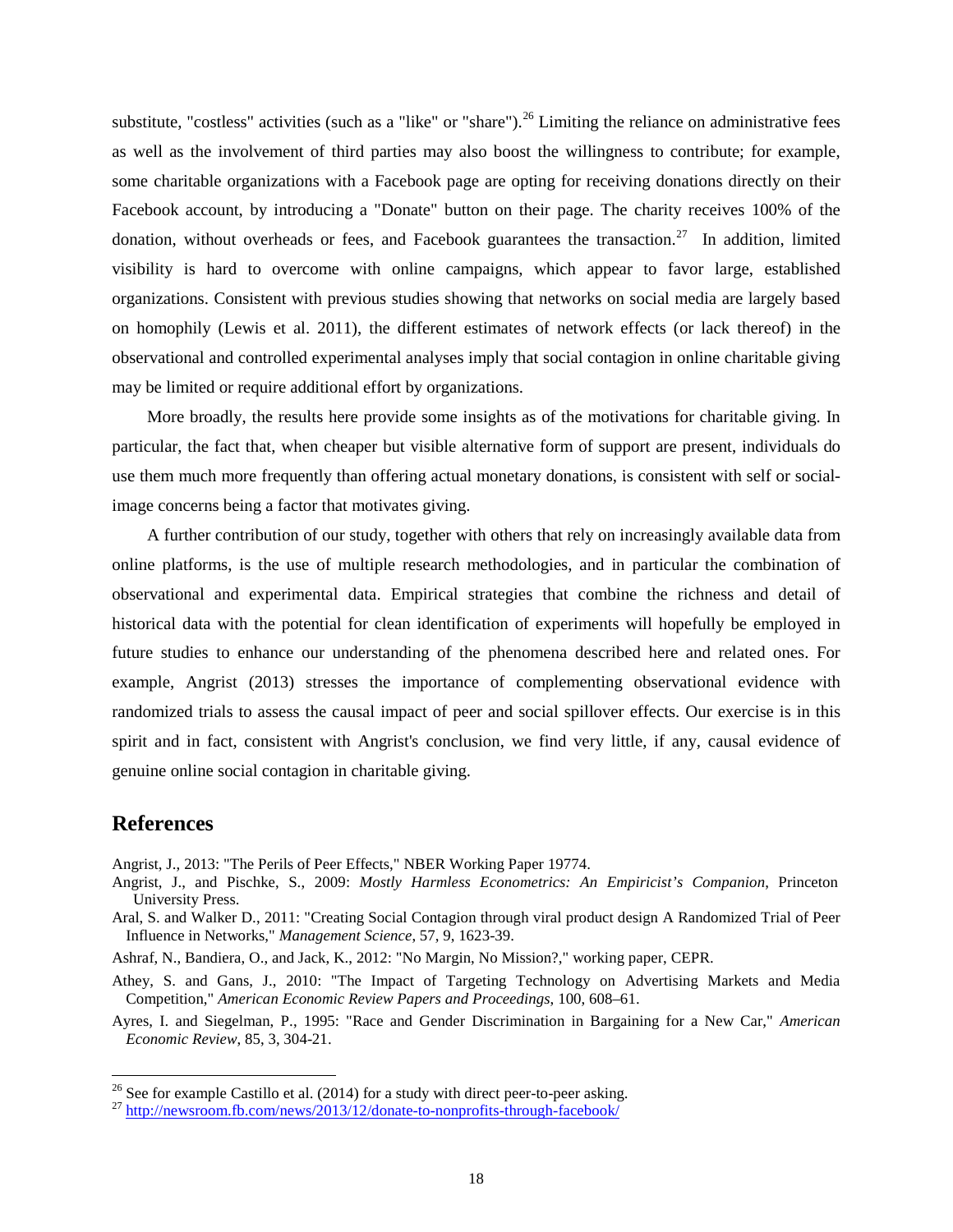- Banerjee, A., Chandrasekhar, A., Duflo, E. and Jackson, M.O., 2012: ["The Diffusion of Microfinance,"](http://econ-www.mit.edu/files/6949) working paper, MIT.
- Bapna, R. and Umyarov, A., 2014: "Do Your Online Friends Make You Pay? A Randomized Field Experiment in an Online Music Social Network," working paper.
- Bergemann, D. and Bonatti, A., 2010: "Targeting in Advertising Markets: Implications for Offline versus Online Media," *RAND Journal of Economics*, 42, 3, 417-443.
- Bertrand, M. and Mullainathan, S., 2004: "Are Emily and Greg More Employable Than Lakisha and Jamal? A Field Experiment on Labor Market Discrimination," *American Economic Review*, 94, 4, 991-1013.
- Blackbaud, 2013, *The 2012 Charitable Giving Report*, Blackbaud, Inc., Charleston, SC.
- Blake, T., Nosko C. and Tadelis, S., 2014: "Consumer Heterogeneity and Paid Search Effectiveness: A Large Scale Field Experiment", working paper, UC Berkeley
- Bryan, G., Karlan, D., and Nelson, S. (2010). "Commitment Devices," *Annual Review of Economics*, 2, 671-698.
- Cameron, A. et al., 2013: "Social Media and Organ Donor Registration: The Facebook Effect," *American Journal of Transplantation*, 13, 8, 2059–2065.

Castillo, M., Petrie, R., and Wardell, C., "Fundraising through Online Social Networks: a Field Experiment on Peerto-Peer Solicitation", forthcoming, *Journal of Public Economics*, 2014.

- Coady Diemar Partners, 2012: *U.S. Digital Advertising.*
- Coffman, L., 2013: "Fundraising & Information Overload: How Intermediation in Fundraising Reduces Donation Differences across Charities," working paper, Ohio State University.
- Coffman, K., Coffman, L., and Ericson, K., 2013: "The Size of the LGBT Population and the Magnitude of Anti-Gay Sentiment are substantially Underestimated," working paper, Ohio State University.
- DellaVigna, S., List, J. and Malmendier, U., 2012: "Testing for Altruism and Social Pressure in Charitable Giving," *Quarterly Journal of Economics*, 127, 1-56.
- Ellis, B., 2013: "Where Your Donation Dollars Go," CNN Money, May 24 [\(http://money.cnn.com/2013/05/24/pf/donations-charities/\)](http://money.cnn.com/2013/05/24/pf/donations-charities/).
- eMarketer, 2013: " Ecommerce Sales Topped \$1 Trillion for First Time in 2012,", www.emerketer.com.
- Goldfarb, A. and Tucker, C., 2011: "Search Engine Advertising: Channel Substitution when Pricing Ads to Context," *Management Science*, 57, 3, 458-70.
- Jopson, B., 2013: "US Bricks-and-Mortar Retailers Seek Online Success," *Financial Times*, Dec. 27.
- Karlan, D., and List, J., 2007: "Does Price Matter in Charitable Giving? Evidence from a Large-Scale Natural Field Experiment," *American Economic Review*, 97, 5 1774-1793.
- Kim, L., 2012: "Google Display Network vs. Facebook Advertising," *Wordstream* (http://www.wordstream.com/blog/ws/2012/05/15/ipo-facebook-vs-google-display-advertising).
- Kristofferson, K., White, K. and Peloza, J., forthcoming: "The Nature of Slacktivism: How the Social Observability of an Initial Act of Token Support Affects Subsequent Prosocial Action," *Journal of Consumer Reseach*.
- Lacetera, N. and Macis, M., 2010: "Social Image Concerns and Prosocial Behavior: Field Evidence from a Nonlinear Incentive Scheme," *Journal of Economic Behavior & Organization*, 76, 2, 225-37.
- Lacetera, N., Macis, M. and Slonim, R., 2013: "Economic rewards to Motivate Blood Donations," *Science*, 340, 6135, 927-8.
- Lewis, K., Gonzalez, M., and Kaufman, J., 2014: "Social Selection and Peer Influence in an Online Social Network," *Proceedings of the National Academy of Sciences*, 109:68-72.
- Manchanda P., Xie, Y. and Youn, N., 2008: "The Role of Targeted Communication and Contagion in Product Adoption," *Marketing Science*, 27, 6, 961-976.
- Milkman, K.L., Akinola, M. Chugh, D., 2012: "Temporal Distance and Discrimination: An Audit Study in Academia," *Psychological Science*, 23, 7, 710-17
- Miller, J.D., 1984: A New Survey Technique for Studying Deviant Behavior," Ph.D. dissertation, George Washington University, 1984.
- Moretti, E., 2011: "Social Learning and Peer Effects in Consumption: Evidence from Movie Sales," *Review of Economic Studies*, 78, 356–93.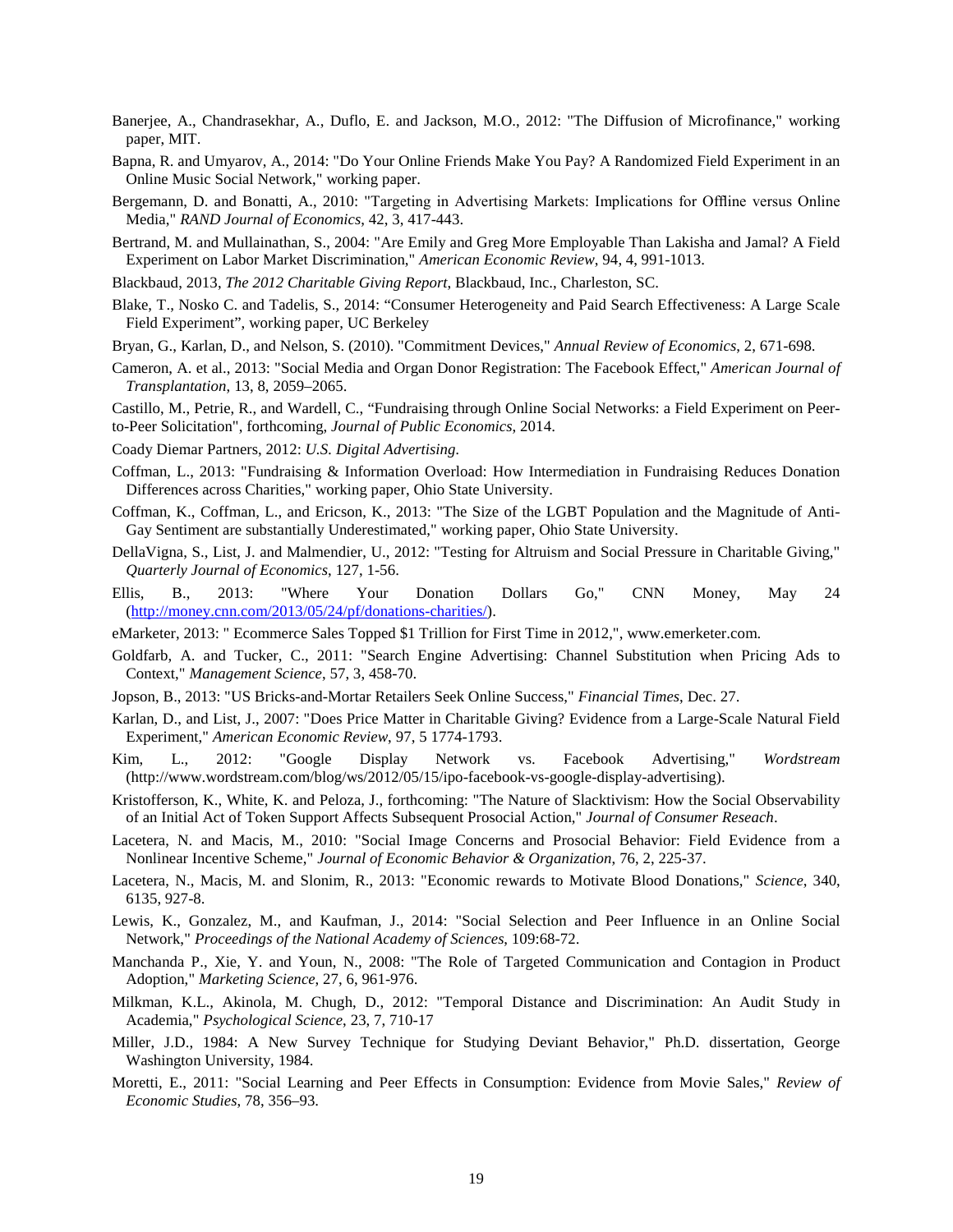- Nam, S., Manchanda, P. and Chintagunta, P., 2010: "The Effect of Signal Quality and Contiguous Word of Mouth on Customer Acquisition for a Video-On-Demand Service," *Marketing Science*, 29, 4, 690-700.
- Roderick Williams, S., 2007: "Donor Preferences and Charitable Giving," *International Journal of Educational Advancement*, 7, 3, 176-89.
- Rooney, P. and Frederick, H.K., 2007: "Paying for Overhead: A Study of the Impact of Foundations' Overhead Payment Policies on Educational and Human Service Organizations," working paper, Aspen Institute.
- Shalizi, C.R., and Thomas, A.C., 2011: "Homophily and Contagion Are Generically Confounded in Observational Social Network Studies," *Sociological Methods and Research*, 40, 2, 211–39.
- Shang, J. and Croson, R., 2009: "A Field Experiment in Charitable Contribution: The Impact of Social Information on the Voluntary Provision of Public Goods," *Economic Journal*, 119, 540, 1422-39.
- Smith, SL, Windmeijer, F & Wright, E.W., 2013, "Peer effects in charitable giving: Evidence from the (running) field," *The Economic Journal*.
- Teixeira, T.S., 2014: "The Rising Cost of Consumer Attention: Why You Should Care, and What You Can Do about It," Harvard Business School Working Paper, No. 14-055.
- Tucker, C., 2011: "Ad Virality and Ad Persuasiveness," working paper, MIT.

Tucker, C., 2012: "Social Advertising," working paper, MIT.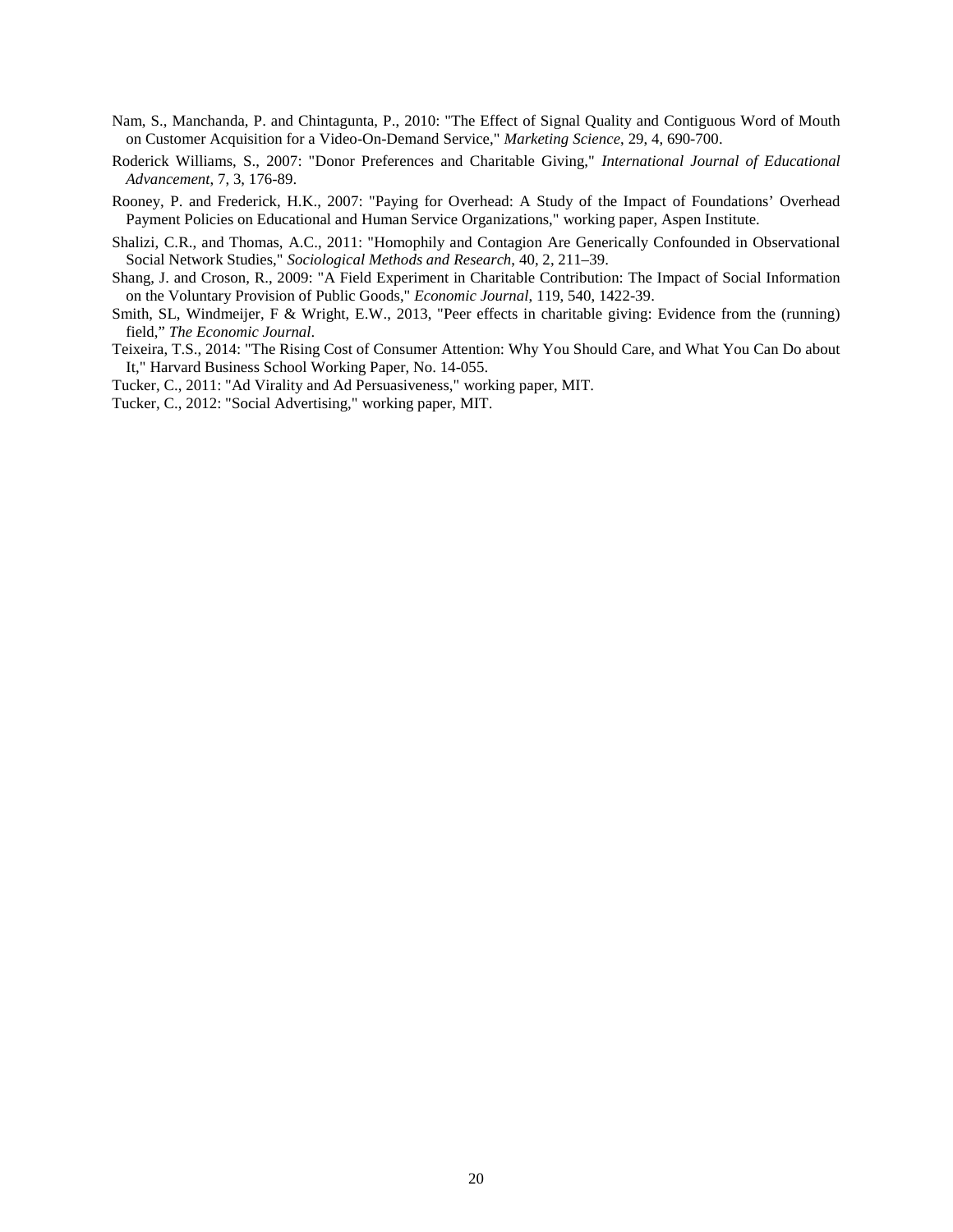#### **Figure 1: Examples of Helpattack! Pledge Pages**

Note: the figures have been edited to conceal users' identifiable information.

# **1A: Sample pledge page**

| <b>HI ANGELO</b>                                                                                            | + NEW PLEDGE!                                    | <b>O PUBLIC PAGE</b>                                                                                               | <b>Q MY DASHBOARD Q SETTINGS</b> |                                                                                                                                            | <b>n</b> LOGOUT     |
|-------------------------------------------------------------------------------------------------------------|--------------------------------------------------|--------------------------------------------------------------------------------------------------------------------|----------------------------------|--------------------------------------------------------------------------------------------------------------------------------------------|---------------------|
| Change Causes?<br><b>Heifer International</b><br>Give with your Facebook updates. Start today!              |                                                  |                                                                                                                    | <b>BE A HERO</b>                 |                                                                                                                                            |                     |
| Suggested:<br>Per Facebook update 77 ¢<br>30 Day Limit<br>Later, you can donate with your credit card.      | \$20                                             |                                                                                                                    | need<br><b>JOIN US</b>           | Give with your Facebook updates and end<br>hunger!! It costs \$20.00 to buy a flock of<br>chickens that provides nutrition for a family in |                     |
| How many days?<br>Why are you giving?                                                                       | 30                                               |                                                                                                                    |                                  | pledged \$6.67 per Tweet<br>to Heifer International<br>pledged 50¢ per Facebook<br>update to Heifer<br>International                       | ۸<br>Ξ              |
| Goal<br>Fundralsing with friends!                                                                           | \$20                                             |                                                                                                                    |                                  | pledged 34¢ per Tweet to<br>Heifer International<br>pledged \$1.00 per Tweet<br>to Heifer International                                    |                     |
| Pledge!<br>Questions? Confused? help@helpattack.com                                                         |                                                  |                                                                                                                    |                                  | pledged 43¢ per Facebook                                                                                                                   |                     |
|                                                                                                             | with HelpAttack! Raise donations and             | SOCIAL MEDIA FUNDRAISING<br>Build support from your online communities<br>awareness with Facebook updates, Tweets, | M. Ewwell 22 of                  | <b>SPREAD THE WORD!</b>                                                                                                                    | <b>El Live data</b> |
|                                                                                                             | #hashtags, blogs, and more<br><b>GET STARTED</b> |                                                                                                                    |                                  |                                                                                                                                            |                     |
| D 2012 Help Attack   Blog   Resources   Terms of Lise   Privacy Policy   Media   Contact   About Lis   FACI |                                                  |                                                                                                                    |                                  |                                                                                                                                            |                     |

#### **1B: Viral features – Details**

| <b>D</b> Spread the word!<br>delete it. We'll fill in the [bracketed] parts.<br><b>Start</b><br>Halfway<br><b>Almost Done</b><br>Done<br>Donated! | Help the cause and tell your friends!<br>I'm giving per Facebook update to American Red Cross - join me!<br>http://helpattack.com/joinme/12345<br>We'll send these messages on your behalf if the box is checked above. To disable a message, just<br>I'm giving to American Red Cross<br>with Facebook updates - join me!<br>[Link]<br>I'm helping American Red Cross<br>with Facebook updates [Link]<br>Give to American Red Cross with<br>HelpAttack! I've pledged<br>[Count] Facebook updates, join<br>me! [Link]<br>I'm giving to American Red<br>Cross, [Count] Facebook updates<br>so far [Link]<br>I gave [Count] Facebook updates<br>to American Red Cross, check it<br>out: [Link] | Write your own? (+/-) | pledged 5¢ per Facebook update to<br><b>American Red Cross</b><br>pledged 5¢ per Facebook update to<br><b>American Red Cross</b><br>pledged 50¢ per Tweet to American<br><b>Red Cross</b><br>pledged 23¢ per Kim's Pinterests to - |  |
|---------------------------------------------------------------------------------------------------------------------------------------------------|----------------------------------------------------------------------------------------------------------------------------------------------------------------------------------------------------------------------------------------------------------------------------------------------------------------------------------------------------------------------------------------------------------------------------------------------------------------------------------------------------------------------------------------------------------------------------------------------------------------------------------------------------------------------------------------------|-----------------------|------------------------------------------------------------------------------------------------------------------------------------------------------------------------------------------------------------------------------------|--|
| Pledge!                                                                                                                                           |                                                                                                                                                                                                                                                                                                                                                                                                                                                                                                                                                                                                                                                                                              | FirstGiving           |                                                                                                                                                                                                                                    |  |
|                                                                                                                                                   |                                                                                                                                                                                                                                                                                                                                                                                                                                                                                                                                                                                                                                                                                              |                       |                                                                                                                                                                                                                                    |  |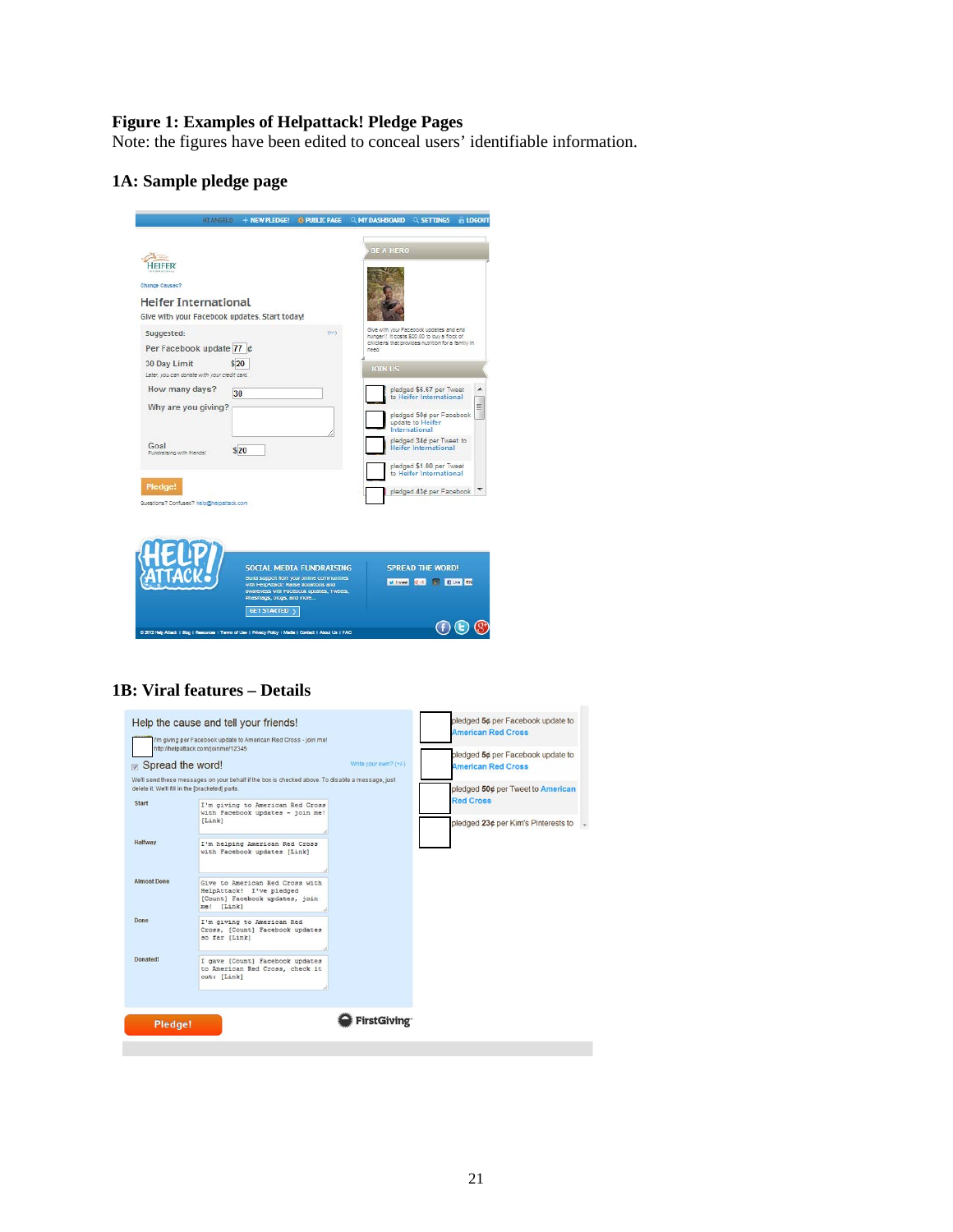#### **1C: Examples of broadcasted messages**



### **Figure 2: New pledges for the American Red Cross, by starting date**

The graph shows the number of pledges by starting date for the American Red Cross.

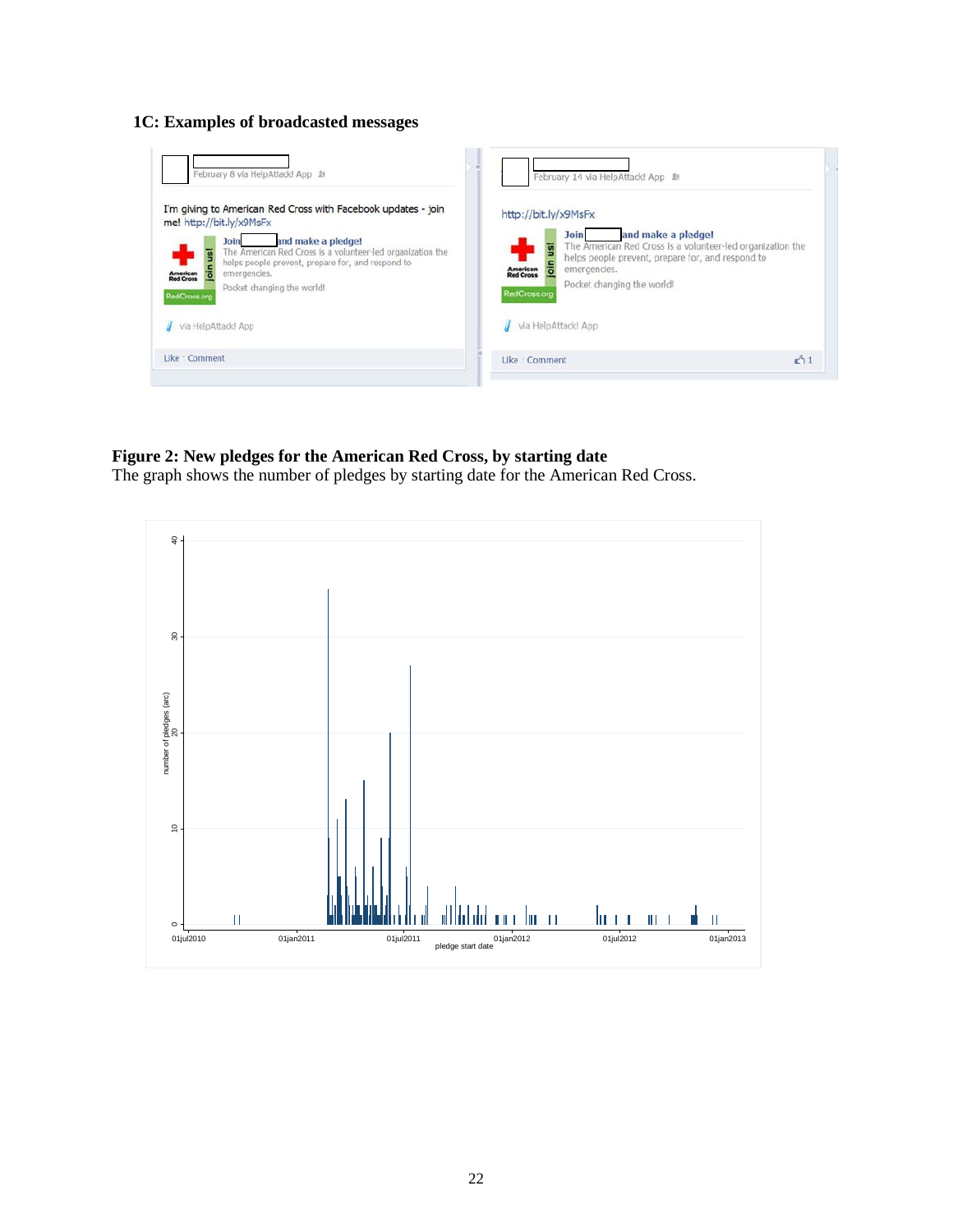#### **Figure 3: Helpattack! Pledge page for Heifer International**



# **Figure 4: Experimental Design**

The treated group of initial users broadcasts the information about the charity and the donation activity to their friends. The control group of initial users has the broadcasting feature of the application turned off.

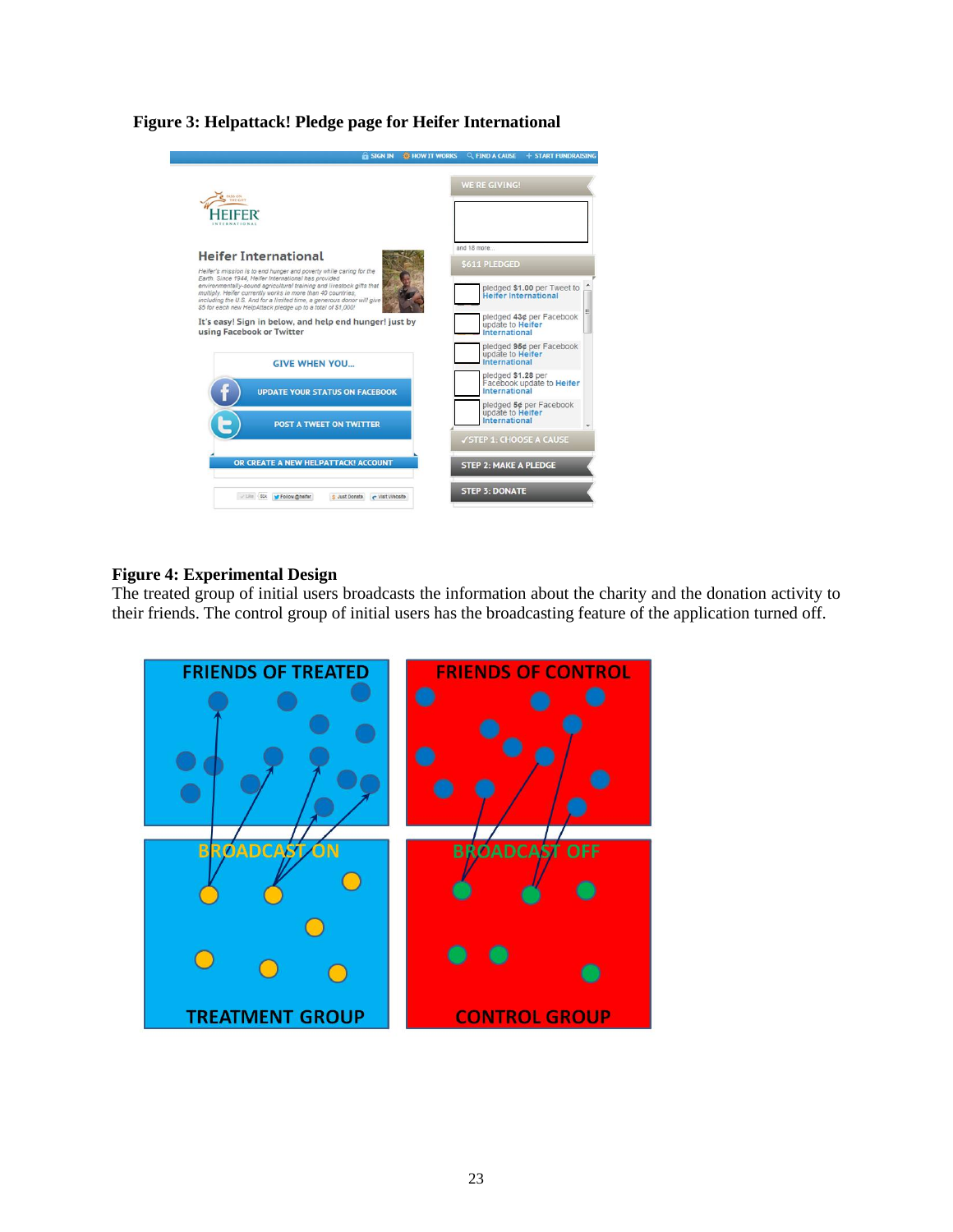Figure 5A: Sponsored story for campaign (1<sup>st</sup> stage)

| IFIF                   | Heifer International . 81,332 like this<br>June 7 at 5:42pm · @                                                                                                                                       | $\vee$ Liked |
|------------------------|-------------------------------------------------------------------------------------------------------------------------------------------------------------------------------------------------------|--------------|
| http://hefr.in/LppSQy  | You can help us end hunger and poverty - every day - by giving a little bit each time you update<br>Facebook or Twitter. Make your pledge using the HelpAttack App and show what your updates can do! |              |
|                        | <b>Support Heifer International</b><br>helpattack.com<br>Support Heifer International with Facebook updates,<br>Tweets, #hashtags, and other social actions!                                          |              |
| Like . Comment . Share |                                                                                                                                                                                                       | $\sqrt{34}$  |
| 254 people like this.  |                                                                                                                                                                                                       |              |
| View all 42 comments   |                                                                                                                                                                                                       |              |

**Figure 5B: Sponsored story for campaign (2nd Stage)**



**Figure 5C: Sponsored story for campaign (3rd Stage)**

|         | $ER$ July 27 at 11:23pm $\cdot \circledast$                                                                                                                                                                                              | $\times$ Liked |
|---------|------------------------------------------------------------------------------------------------------------------------------------------------------------------------------------------------------------------------------------------|----------------|
| /04abXV | Help us end hunger: Give a little each time you post and your gift will be matched: http://hefr.in                                                                                                                                       |                |
|         | <b>Support Heifer International</b><br>helpattack.com<br>Support Heifer with Facebook updates and other social<br>actions. For a limited time, a generous donor will give \$5 for<br>each new HelpAttack pledgeup to a total of \$1,000! |                |
|         | Like Comment Share                                                                                                                                                                                                                       | $\boxed{34}$   |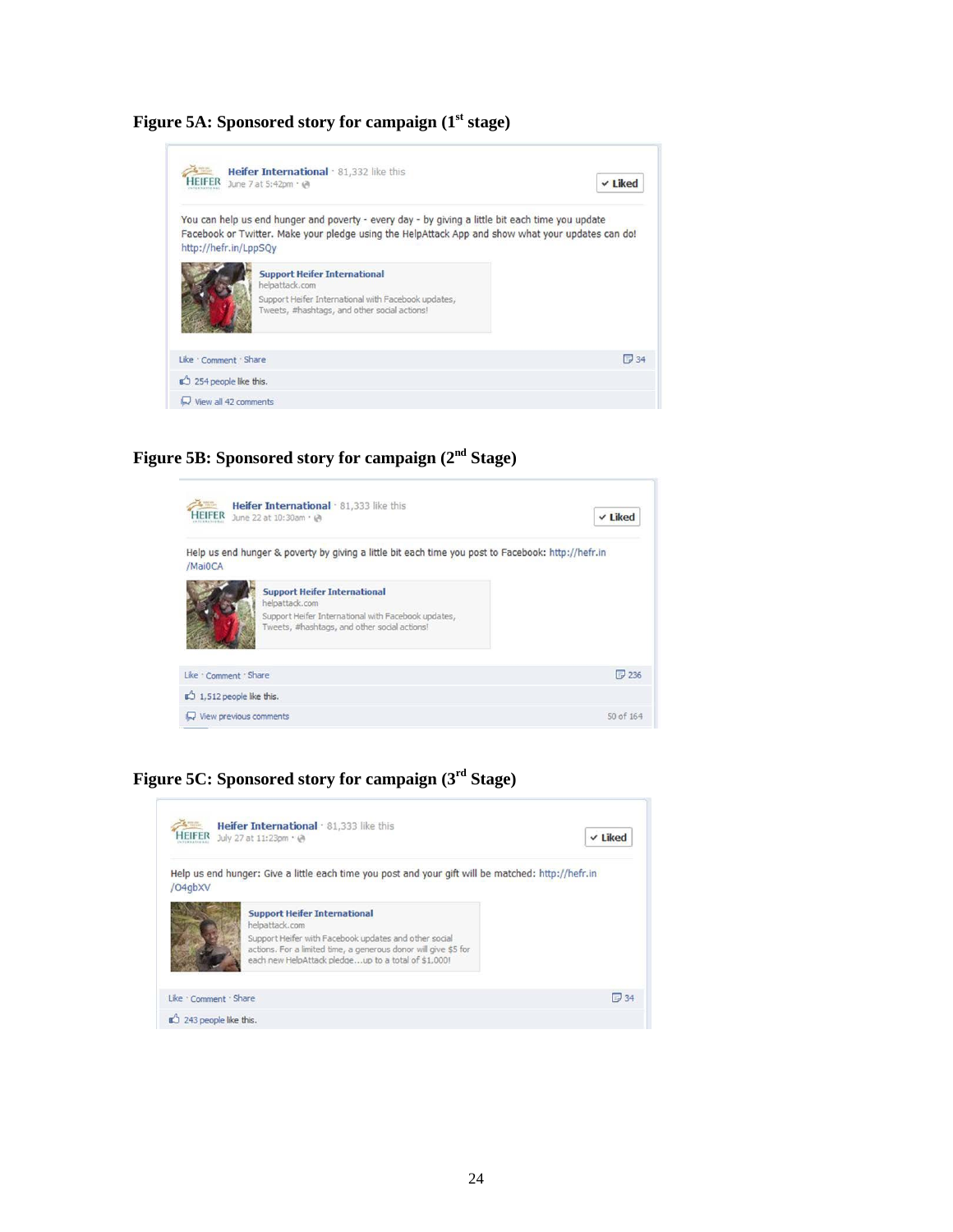

**Figure 6: Field Experiment – Likes, Shares and Comments on the Heifer International FB Page**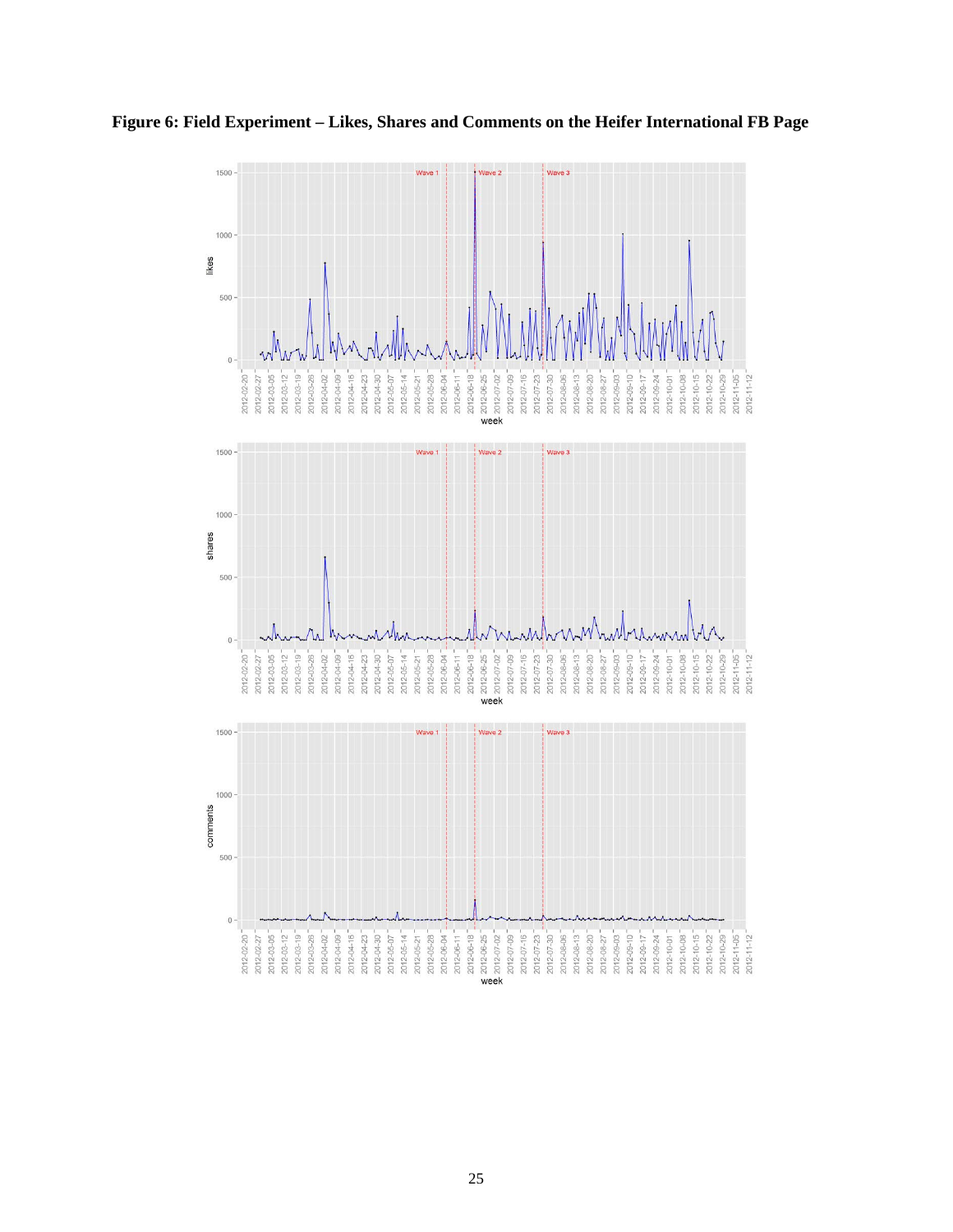# **Figure 7: Field Experiment – Responses to the Sponsored Stories and Facebook Ads**

This figure displays the reactions to the sponsored stories and Facebook ads that were part of our fieldexperimental intervention.

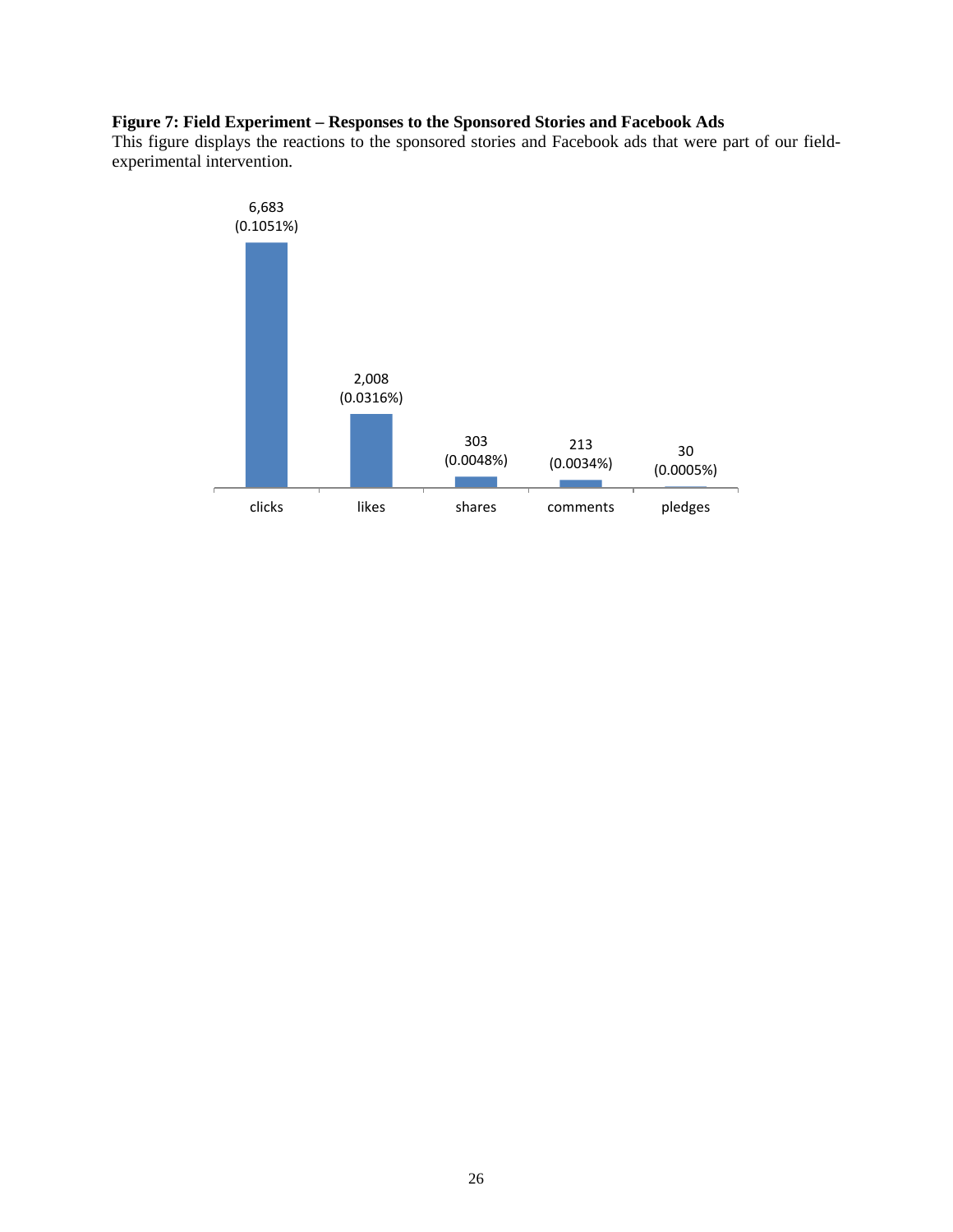### **Figure 8: Survey experiment - Donation rates by charity, presence of a fee, and presence of an intermediary**

The graphed values were obtained as differences between the average counts between the relevant treatment condition and the control in the main survey question. 95% confidence intervals are also reported.



**A: By presence of a fee**

**B: By presence of an intermediary, conditional on presence of a fee**

**C: By charity**



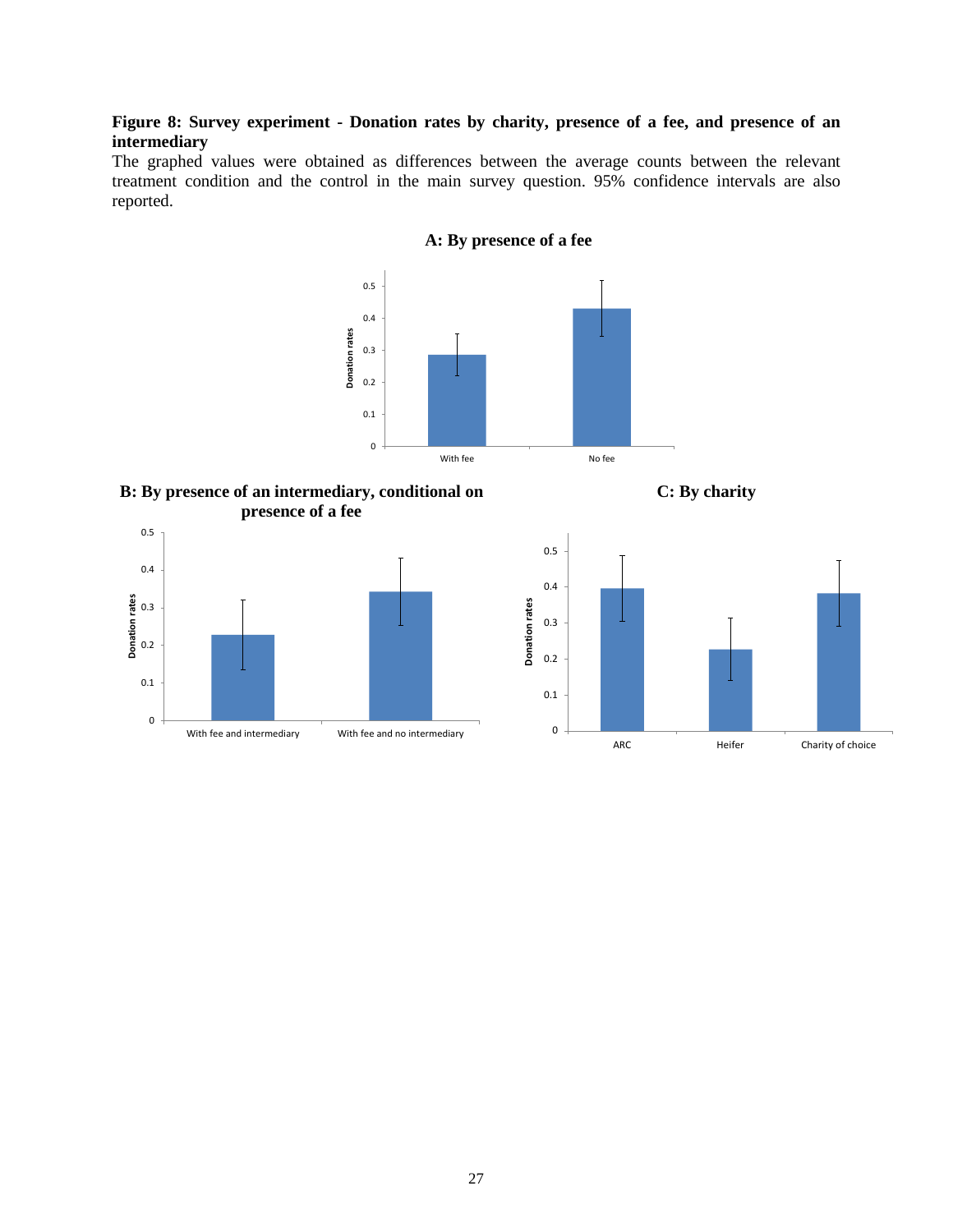#### **Table 1: Most popular charities on HelpAttack!, by status of the pledge.**

The table shows the distribution of pledges by outcome, in total and for the most popular charities in the database, i.e. organizations with more than 50 pledges total. *Fulfilled* indicates pledges with a payment processed for (at least) the pledged amount; *Partially fulfilled* indicates pledges with a payment processed for an amount smaller than the amount pledged; *Deleted* indicates pledges that were deleted before being paid and that therefore did not result in an actual donation; *Inactive* pledges were started but there was no subsequent activity on the users' Facebook or Twitter profiles; *Active* pledges are the ones that were still open when the company was acquired in December 2012.

| <b>Charity Name</b>                                | Total<br>N. of Pledges | <b>Fulfilled</b> | Partially<br>fulfilled | <b>Deleted</b> | <b>Inactive</b> | Active |
|----------------------------------------------------|------------------------|------------------|------------------------|----------------|-----------------|--------|
|                                                    |                        | %                | %                      | %              | %               | %      |
| <b>American Red Cross</b>                          | 714                    | 48.9             | 25.5                   | 21.8           | 1.1             | 2.7    |
| <b>Best Friends Animal Society</b>                 | 357                    | 69.5             | 11.5                   | 14.6           | 1.4             | 3.1    |
| Fenix281                                           | 158                    | 65.8             | 22.8                   | 9.5            | 0.6             | 1.3    |
| Mobile Loaves & Fishes                             | 114                    | 85.1             | 0                      | 12.3           | 0               | 2.6    |
| <b>Arthritis Foundation</b>                        | 98                     | 73.5             | 0                      | 14.3           | 0               | 12.2   |
| NTEN: Nonprofit Technology Network                 | 72                     | 66.7             | 0                      | 20.8           | 2.8             | 9.7    |
| U.S. Fund for UNICEF                               | 71                     | 77.5             | 5.6                    | 7              | 4.2             | 5.6    |
| Autism Society Of America                          | 67                     | 4.5              | 83.6                   | 11.9           | 0               | 0      |
| People For The Ethical Treatment of Animals (PETA) | 67                     | 43.3             | 0                      | 17.9           | 1.5             | 37.3   |
| Lights. Camera. Help.                              | 59                     | 91.5             | $\Omega$               | 8.5            | 0               | 0      |
| Homes For Our Troops Inc                           | 53                     | 7.5              | 79.2                   | 13.2           | 0               | 0      |
| 1736 Family Crisis Center                          | 51                     | 19.6             | 66.7                   | 11.8           | 0               | 2      |
| Total                                              | 3,461                  | 64.1             | 12.5                   | 15.8           | 1.4             | 6.2    |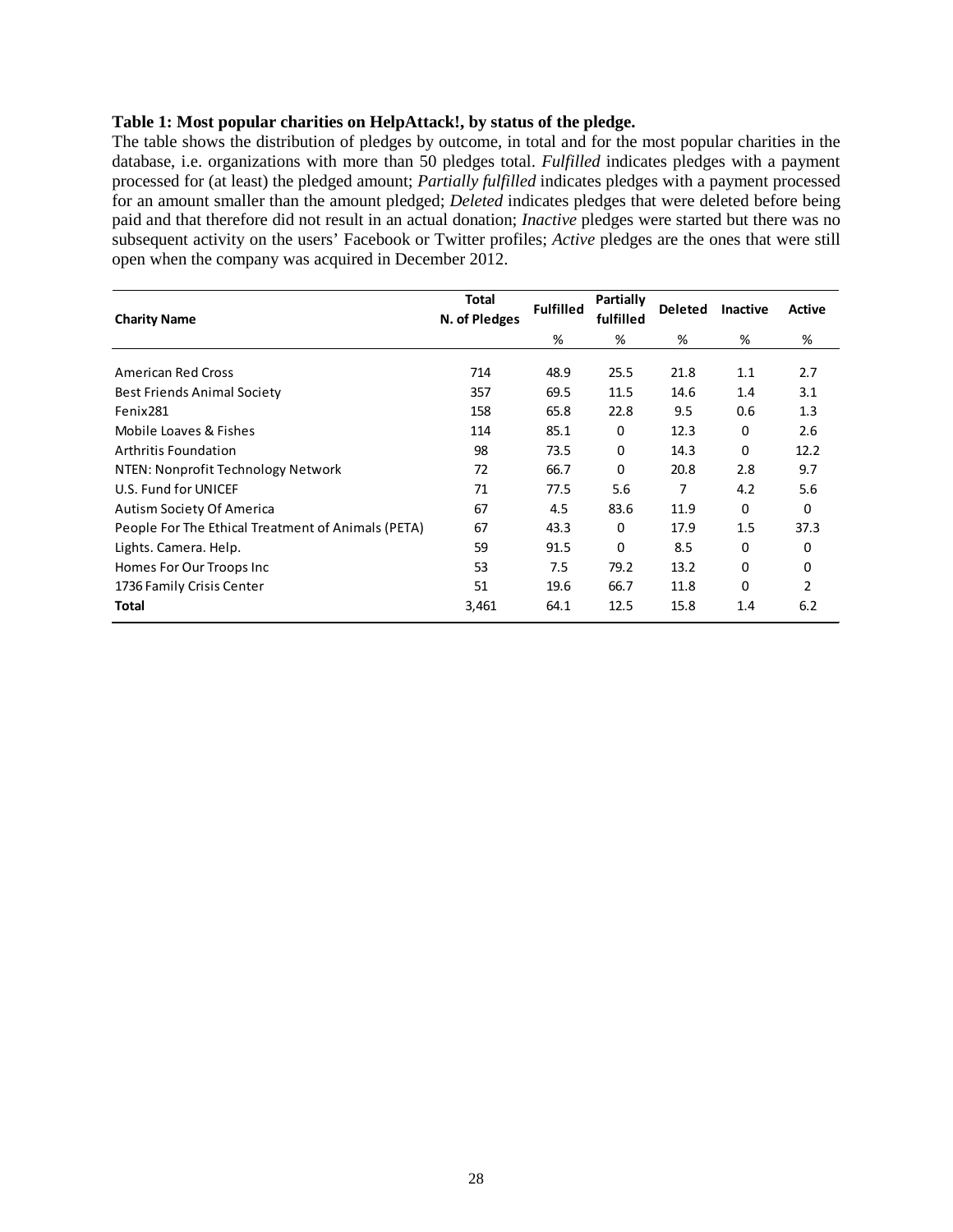#### **Table 2: Pledges and Donations – Summary statistics by medium**

The table compares mean and median rate, amount pledged and amount donated of pledges made through Facebook and Twitter. Inactive and Active pledges were dropped.

|                      |       |                | <b>Pledges</b>   |              |              |
|----------------------|-------|----------------|------------------|--------------|--------------|
| <b>Medium</b>        | N.    | mean           | mean             | median       | median       |
|                      |       | amount $($ \$) | rate (cents)     | amount $(5)$ | rate (cents) |
|                      |       |                |                  |              |              |
| Facebook             | 1,366 | 65.5           | 94.3             | 40           | 50           |
| Feed                 | 22    | 24.8           | 69.2             | 20           | 29           |
| Twitter              | 1,629 | 57.3           | 50.2             | 40           | 10           |
| <b>Twitter Proxy</b> | 76    | 28.9           | 30.2             | 40           | 25           |
| <b>Twitter Tag</b>   | 103   | 31.2           | 22.1             | 20           | 10           |
| <b>Total</b>         | 3,196 | 59.1           | 67.8             | 40           | 25           |
|                      |       |                |                  |              |              |
|                      |       |                | <b>Donations</b> |              |              |
|                      | N.    | mean           | mean             | median       | median       |
|                      |       | amount (\$)    | rate (cents)     | amount(5)    | rate (cents) |
|                      |       |                |                  |              |              |
| Facebook             | 1,186 | 34.9           | 94.9             | 31.05        | 50           |
| Feed                 | 3     | 12.0           | 34.3             | 11.73        | 23           |
| Twitter              | 1,367 | 27.1           | 48.8             | 20           | 10           |
| <b>Twitter Proxy</b> | 32    | 16.6           | 22.3             | 15           | 25           |
| <b>Twitter Tag</b>   | 62    | 24.4           | 24.3             | 19.9         | 17.5         |
| Total                | 2,650 | 30.4           | 68.5             | 20           | 25           |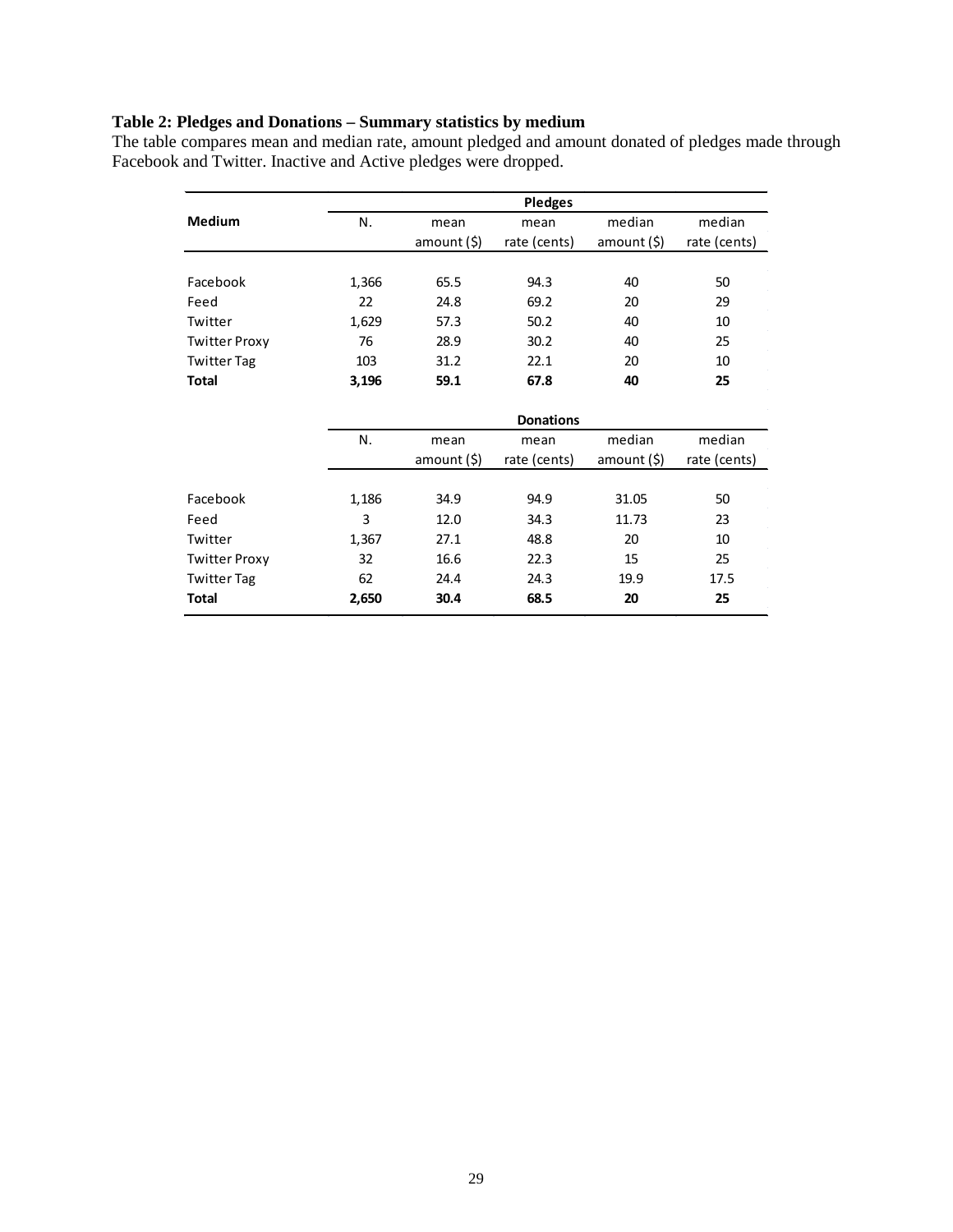#### **Table 3: Pledges and Donations – Summary statistics by charity**

The table compares mean and median rates, amount pledged and amount donated of all pledges, and separately for charities with more than 50 pledges (inactive and active pledges were not included).

|                                                    | <b>Pledges</b> |                     |                      |                       |                        |  |  |
|----------------------------------------------------|----------------|---------------------|----------------------|-----------------------|------------------------|--|--|
| <b>Charity Name</b>                                | N.             | mean<br>amount (\$) | mean<br>rate (cents) | median<br>amount (\$) | median<br>rate (cents) |  |  |
|                                                    |                |                     |                      |                       |                        |  |  |
| <b>American Red Cross</b>                          | 687            | 53.2                | 39.3                 | 40                    | 10                     |  |  |
| <b>Best Friends Animal Society</b>                 | 341            | 48.8                | 72.5                 | 40                    | 39                     |  |  |
| Fenix281                                           | 155            | 98.4                | 86.8                 | 40                    | 66                     |  |  |
| Mobile Loaves & Fishes                             | 111            | 40.0                | 106.5                | 40                    | 30                     |  |  |
| Arthritis Foundation                               | 86             | 38.1                | 67.8                 | 40                    | 26                     |  |  |
| Autism Society Of America                          | 67             | 39.1                | 68.7                 | 40                    | 69                     |  |  |
| U.S. Fund for UNICEF                               | 64             | 33.6                | 62.4                 | 40                    | 25                     |  |  |
| NTEN: Nonprofit Technology Network                 | 63             | 38.6                | 13.7                 | 25                    | 6                      |  |  |
| Lights. Camera. Help.                              | 59             | 79.5                | 30.0                 | 40                    | 25                     |  |  |
| Homes For Our Troops Inc                           | 53             | 44.5                | 75.0                 | 40                    | 75                     |  |  |
| 1736 Family Crisis Center                          | 50             | 97.1                | 151.2                | 40                    | 69                     |  |  |
| People For The Ethical Treatment of Animals (PETA) | 41             | 24.0                | 77.3                 | 20                    | 13                     |  |  |
| Total                                              | 3,197          | 59.1                | 67.8                 | 40                    | 25                     |  |  |

|                                                    | <b>Donations</b> |             |              |             |              |
|----------------------------------------------------|------------------|-------------|--------------|-------------|--------------|
|                                                    | N.               | mean        | mean         | median      | median       |
|                                                    |                  | amount (\$) | rate (cents) | amount (\$) | rate (cents) |
|                                                    |                  |             |              |             |              |
| American Red Cross                                 | 531              | 30.4        | 44.0         | 21.4        | 10           |
| <b>Best Friends Animal Society</b>                 | 289              | 33.9        | 64.5         | 34.1        | 40           |
| Fenix281                                           | 140              | 60.4        | 86.7         | 40          | 66           |
| Mobile Loaves & Fishes                             | 97               | 24.0        | 105.9        | 20          | 30           |
| <b>Arthritis Foundation</b>                        | 72               | 29.1        | 74.5         | 20.75       | 26           |
| Autism Society Of America                          | 59               | 39.0        | 68.5         | 40          | 69           |
| U.S. Fund for UNICEF                               | 59               | 22.8        | 65.8         | 20.7        | 25           |
| Lights. Camera. Help.                              | 54               | 21.9        | 26.5         | 20          | 25           |
| NTEN: Nonprofit Technology Network                 | 48               | 19.2        | 11.6         | 18.79       | 7.5          |
| Homes For Our Troops Inc                           | 46               | 40.4        | 75.7         | 40          | 75           |
| 1736 Family Crisis Center                          | 44               | 66.8        | 163.6        | 40          | 69           |
| People For The Ethical Treatment of Animals (PETA) | 29               | 18.5        | 95.0         | 20          | 7            |
| Total                                              | 2,650            | 30.4        | 68.5         | 20          | 25           |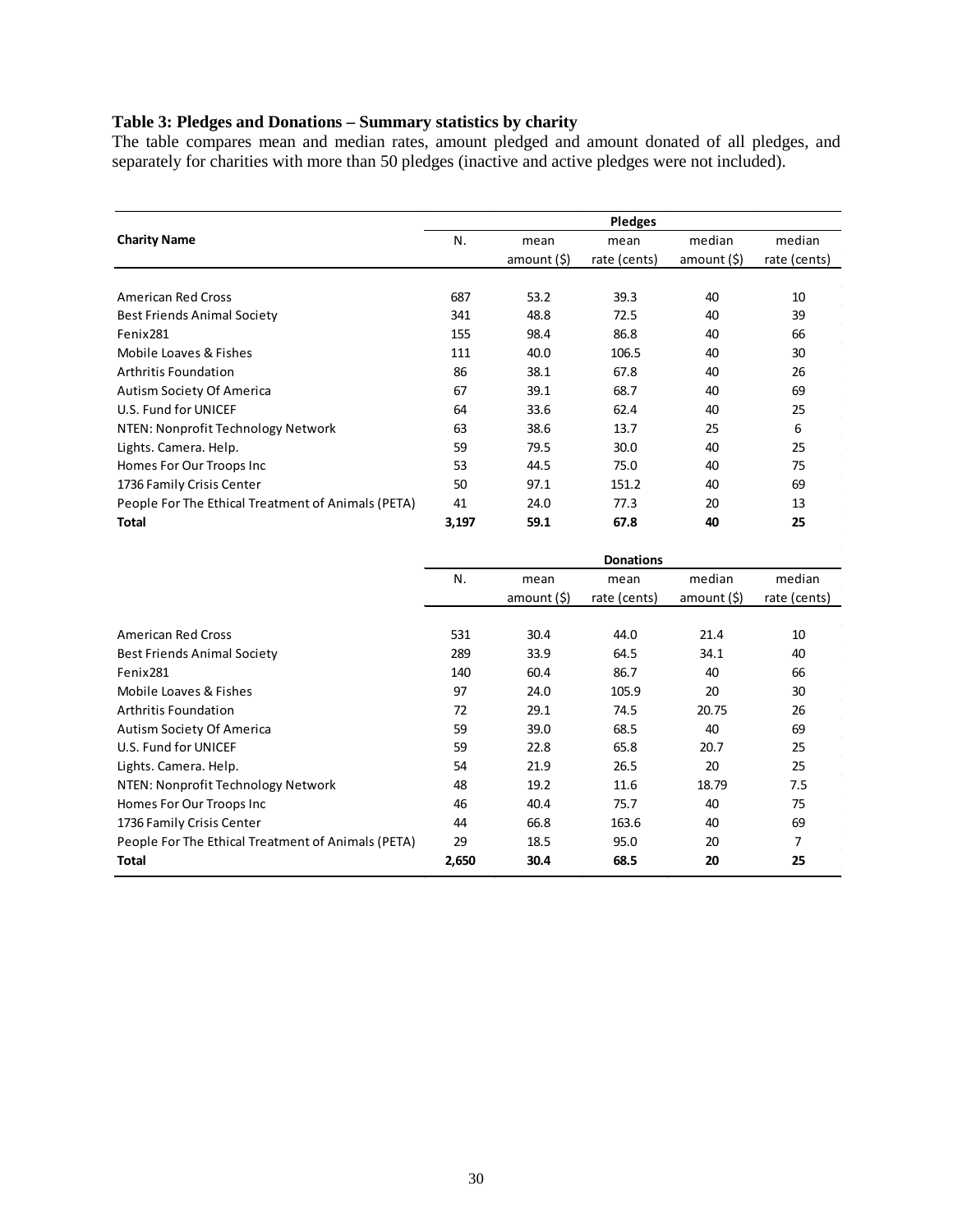# **Table 4: Broadcasting and Donation Behavior: Regression Analysis**

In Panel A, the dependent variable is the share of a pledge that was fulfilled, and in Panel B the dependent variable is equal to 1 if a pledge was deleted, and 0 otherwise. We present results from linear probability models. The unit of observation is a pledge. The sample excludes pledges that were "active" or "inactive" as of December 31, 2012. Robust standard errors are reported in parentheses.

| Panel A                                      |              |               |              |               |
|----------------------------------------------|--------------|---------------|--------------|---------------|
| Outcome variable = share of pledge fulfilled |              |               |              |               |
|                                              | (1)          | (2)           | (3)          | (4)           |
| Pledge broadcasted                           | $-0.0000$    | $0.0711***$   | 0.0220       | $0.0902***$   |
|                                              | (0.0138)     | (0.0144)      | (0.0149)     | (0.0149)      |
| Pledge length (days)                         | 0.0001       | $0.0009***$   | 0.0002       | $0.0009***$   |
|                                              | (0.0001)     | (0.0002)      | (0.0001)     | (0.0002)      |
| Pledge amount (\$)                           | $-0.0003***$ | $-0.0010***$  | $-0.0007***$ | $-0.0013***$  |
|                                              | (0.0000)     | (0.0002)      | (0.0001)     | (0.0003)      |
| N. past pledges                              | $-0.0030***$ | $-0.0021***$  | $-0.0028***$ | $-0.0021***$  |
|                                              | (0.0002)     | (0.0002)      | (0.0002)     | (0.0002)      |
| \$ donated in the past                       | $0.0001***$  | $-0.0000$ *** | $0.0000$ *** | $-0.0000$ *** |
|                                              | (0.0000)     | (0.0000)      | (0.0000)     | (0.0000)      |
| User Fixed Effects                           |              | x             |              | x             |
| <b>Charity Fixed Effects</b>                 |              |               | X            | x             |
| Observations                                 | 3,196        | 3,196         | 3,196        | 3,196         |
| Adjusted R-squared                           | 0.106        | 0.225         | 0.465        | 0.490         |
|                                              |              |               |              |               |

|                              | (1)          | (2)          | (3)           | (4)          |
|------------------------------|--------------|--------------|---------------|--------------|
| Pledge broadcasted           | $0.0289**$   | $-0.1035***$ | $-0.0344**$   | $-0.1427***$ |
|                              | (0.0132)     | (0.0153)     | (0.0146)      | (0.0159)     |
| Pledge length (days)         | $-0.0002**$  | $-0.0003*$   | $-0.0002*$    | $-0.0003*$   |
|                              | (0.0001)     | (0.0002)     | (0.0001)      | (0.0002)     |
| Pledge amount (\$)           | $0.0001***$  | $0.0003*$    | $0.0001**$    | 0.0002       |
|                              | (0.0000)     | (0.0002)     | (0.0001)      | (0.0003)     |
| N. past pledges              | $0.0036***$  | $0.0030***$  | $0.0034***$   | $0.0029***$  |
|                              | (0.0002)     | (0.0002)     | (0.0002)      | (0.0002)     |
| \$ donated in the past       | $-0.0001***$ | $0.0000***$  | $-0.0000$ *** | $0.0000***$  |
|                              | (0.0000)     | (0.0000)     | (0.0000)      | (0.0000)     |
| User Fixed Effects           |              | x            |               | X            |
| <b>Charity Fixed Effects</b> |              |              | x             | x            |
| Observations                 | 3,196        | 3,196        | 3,196         | 3,196        |
| Adjusted R-squared           | 0.151        | 0.226        | 0.372         | 0.398        |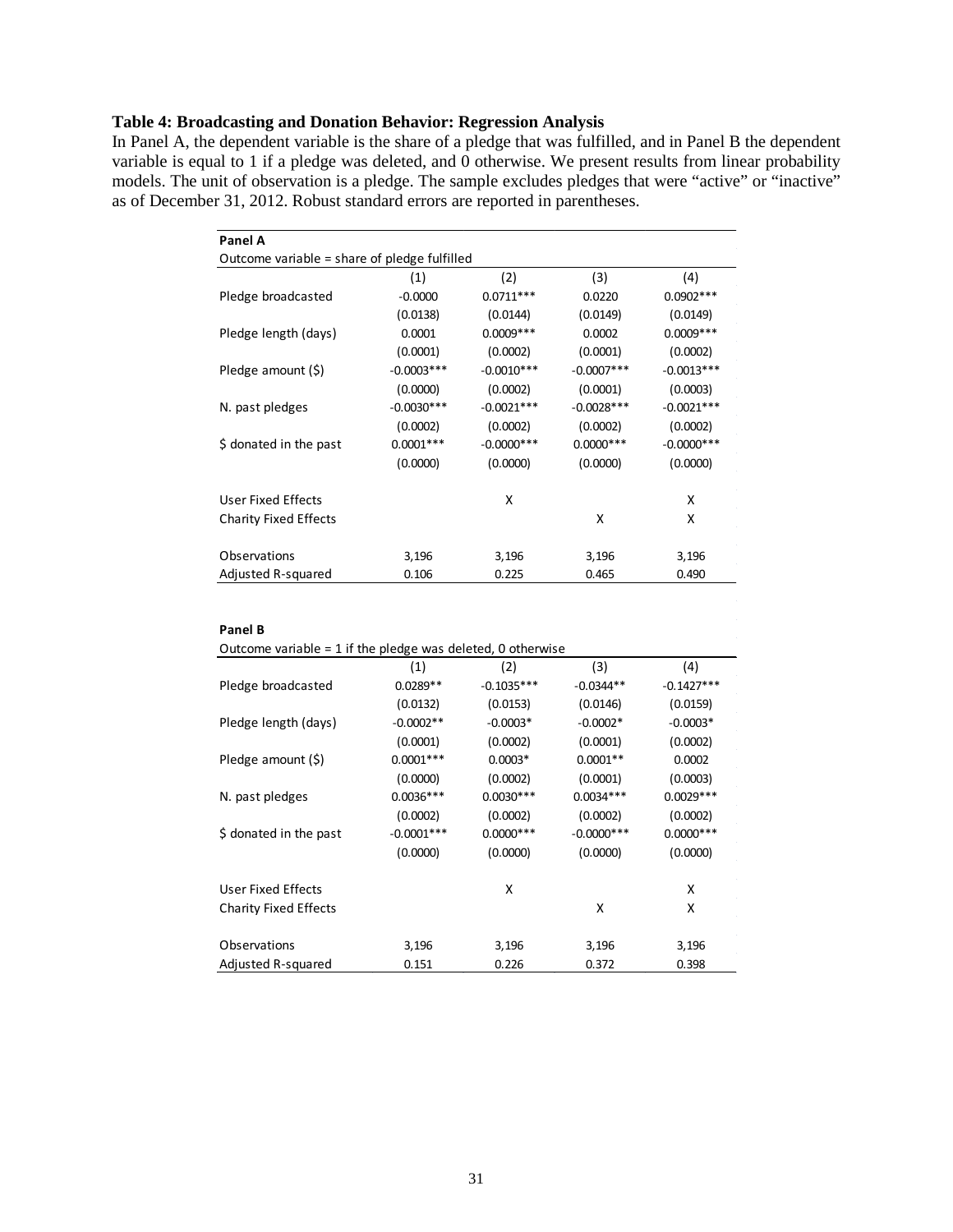# **Table 5: Network effects – Number of pledges and actual donations**

The table shows the most popular charities and the "network effect" generated. The network effect was computed as (Network pledges)/(total pledges – network pledges) = (Total pledges-direct pledges)/(total pledges – network pledges).

| <b>Charity Name</b>                                |              | <b>Pledges</b> |                                 |
|----------------------------------------------------|--------------|----------------|---------------------------------|
|                                                    | <b>Total</b> | <b>Network</b> | <b>Network</b><br><b>Effect</b> |
| American Red Cross                                 | 714          | 23             | 3.3%                            |
| <b>Best Friends Animal Society</b>                 | 357          | 11             | 3.2%                            |
| Fenix281                                           | 158          | 1              | 0.6%                            |
| Mobile Loaves & Fishes                             | 114          | 6              | 5.6%                            |
| Arthritis Foundation                               | 98           | 4              | 4.3%                            |
| NTEN: Nonprofit Technology Network                 | 72           | 7              | 10.8%                           |
| U.S. Fund for UNICEF                               | 71           | $\mathcal{P}$  | 2.9%                            |
| Autism Society Of America                          | 67           | 0              | 0.0%                            |
| People For The Ethical Treatment of Animals (PETA) | 67           | 8              | 13.6%                           |
| Lights. Camera. Help.                              | 59           | 3              | 5.4%                            |
| Homes For Our Troops Inc                           | 53           | 1              | 1.9%                            |
| 1736 Family Crisis Center                          | 51           | 2              | 4.1%                            |
| Total                                              | 3,461        | 174            | 5.3%                            |

|                                                    | <b>Donations</b> |                |                                 |
|----------------------------------------------------|------------------|----------------|---------------------------------|
|                                                    | <b>Total</b>     | <b>Network</b> | <b>Network</b><br><b>Effect</b> |
| <b>American Red Cross</b>                          | 349              | 12             | 3.6%                            |
| <b>Best Friends Animal Society</b>                 | 248              | 9              | 3.8%                            |
| Fenix281                                           | 104              | $\Omega$       | 0.0%                            |
| Mobile Loaves & Fishes                             | 97               | 6              | 6.6%                            |
| Arthritis Foundation                               | 72               | 2              | 2.9%                            |
| NTEN: Nonprofit Technology Network                 | 48               | 3              | 6.7%                            |
| U.S. Fund for UNICEF                               | 55               | 2              | 3.8%                            |
| Autism Society Of America                          | 3                | <sup>0</sup>   | 0.0%                            |
| People For The Ethical Treatment of Animals (PETA) | 29               | 4              | 16.0%                           |
| Lights. Camera. Help.                              | 54               | 3              | 5.9%                            |
| Homes For Our Troops Inc                           | 4                | $\Omega$       | 0.0%                            |
| 1736 Family Crisis Center                          | 10               | 1              | 11.1%                           |
| Total                                              | 2218             | 107            | 5.1%                            |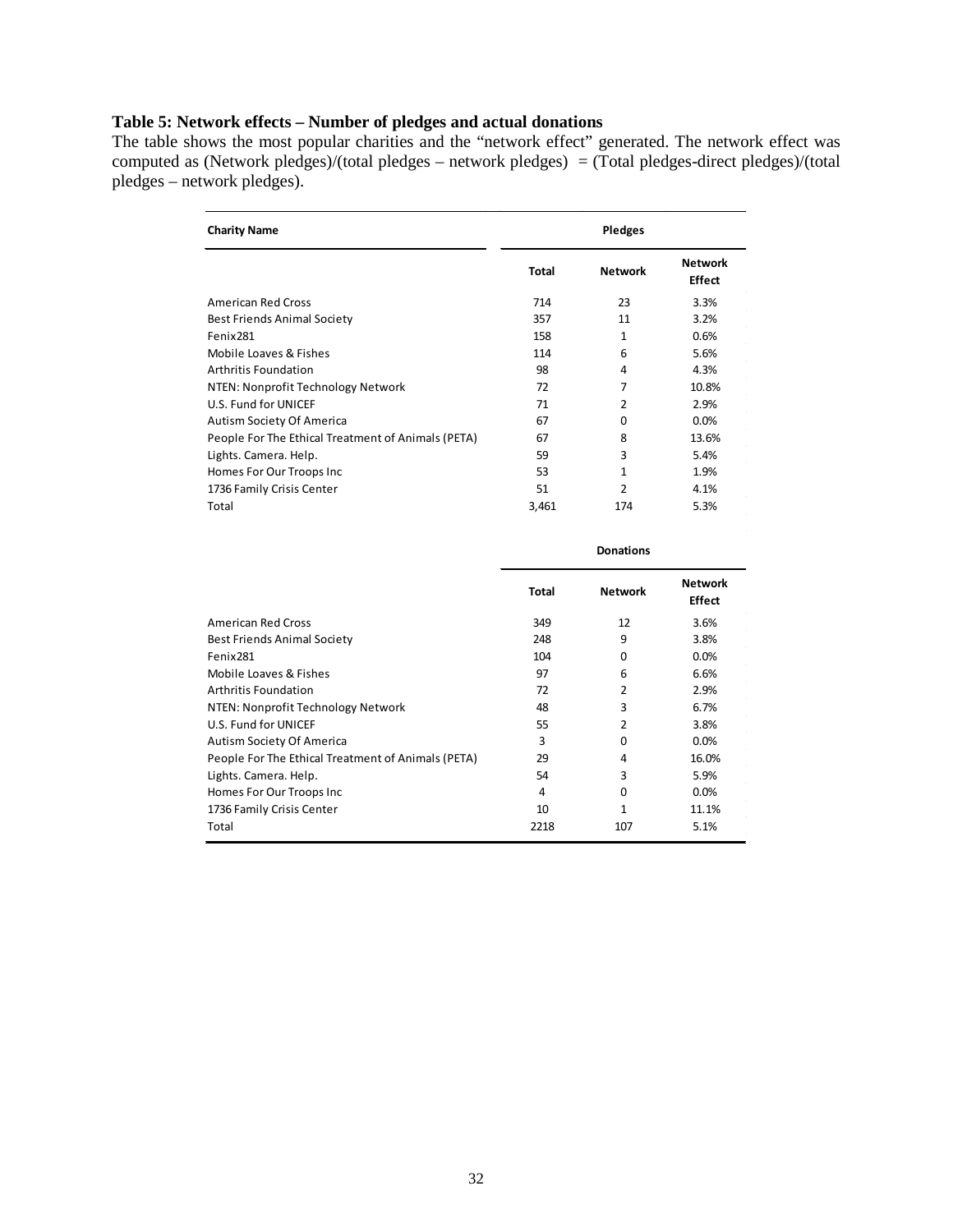## **Table 6: Network effects – Amounts donated and pledged**

The table shows the most popular charities and the "network effect" generated in terms of money pledged (or donated). The network effect was computed as (Amount pledged by network)/(total amount pledged – amount pledged by network) = (Total amount pledged – Amount directly pledged) /(total amount pledged – amount pledged by network).

| Panel A                                            |                                |                                          |                                 |
|----------------------------------------------------|--------------------------------|------------------------------------------|---------------------------------|
| <b>Charity Name</b>                                | <b>Total amount</b><br>pledged | Amount<br>pledged from<br><b>Network</b> | <b>Network</b><br><b>Effect</b> |
| American Red Cross                                 | 37,470                         | 990                                      | 2.7%                            |
| <b>Best Friends Animal Society</b>                 | 17,148                         | 1,365                                    | 8.6%                            |
| Fenix281                                           | 15,365                         | 40                                       | 0.3%                            |
| Mobile Loaves & Fishes                             | 4,543                          | 181                                      | 4.1%                            |
| Arthritis Foundation                               | 3,560                          | 125                                      | 3.6%                            |
| NTEN: Nonprofit Technology Network                 | 2,677                          | 165                                      | 6.6%                            |
| U.S. Fund for UNICEF                               | 2,317                          | 65                                       | 2.9%                            |
| Autism Society Of America                          | 2,620                          |                                          | $0.0\%$                         |
| People For The Ethical Treatment of Animals (PETA) | 1,515                          | 235                                      | 18.4%                           |
| Lights. Camera. Help.                              | 4,692                          | 145                                      | 3.2%                            |
| Homes For Our Troops Inc                           | 2,360                          | 40                                       | 1.7%                            |
| 1736 Family Crisis Center                          | 5,856                          | 1,039                                    | 21.6%                           |
| Total                                              | 197,333                        | 9,059                                    | 4.8%                            |

#### **Panel B**

| <b>Charity Name</b>                                | <b>Total amount</b><br>donated | Amount<br>donated from<br><b>Network</b> | <b>Network</b><br><b>Effect</b> |
|----------------------------------------------------|--------------------------------|------------------------------------------|---------------------------------|
| American Red Cross                                 | 16,210                         | 475                                      | 3.0%                            |
| <b>Best Friends Animal Society</b>                 | 9,856                          | 369                                      | 3.9%                            |
| Fenix281                                           | 8,452                          | 40                                       | 0.5%                            |
| Mobile Loaves & Fishes                             | 2,328                          | 115                                      | 5.2%                            |
| Arthritis Foundation                               | 2,092                          | 63                                       | 3.1%                            |
| NTEN: Nonprofit Technology Network                 | 922                            | 48                                       | 5.4%                            |
| U.S. Fund for UNICEF                               | 1,390                          | 48                                       | 3.6%                            |
| Autism Society Of America                          | 2,300                          |                                          | $0.0\%$                         |
| People For The Ethical Treatment of Animals (PETA) | 557                            | 72                                       | 15.0%                           |
| Lights. Camera. Help.                              | 1,181                          | 69                                       | 6.2%                            |
| Homes For Our Troops Inc                           | 1,857                          | 40                                       | 2.2%                            |
| 1736 Family Crisis Center                          | 2,939                          | 65                                       | 2.3%                            |
| Total                                              | 80,913                         | 2,956                                    | 3.8%                            |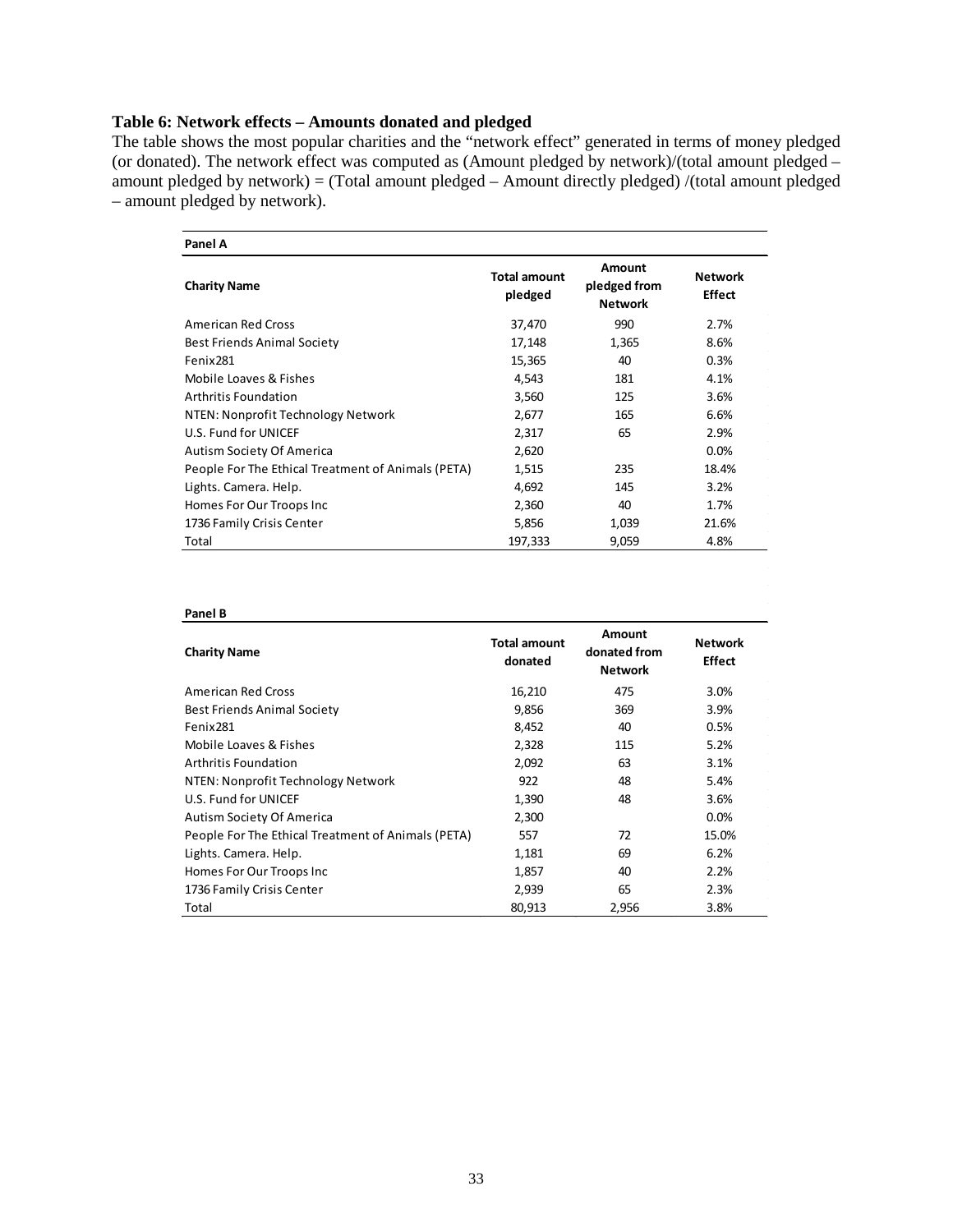# **Table 7: Broadcasting and Network Pledges: Regression Analysis**

The table shows regression estimates where the unit of observation is a pledge ( $N = 3,160$ ). The dependent variable is equal to 1 if a pledge generated a network pledge (i.e., a pledge by one of the original user's Facebook friends or Twitter followers), and 0 otherwise. Linear probability models are employed. Robust standard errors are reported in parentheses.

|                              |              |              | Outcome variable = $1$ if a pledge generated |             |
|------------------------------|--------------|--------------|----------------------------------------------|-------------|
|                              |              |              | a network pledge, 0 otherwise                |             |
|                              | (1)          | (2)          | (3)                                          | (4)         |
|                              |              |              |                                              |             |
| Pledge broadcasted           | $0.0648***$  | $0.0678***$  | $0.0661***$                                  | $0.0722***$ |
|                              | (0.0069)     | (0.0081)     | (0.0086)                                     | (0.0091)    |
| Pledge length (days)         | $-0.0001$    | $-0.0001$    | $-0.0001$                                    | $-0.0000$   |
|                              | (0.0001)     | (0.0001)     | (0.0001)                                     | (0.0001)    |
| Pledge amount (\$)           | $-0.0000$    | 0.0000       | $-0.0000$                                    | $-0.0000$   |
|                              | (0.0000)     | (0.0000)     | (0.0001)                                     | (0.0002)    |
| N. past pledges              | 0.0001       | 0.0001       | 0.0002                                       | 0.0002      |
|                              | (0.0001)     | (0.0001)     | (0.0001)                                     | (0.0001)    |
| \$ donated in the past       | $-0.0000$    | $-0.0000$    | $-0.0000$                                    | $-0.0000$   |
|                              | (0.0000)     | (0.0000)     | (0.0000)                                     | (0.0000)    |
| Partially fulfilled          | $-0.0483***$ | $-0.0452***$ | $-0.0400*$                                   | $-0.0364$   |
|                              | (0.0122)     | (0.0135)     | (0.0239)                                     | (0.0249)    |
| Deleted                      | $-0.0190*$   | $-0.0143$    | $-0.0354***$                                 | $-0.0272**$ |
|                              | (0.0098)     | (0.0109)     | (0.0125)                                     | (0.0136)    |
|                              |              |              |                                              |             |
|                              |              |              |                                              |             |
| <b>User Fixed Effects</b>    |              | X            |                                              | X           |
| <b>Charity Fixed Effects</b> |              |              | X                                            | X           |
|                              |              |              |                                              |             |
| Observations                 | 3,196        | 3,196        | 3,196                                        | 3,196       |
| Adjusted R-squared           | 0.032        | 0.003        | 0.178                                        | 0.188       |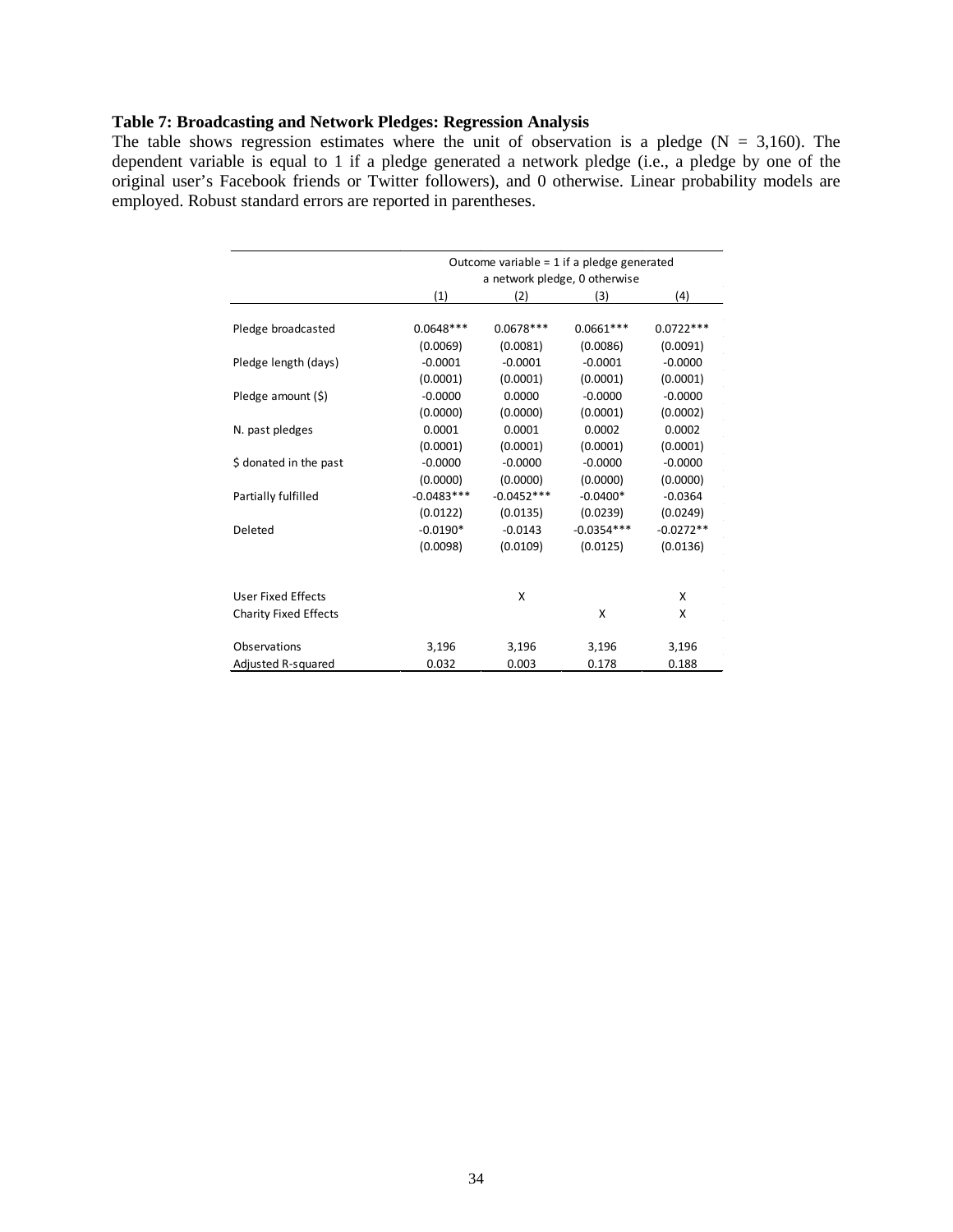# **Table 8: Field experiment – Campaign Reach**

This table presents the outcomes of our field-experimental promotional campaigns conducted between June and August, 2012 in collaboration with HelpAttack! and Heifer International. The campaigns consisted of a combination of Facebook ads and sponsored stories, as described in Section 4 in the text. Stage 1 started on June 7 2012, stage 2 on June 22, and Stage 3 on July 27.

|                         | Stage 1 | Stage 2   | Stage 3   | <b>Total</b> |
|-------------------------|---------|-----------|-----------|--------------|
| Facebook users reached  | 484,738 | 3,742,773 | 2,128,462 | 6,355,973    |
| # of "likes"            | 254     | 1,512     | 242       | 2,008        |
| # of "shares"           | 34      | 236       | 33        | 303          |
| # of comments           | 42      | 164       | 7         | 213          |
| # of "clicks"           | 611     | 4,859     | 1,213     | 6,683        |
| (redirected to HA page) |         |           |           |              |
| # of pledges (Facebook) | 3       | 15        | 7         | 25           |
| # of pledges (Twitter)  | 0       | 4         | 1         | 5            |
| Total # of pledges      | 3       | 19        | 8         | 30           |
| # deleted or inactive   | 0       | 1         | 1         | 2            |
| # processed             | 3       | 13        | 4         | 20           |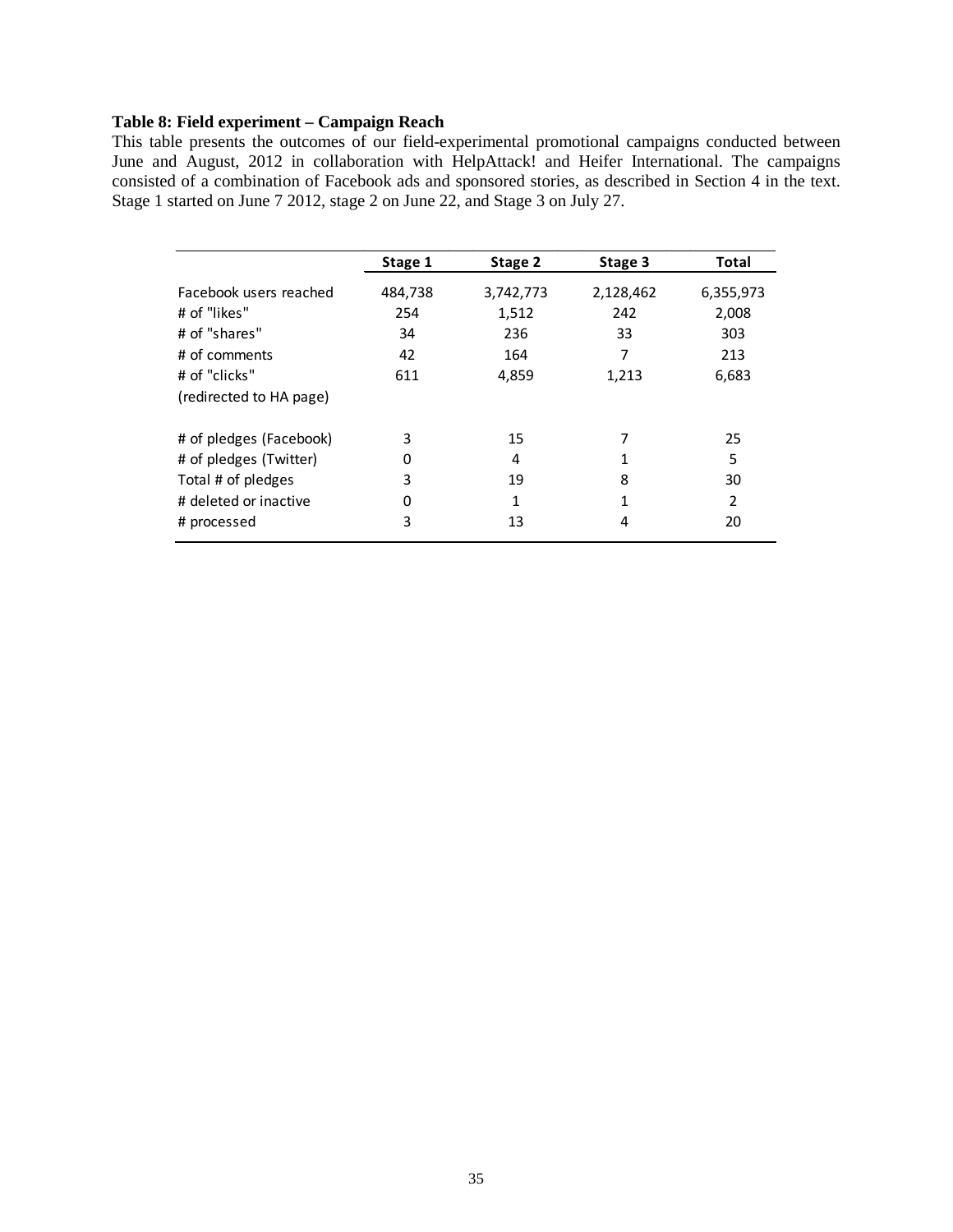#### **Table 9: Field experiment – Pledges and Network Effects**

This table shows the results of the field experiment in terms of initial pledges and network effects, separately for Facebook (8A) and Twitter (8B) users.

# **9A – Facebook**

|                            |                      | <b>All Subjects</b>   | <b>Treatment</b> |                       | Control               |          |  |
|----------------------------|----------------------|-----------------------|------------------|-----------------------|-----------------------|----------|--|
|                            |                      | Intitial pledges = 25 |                  | Intitial pledges = 13 | Intitial pledges = 12 |          |  |
|                            | N. of contacts=4,172 |                       |                  | N. of friends=2,275   | N. of friends=1,897   |          |  |
| Variable                   | Obs                  | Mean                  | Obs              | Mean                  | Obs                   | Mean     |  |
| Female                     | 25                   | 0.88                  | 13               | 0.85                  | 12                    | 0.92     |  |
|                            |                      | (0.33)                |                  | (0.38)                |                       | (0.29)   |  |
| <b>Facebook Friends</b>    | 25                   | 166.88                | 13               | 175.00                | 12                    | 158.08   |  |
|                            |                      | (127.14)              |                  | (147.79)              |                       | (106.20) |  |
| Cents per Update           | 25                   | 34.32                 | 13               | 32.46                 | 12                    | 36.33    |  |
|                            |                      | (36.41)               |                  | (39.73)               |                       | (34.09)  |  |
| <b>Amount Donated</b>      | 17                   | 14.73                 | 8                | 15.27                 | 9                     | 14.26    |  |
|                            |                      | (4.26)                |                  | (4.41)                |                       | (4.32)   |  |
| Amount Pledged             | 25                   | 19.80                 | 13               | 18.08                 | 12                    | 21.67    |  |
|                            |                      | (7.14)                |                  | (3.84)                |                       | (9.37)   |  |
| Length of Pledge           | 25                   | 98.40                 | 13               | 113.08                | 12                    | 82.50    |  |
|                            |                      | (92.27)               |                  | (104.75)              |                       | (77.94)  |  |
| Amount per day             | 17                   | 0.41                  | 8                | 0.49                  | 9                     | 0.35     |  |
|                            |                      | (0.21)                |                  | (0.18)                |                       | (0.21)   |  |
| Additional pledges through |                      | $\pmb{0}$             |                  | 0                     |                       | 0        |  |
| network effect             |                      |                       |                  |                       |                       |          |  |
| Additional amount donated  |                      |                       |                  |                       |                       |          |  |
| through network effect     |                      | 0                     |                  | 0                     |                       | 0        |  |

### **9B - Twitter**

|                            | <b>All Subjects</b>   |              |                | <b>Treatment</b>       | Control             |                      |  |  |
|----------------------------|-----------------------|--------------|----------------|------------------------|---------------------|----------------------|--|--|
|                            | Intitial pledges = 5  |              |                | Intitial pledges = $3$ |                     | Intitial pledges = 2 |  |  |
|                            | N. of followers=2,844 |              |                | N. of followers=2,409  | N. of followers=435 |                      |  |  |
| Variable                   | Obs                   | Mean         | Obs            | Mean                   | Obs                 | Mean                 |  |  |
| Friends                    | 5                     | 444.60       | 3              | 703.67                 | $\overline{2}$      | 56.00                |  |  |
|                            |                       | (499.57)     |                | (497.43)               |                     | (5.66)               |  |  |
| <b>Followers</b>           | 5                     | 568.80       | 3              | 803.00                 | $\overline{2}$      | 217.50               |  |  |
|                            |                       | (823.67)     |                | (1066.26)              |                     | (169.00)             |  |  |
| Cents Per Update           | 5                     | 178.40       | 3              | 247.33                 | $\overline{2}$      | 75.00                |  |  |
|                            |                       | (274.36)     |                | (363.46)               |                     | (35.36)              |  |  |
| <b>Amount Donated</b>      | 3                     | 18.21        | $\overline{2}$ | 17.31                  | 1                   | 20.00                |  |  |
|                            |                       | (3.11)       |                | (3.80)                 |                     |                      |  |  |
| Amount Pledged             | 5                     | 36.00        | 3              | 20.00                  | $\overline{2}$      | 60.00                |  |  |
|                            |                       | (35.78)      |                | 0.00                   |                     | (56.57)              |  |  |
| Length of Pledge           | 5                     | 72.00        | 3              | 30.00                  | $\overline{2}$      | 135.00               |  |  |
|                            |                       | (93.91)      |                | 0.00                   |                     | (148.49)             |  |  |
| Amount per day             | 3                     | 0.61         | $\overline{2}$ | 0.58                   | 1                   | 0.67                 |  |  |
|                            |                       | (0.10)       |                | (0.13)                 |                     |                      |  |  |
| Additional pledges through |                       | $\mathbf{1}$ |                | 0                      |                     | 1                    |  |  |
| network effect             |                       |              |                |                        |                     |                      |  |  |
| Additional amount donated  |                       | 20           |                | 0                      |                     | 20                   |  |  |
| through network effect     |                       |              |                |                        |                     |                      |  |  |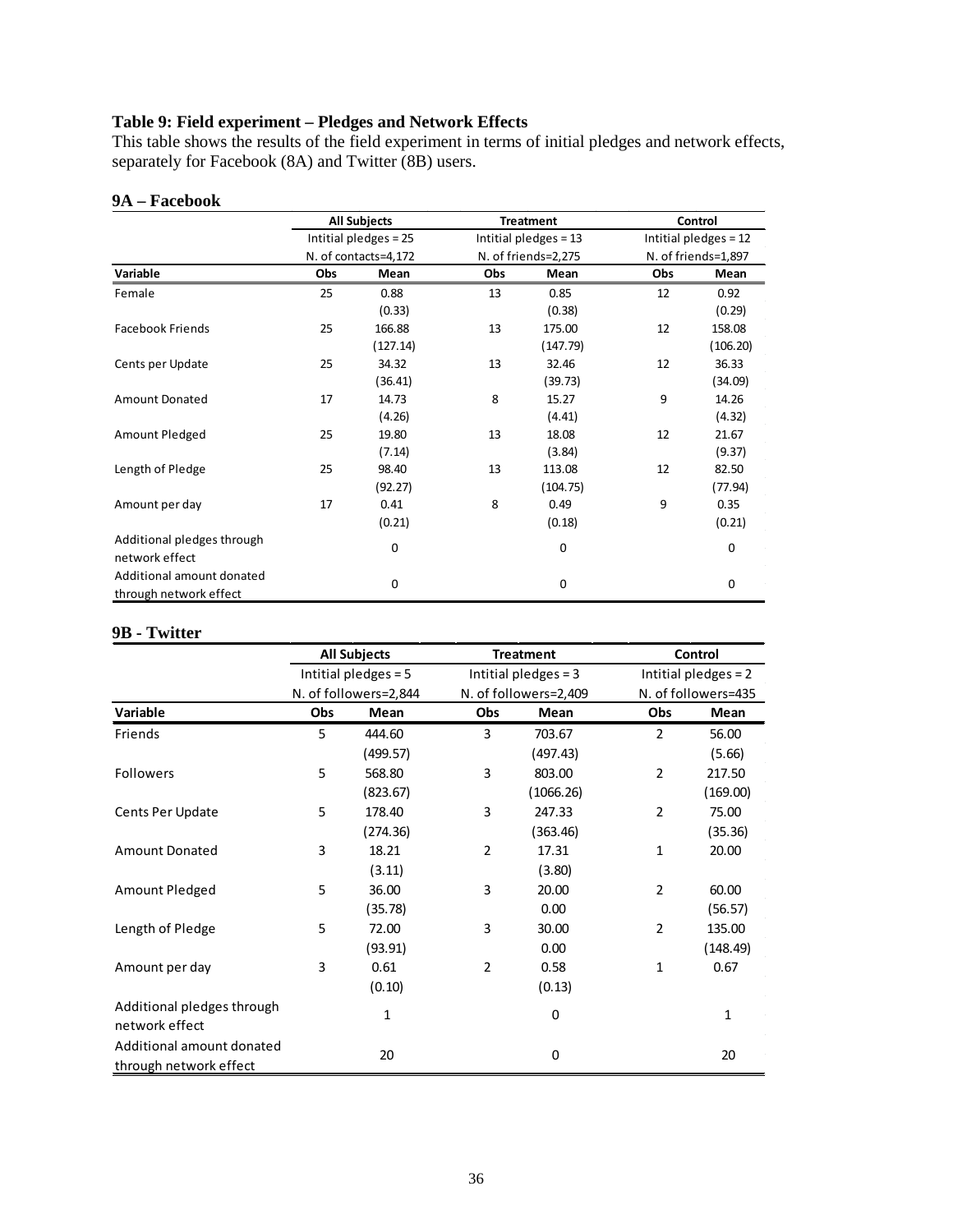#### **Table 10: Survey experiment – wording of the key question in the control condition and in each of the treatment**

The order of the statements was randomized in two different versions. In particular, the treatment statements appeared in either the 2nd or 4th position.

#### **Question: Please read the statements below and indicate how many apply to you.**

#### *Statements common to control and treatment conditions*

There are several operating systems for smartphones. I am familiar with the Google Android operating system.

Suppose the Government increases income taxes by 0.5%. I would support using the proceedings to improve the public school system.

If I had to replace my phone today, I would buy an iPhone.

I am in favor of expanding offshore drilling to reach energy independence.

#### *Additional statements added in each treatment condition*

| ARC, No fee                                        | If I was given \$10 and could either keep the full amount or donate \$5 to the American Red Cross, I<br>would choose to donate \$5 to the American Red Cross.                                                                                                        |
|----------------------------------------------------|----------------------------------------------------------------------------------------------------------------------------------------------------------------------------------------------------------------------------------------------------------------------|
| ARC, With fee                                      | If I was given \$10 and could either keep the full amount or donate \$5 to the American Red Cross, I<br>would choose to donate \$5 to the American Red Cross (8.25% of your donation will be used to<br>cover processing fees)                                       |
| ARC, With fee and<br>intermediary                  | If I was given \$10 and could either keep the full amount or donate \$5 to the American Red Cross, I<br>would choose to donate \$5 to the American Red Cross (8.25% of your donation will be used to<br>cover processing fees by an intermediary agent organization) |
| Heifer, No fee                                     | If I was given \$10 and could either keep the full amount or donate \$5 to Heifer International, I<br>would choose to donate \$5 to Heifer International.                                                                                                            |
| Heifer, With fee                                   | If I was given \$10 and could either keep the full amount or donate \$5 to Heifer International, I<br>would choose to donate \$5 to Heifer International (8.25% of your donation will be used to cover<br>processing fees)                                           |
| Heifer, With fee and<br>intermediary               | If I was given \$10 and could either keep the full amount or donate \$5 to Heifer International, I<br>would choose to donate \$5 to the Heifer International (8.25% of your donation will be used to<br>cover processing fees by an intermediary agent organization) |
| Charity of choice, No<br>fee                       | If I was given \$10 and could either keep the full amount or donate \$5 to a charity of my choice, I<br>would choose to donate \$5 to a charity of my choice.                                                                                                        |
| Charity of choice,<br>With fee                     | If I was given \$10 and could either keep the full amount or donate \$5 to a charity of my choice, I<br>would choose to donate \$5 to a charity of my choice (8.25% of your donation will be used to<br>cover processing fees)                                       |
| Charity of choice,<br>With fee and<br>intermediary | If I was given \$10 and could either keep the full amount or donate \$5 to a charity of my choice, I<br>would choose to donate \$5 to a charity of my choice (8.25% of your donation will be used to<br>cover processing fees by an intermediary agent organization) |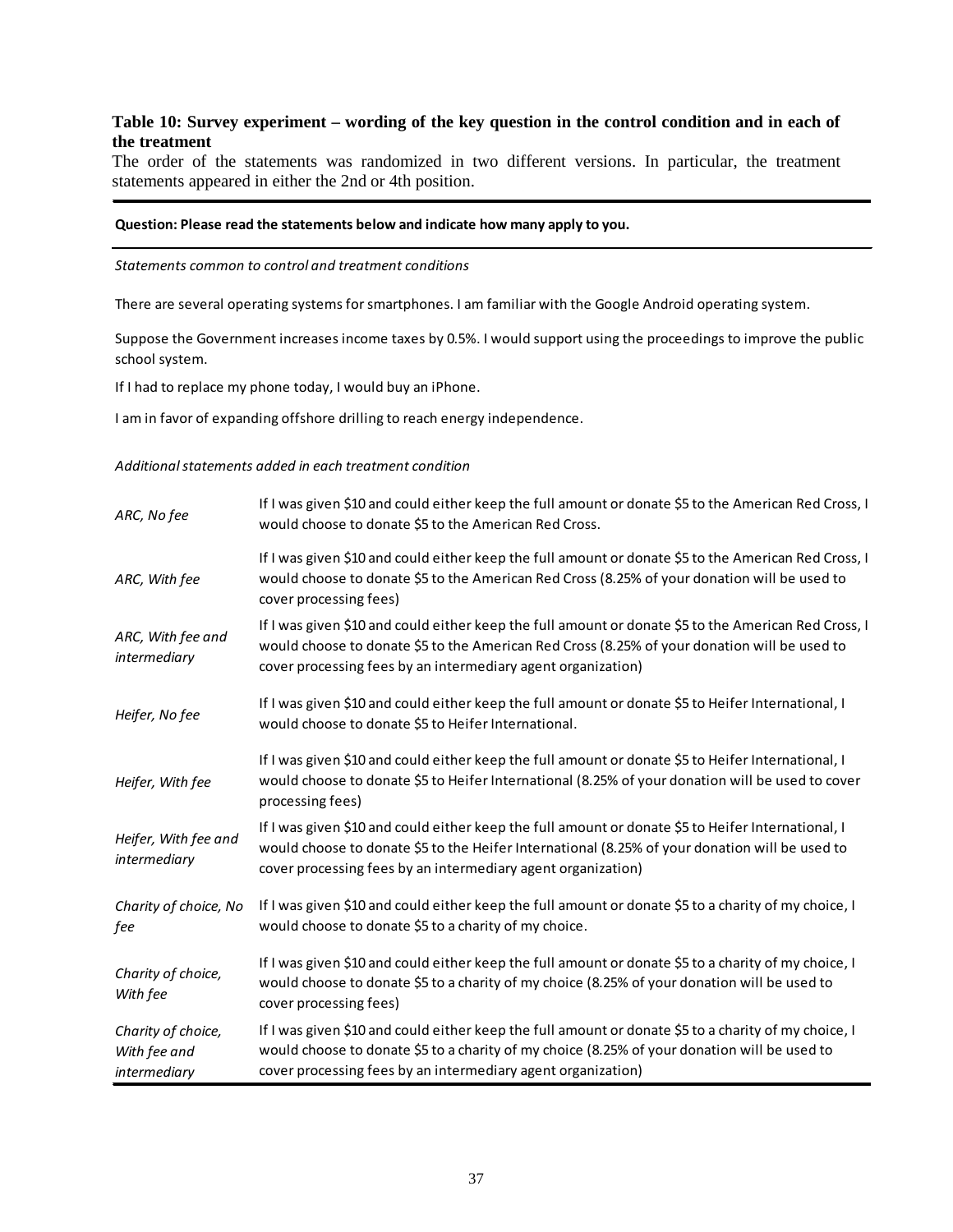#### **Table 11: Survey experiment – sample distribution across treatments and randomization check**

The table reports the number of subjects per conditions as well as the average values of the responses to the various questions in the survey, by treatment condition. Note that in some case these means are meaningful (e.g. for age or for binary responses such as gender and whether the subject has children or has volunteered in the past). In other cases, averages are taken over categorical variables. Within the categorical variables we report the value ranges for the cases where the options were following some plausible order (educational attainment and income) but not for those where there is no ranking (employment status, religion, and political views).

| Condition                                       | N   | Age  | Female | No children | Highest<br>education (1-6) | Employment<br>status | Income $(1-5)$ | Has<br>voluntered | Religion | Political<br>views |
|-------------------------------------------------|-----|------|--------|-------------|----------------------------|----------------------|----------------|-------------------|----------|--------------------|
| Control                                         | 158 | 33.0 | 0.4    | 0.7         | 4.5                        | 2.7                  | 2.7            | 0.7               | 1.7      | 2.1                |
| ARC, No fee                                     | 152 | 32.1 | 0.4    | 0.6         | 4.4                        | 2.7                  | 2.7            | 0.6               | 1.5      | 2.2                |
| ARC, With fee                                   | 166 | 31.7 | 0.4    | 0.7         | 4.5                        | 2.9                  | 2.7            | 0.7               | 1.6      | 2.1                |
| ARC, With fee and<br>intermediary               | 154 | 33.1 | 0.4    | 0.7         | 4.3                        | 2.7                  | 2.7            | 0.8               | 1.7      | 2.1                |
| Heifer, No fee                                  | 161 | 32.2 | 0.4    | 0.6         | 4.3                        | 2.7                  | 2.8            | 0.7               | 1.7      | 2.2                |
| Heifer, With fee                                | 172 | 30.3 | 0.4    | 0.7         | 4.5                        | 2.7                  | 2.8            | 0.7               | 1.7      | 2.2                |
| Heifer, With fee and<br>intermediary            | 161 | 30.8 | 0.5    | 0.8         | 4.2                        | 3.2                  | 2.4            | 0.6               | 1.6      | 2.2                |
| Charity of choice, No fee                       | 162 | 30.6 | 0.4    | 0.7         | 4.5                        | 3.0                  | 2.5            | 0.7               | 1.6      | 2.2                |
| Charity of choice, With fee                     | 158 | 30.2 | 0.4    | 0.7         | 4.4                        | 3.1                  | 2.6            | 0.7               | 1.6      | 2.2                |
| Charity of choice, With fee<br>and intermediary | 161 | 32.3 | 0.4    | 0.7         | 4.3                        | 3.0                  | 2.5            | 0.6               | 1.8      | 2.2                |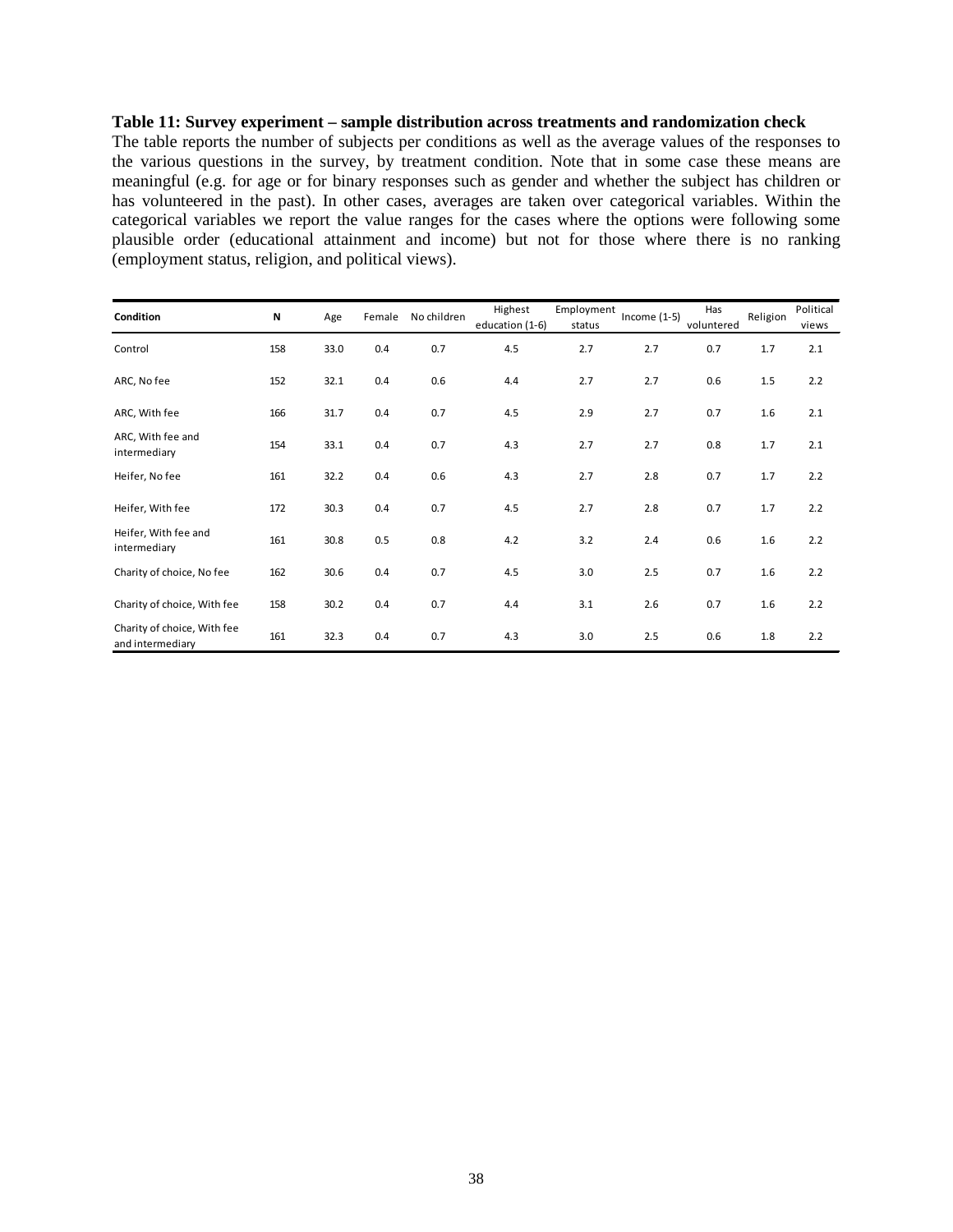| Age                                       |       | <b>Employment status</b>                   |       |  |  |
|-------------------------------------------|-------|--------------------------------------------|-------|--|--|
| 30 and below                              | 59.8% | Private Employee                           | 36.0% |  |  |
| $31 - 50$                                 | 32.7% | <b>Public Employee</b>                     | 13.9% |  |  |
| Above 50                                  | 7.5%  | Self-employed/Entrepreneur                 | 15.7% |  |  |
| Average                                   | 31.2  | Unemployed                                 | 13.3% |  |  |
|                                           |       | Housekeeper                                | 4.4%  |  |  |
| Gender                                    |       | Student                                    | 15.0% |  |  |
| Male                                      | 59.6% | Retired                                    | 1.8%  |  |  |
| Female                                    | 40.4% |                                            |       |  |  |
| Race/ethnicity                            |       | Approximate monthly income                 |       |  |  |
| White/caucasian                           | 77.3% | Not currently earning any income           | 12.1% |  |  |
| African American                          | 6.5%  | Less than \$1.500                          | 39.1% |  |  |
| Hispanic                                  | 6.0%  | Between \$1.500 and \$2.500                | 24.9% |  |  |
| Asian                                     | 8.6%  | Between \$2.500 and \$5.000                | 19.0% |  |  |
| Other                                     | 1.6%  | More than \$5.000                          | 4.9%  |  |  |
| <b>Relationship status</b>                |       | Religion                                   |       |  |  |
| Single                                    | 41.4% | Atheist/Agnostic                           | 51.6% |  |  |
| Unmarried in a relationship               | 24.0% | Christian                                  | 39.4% |  |  |
| Married                                   | 29.2% | Jewish                                     | 1.6%  |  |  |
| Separated/divorces                        | 4.8%  | <b>Muslim</b>                              | 6.6%  |  |  |
| Other                                     | 0.6%  | Other                                      | 0.8%  |  |  |
| <b>Highest educational level attained</b> |       | <b>Political views</b>                     |       |  |  |
| Completed primary school                  | 0.0%  | Conservative                               | 16.6% |  |  |
| Some high school                          | 0.9%  | Liberal                                    | 52.0% |  |  |
| Completed high school                     | 13.3% | Moderate                                   | 27.9% |  |  |
| Some college                              | 39.1% | Other                                      | 3.5%  |  |  |
| Completed college                         | 37.9% |                                            |       |  |  |
| Postgraduate                              | 8.7%  |                                            |       |  |  |
| Has children                              |       | Donated or volunteered in the past 2 years |       |  |  |
| Yes                                       | 31.7% | Yes                                        | 68.9% |  |  |
| No                                        | 68.3% | No                                         | 31.1% |  |  |
|                                           |       |                                            |       |  |  |

**Table 12: Survey experiment – descriptive statistics on additional questions (control variables)**  $N = 1,605$  subjects.